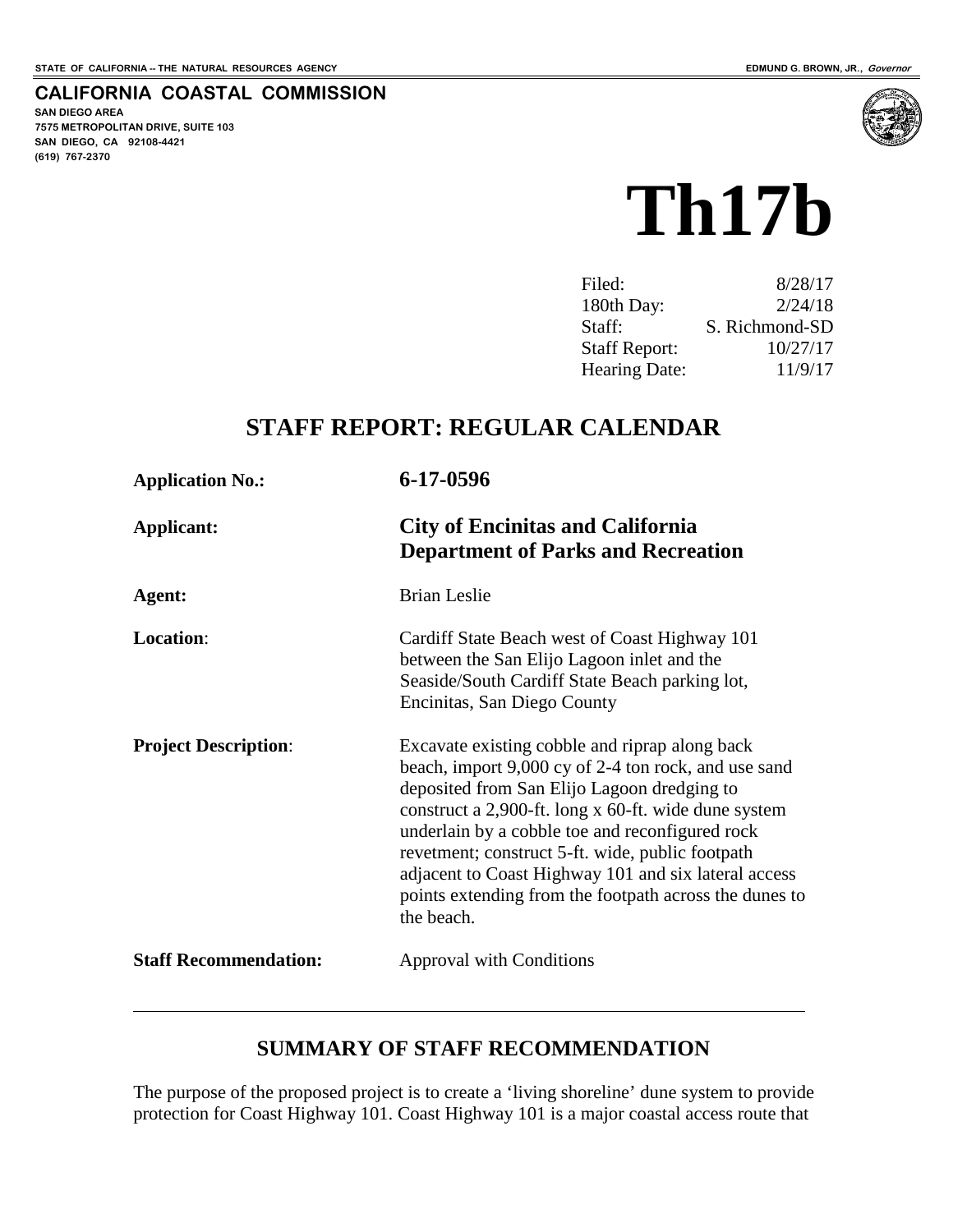has historically been damaged and flooded when the beach is narrow and large wave events coincide with high tides, necessitating Commission action including emergency permits (e.g., CDP #6-02-066, CDP #6-10-22-G, and CDP #G-6-16-0009). Coast Highway 101 is fronted by Cardiff State Beach and unengineered, undersized riprap approximately 25 feet in width located along the back beach adjacent to the highway. Cardiff State Beach is an approximately 100 feet wide cobble-sand beach used for a wide variety of beach and ocean activities. Parallel parking is available along the west side of the northern reach of the highway; however, getting to the beach currently requires traversing across the existing riprap and there is no pedestrian access along the shoulder of the highway extending north/south through the subject site.

Sandy beach-dune systems accrete and erode with the seasons and provide a natural buffer for whatever exists behind them. The Cardiff Living Shoreline Project is one of the first projects to apply a soft solution to California's serious coastal erosion problem and thus intends to serve as a pilot project to better understand the engineering and effectiveness of more natural, shoreline protection systems. Rather than add additional rock or build a seawall to protect Coast Highway 101, the project proposes to construct a 60-ft. wide, 2,900 ft.-long dune system seeded with a native plant palette along the back beach of Cardiff State Beach to reduce wave erosion and overtopping of the highway, protection that should last until approximately 2050. Because the beach can be very narrow during the winter when extreme events pose the greatest coastal hazard, the dunes will be underlain by a cobble berm located along the seaward toe of the dunes, constructed with material onsite, and a rock revetment located along the landward side of the dunes, constructed with the existing riprap and additional imported rock to fill in gaps in the revetment template. The cobble toe will provide the "first line of defense" to protect the toe of the dunes, and the rock revetment would then provide the "last line of defense" for Coast Highway 101, in case the cobble berm and sand dunes are completely eroded during storm events. To form the dune hummocks over the cobble berm and revetment, up to 20,000 cy of sand from the San Elijo Lagoon annual inlet dredging program (CDP #6-16-0248) will be used. The San Elijo Lagoon inlet sediment closely matches the grain size of the sand within the proposed project.

In addition, the project proposes to construct a 5-ft. wide, ADA-compliant, public footpath parallel to the dune system along the western side of Coast Highway 101. To facilitate access from the footpath across the dunes, six beach access points will be located within the northern portion of the project area, where parking exists and beach usage is highest. Post and rope fencing is proposed along the entire western edge of the pedestrian trail and six beach access points to delineate pedestrian and habitat areas.

As designed, the entire system would be covered by sand year round, which will provide new recreational beach area, public access opportunities, and dune habitat. It is expected that the proposed dune system will erode and require maintenance over time, particularly as sea level rises. As a result, sand from the San Elijo Lagoon annual inlet dredging program was identified as an annual sand source to help repair erosion of the dune system. The dune design includes a 15-ft. wide sacrificial erosion zone starting at the seaward edge of the dunes, where dune planting would be minimized so that it can provide an erodible buffer for the dune habitat area. This sacrificial zone would be annually rebuilt as needed with up to 10,000 cy of sand from the San Elijo Lagoon annual inlet dredging program.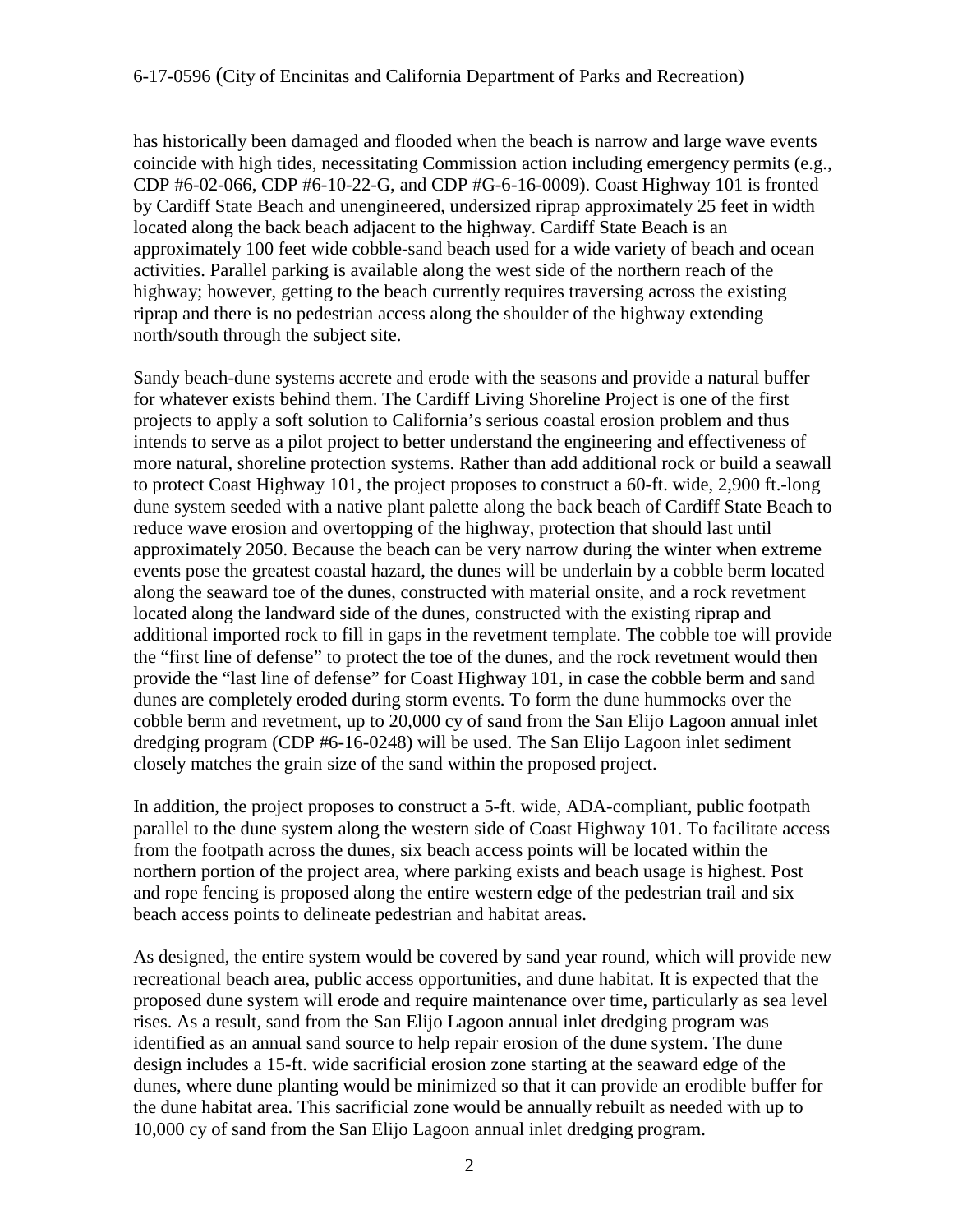The project has been designed to preserve public ocean views for those traveling on foot, by bike, or in the car along the highway. Since the beach is currently lined with riprap, the proposed dunes are expected to improve the visual quality of the beach and provide a softer, more natural ocean view from the highway.

The construction schedule for this project is based on close coordination with two other, previously authorized projects occurring at Cardiff State Beach. From September 2017 to February 2018, the San Elijo Joint Power Authority is working in the northern segment of the subject project area to replace the landside of their ocean outfall pipeline (CDP #6-16-0099). Then, from February to March 2018, 300,000 cy of dredge material from the San Elijo Lagoon Restoration Project will be placed on Cardiff State Beach. This beach nourishment will raise and widen the beach entire profile, essentially rebuilding the beach upon which the proposed dunes would subsequently be created. In March 2018, the subject application proposes to initiate work and construct the project in the following phases:

- March early April 2018: Trench the back beach to construct the cobble berm and revetment; construct pedestrian pathway;
- Early April May 2018: Refill trench and build dunes with sand from the San Elijo Lagoon annual inlet dredging program in a manner that is similar to existing inlet operations (i.e., trucks end-dump sand and smaller construction equipment contour the dunes); install temporary sand fences to mitigate sand blowing onto Coast Highway 101 and the pedestrian path as well as a permanent post and rope fencing and signage.
- Late Summer to Fall 2018: Seed and plant dunes.

Because the project includes reconfiguring the existing riprap on Cardiff State Beach and importing approximately 9,000 cy of additional rock to construct the buried rock revetment, it must be consistent with Section 30235 and Section 30253 of the Coastal Act related to shoreline protection devices and new development, respectively. The existing roadway is at risk, and requires protection in order to maintain public access and circulation for both local and regional transportation needs. The existing unengineered riprap does not provide adequate protection for Coast Highway 101 and also has impacts to public access, recreation, and visual quality. The proposed project is intended to be an interim solution to provide and maintain protection for the highway until approximately 2050, at which time alternative solutions will be needed. Those alternatives must include consideration of relocating the highway, elevating the highway, or removing lanes of the highway to avoid the need for shoreline protection. The subject application provides time for the City to develop a longterm solution to the coastal hazard exposure problem along this shoreline. The proposed project represents the most feasible option at this time and will have a positive impact on public access, recreation, and habitat while significantly reducing the vulnerability of Coast Highway 101 to current extreme events and coastal hazards until 2050.

**Special Condition #1** requires the applicants to construct the project in conformance with the approved final plans. Given the experimental nature of the project, **Special Condition #2** limits the duration of the approval to a period of five years from the date of Commission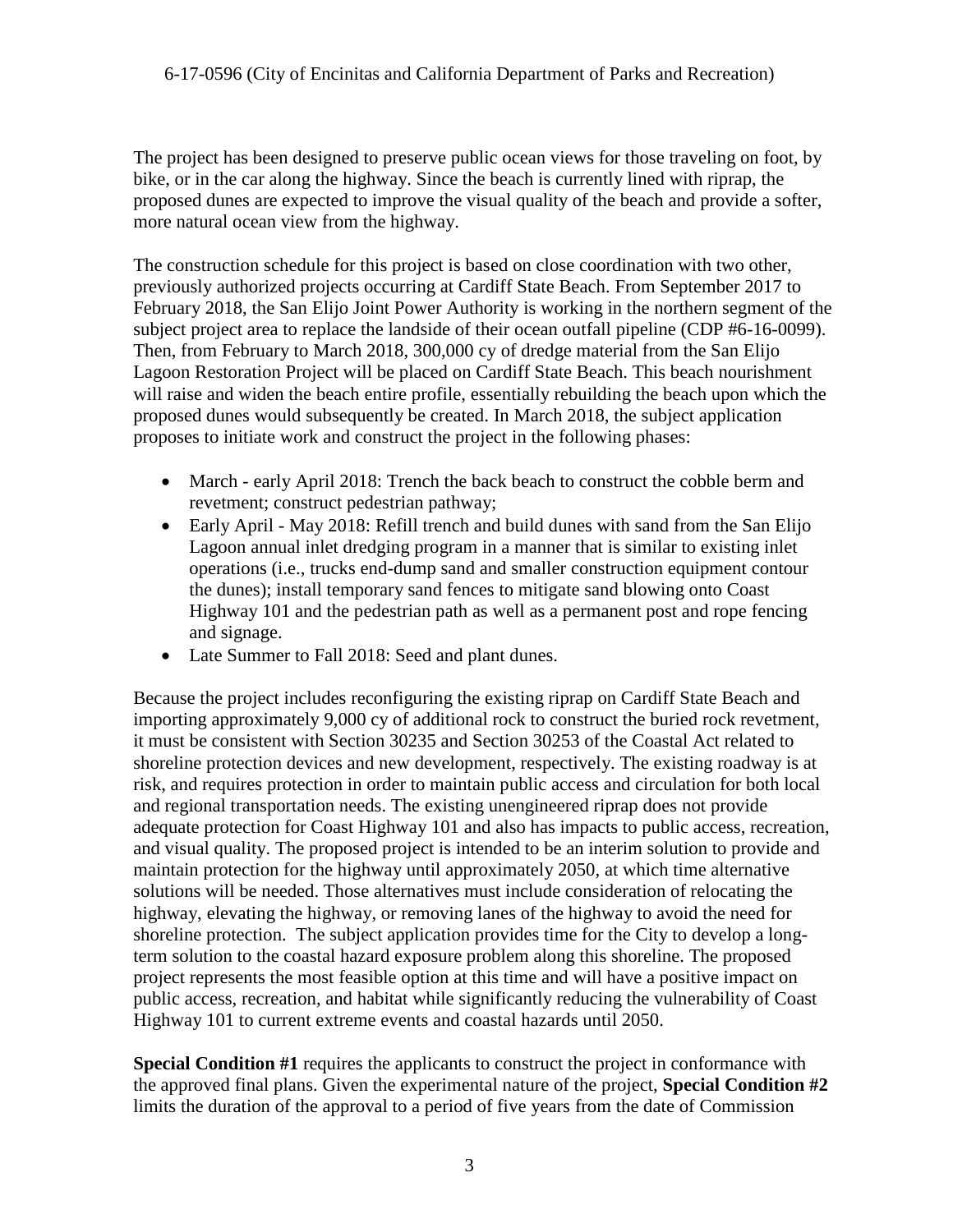action and requires the applicants to submit a complete coastal development permit amendment application for the re-authorization of the project for an additional five year term.

A robust physical and biological monitoring program has been developed to study this system to both inform other coastal communities considering such adaptive measures and inform the maintenance and adaptive management of this project. **Special Condition #3** requires the applicants submit a Final Adaptive Management and Monitoring Plan that involves developing a long-term strategy for Highway 101, pursuing beach nourishment projects, maintaining the proposed dune system based on defined maintenance triggers, adapting the proposed dune system based on performance, and abandoning the proposed dune system and accelerating a long-term strategy if necessary. **Special Condition #9** requires the applicants to submit a Final Dune Creation and Monitoring Plan that includes monitoring of reference sites, a planting plan, and regular maintenance activities such as nonnative vegetation control and trash removal. Moreover, in order to ensure that the approved revetment is adequately maintained, **Special Condition #4** requires that such maintenance or repair occurs in a timely manner incorporating all Best Management Practices (BMPs).

While implementation of the project would not result in any permanent impacts to beach habitat, there is the potential for temporary impacts to sensitive species and water quality during the construction phase of the project. **Special Condition #6** requires that the applicants survey the area prior to construction activities and, if sensitive species are found, coordinate with CDFW and USFWS to avoid any impacts. In addition, because the California grunion spawning occurs between early March and late August, should any dune maintenance work need to occur below the wrack line during this period, **Special Condition #7** requires the applicants to prepare a Grunion Monitoring and Avoidance Plan that is implemented prior to and during construction activities to protect California grunion and their eggs. **Special Condition #8** requires the applicant to submit and implement either a Construction and Pollution Prevention Plan (CPPP) or a Stormwater Pollution Prevention Plan (SWPPP), which requires BMPs be implemented to minimize erosion and the discharge of sediment off-site and to minimize discharge of construction pollutants to coastal waters, including the San Elijo Lagoon and the Pacific Ocean. **Special Condition #8** also prohibits construction operations from Memorial Day weekend to Labor Day to alleviate impacts to public access and recreation during the busy summer months. **Special Condition #9** requires the applicants to submit a Final Staging and Storage Plan for Executive Director review and approval to ensure that the stockpile area on Cardiff State Beach is used as proposed and that the other staging activities occur off the beach. **Special Condition #10** requires that the applicants submit a Final Public Access Plan for the review and approval of the Executive Director that will detail provisions for public access during construction and postconstruction, including fencing and signage.

Commission staff recommends **approval** of coastal development permit application 6-17- 0596 as conditioned.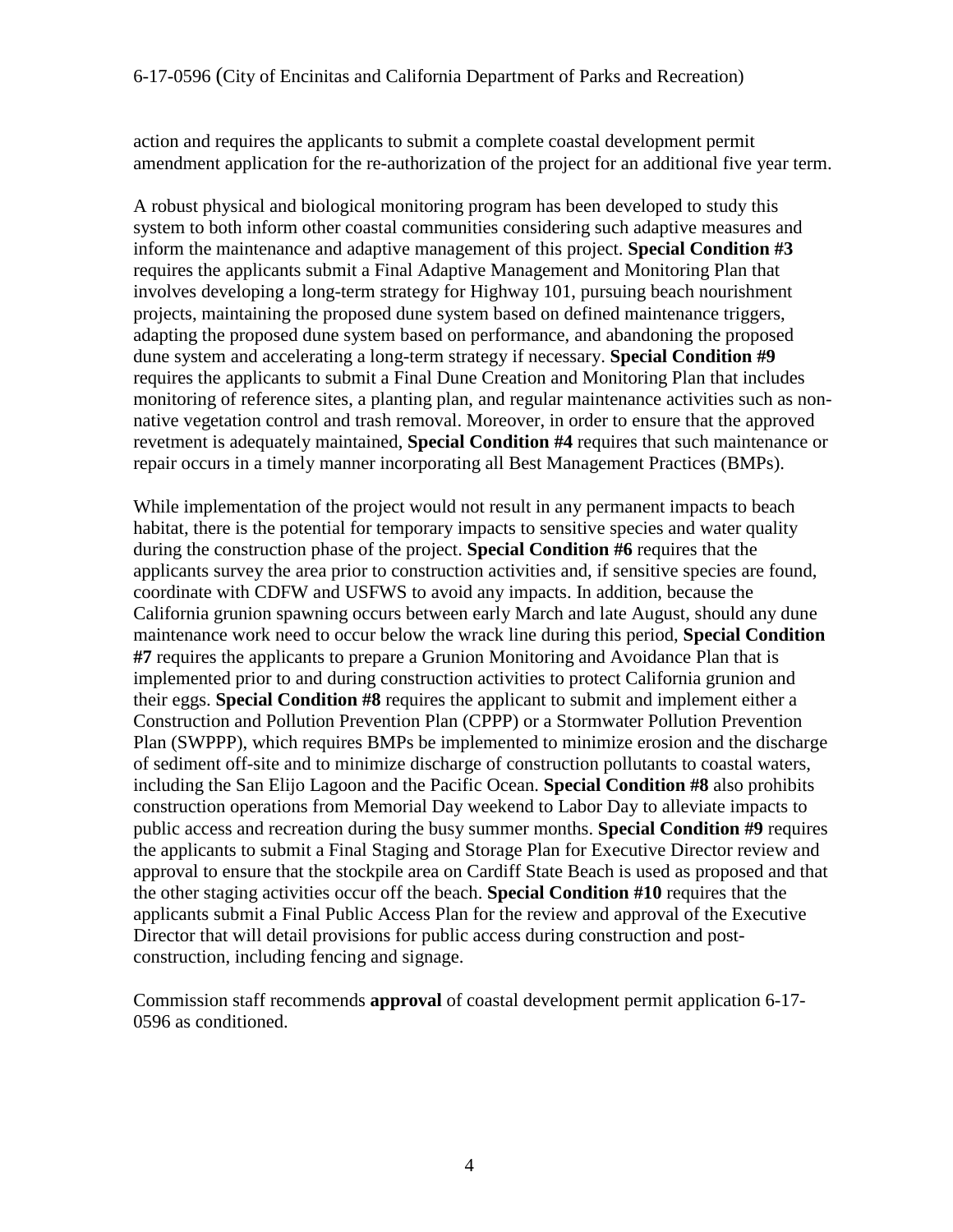# **TABLE OF CONTENTS**

| $\mathsf{A}_{\cdot}$ |  |
|----------------------|--|
| B.                   |  |
| $\mathcal{C}$ .      |  |
| D.                   |  |
| E.                   |  |
| F.                   |  |
| G.                   |  |

## **APPENDICES**

[Appendix A – Substantive File Documents](#page-49-0)

## **[EXHIBITS](https://documents.coastal.ca.gov/reports/2017/11/th17b/th17b-11-2017-exhibits.pdf)**

Exhibit  $1 - \text{Vicinity map}$ Exhibit  $2 -$  Site map Exhibit  $3 - \text{Site photos}$ Exhibit 4 – Coastal hazards Exhibit 5 – Beach sections Exhibit 6 – Dune simulation  $Exhibit 7 - Fence design$ Exhibit  $8 - Six$  access points Exhibit 9 – Planting schematic Exhibit 10 – Proposed amendment sand placement sites Exhibit 11 – Stockpile and staging

Exhibit 12 – Visual simulations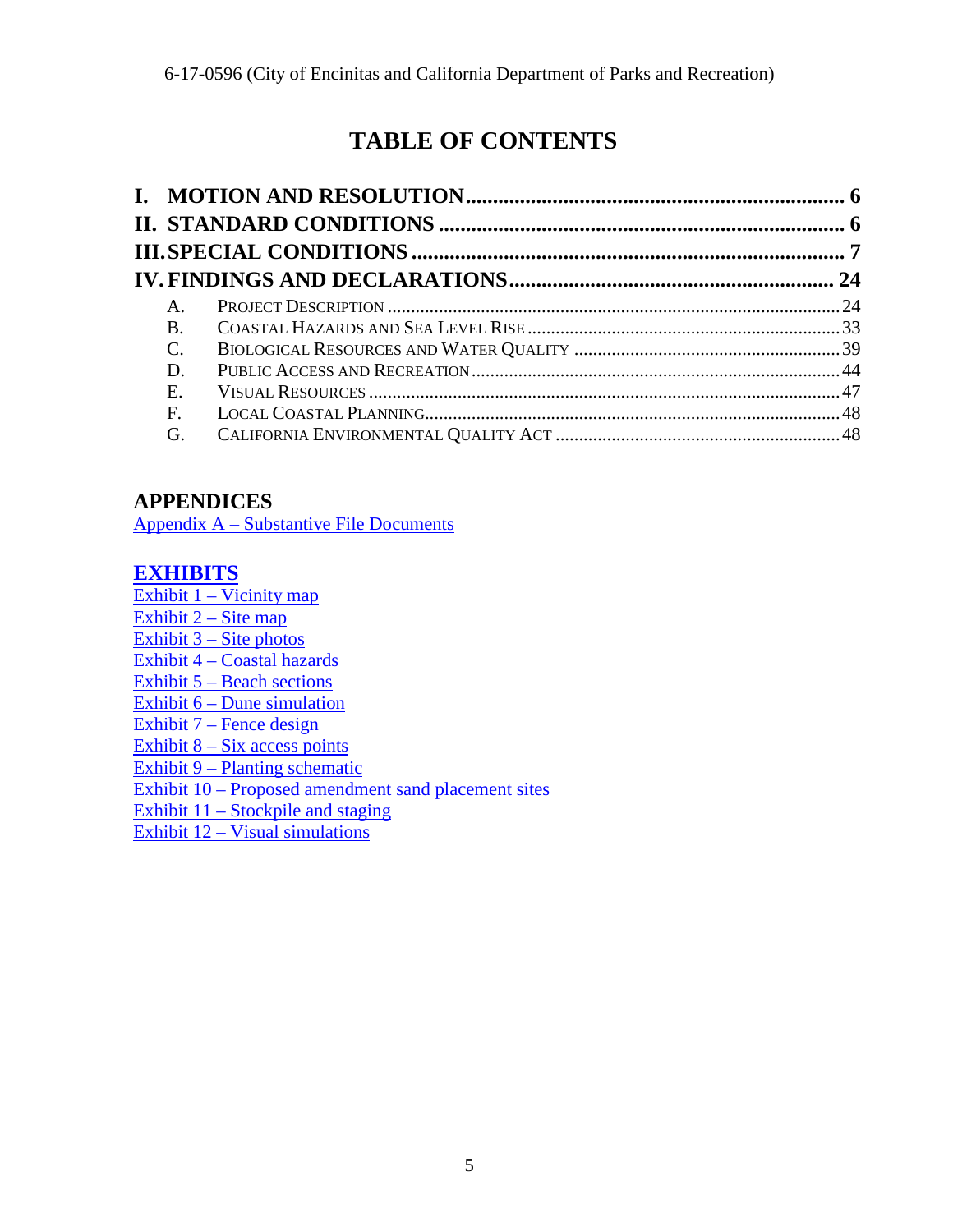## <span id="page-5-0"></span>**I. MOTION AND RESOLUTION**

#### **Motion:**

*I move that the Commission approve Coastal Development Permit Application No. 6-17-0596 subject to the conditions set forth in the staff recommendation.* 

Staff recommends a **YES** vote on the foregoing motion. Passage of this motion will result in conditional approval of the permit and adoption of the following resolution and findings. The motion passes only by affirmative vote of a majority of the Commissioners present.

#### **Resolution:**

*The Commission hereby approves coastal development permit 6-17-0596 and adopts the findings set forth below on grounds that the development as conditioned will be in conformity with the policies of Chapter 3 of the Coastal Act and will not prejudice the ability of the local government having jurisdiction over the area to prepare a Local Coastal Program conforming to the provisions of Chapter 3. Approval of the permit complies with the California Environmental Quality Act because either 1) feasible mitigation measures and/or alternatives have been incorporated to substantially lessen any significant adverse effects of the development on the environment, or 2) there are no further feasible mitigation measures or alternatives that would substantially lessen any significant adverse impacts of the development on the environment.* 

## <span id="page-5-1"></span>**II. STANDARD CONDITIONS**

This permit is granted subject to the following standard conditions:

- 1. **Notice of Receipt and Acknowledgment**. The permit is not valid and development shall not commence until a copy of the permit, signed by the permittee or authorized agent, acknowledging receipt of the permit and acceptance of the terms and conditions, is returned to the Commission office.
- 2. **Expiration.** If development has not commenced, the permit will expire two years from the date on which the Commission voted on the application. Development shall be pursued in a diligent manner and completed in a reasonable period of time. Application for extension of the permit must be made prior to the expiration date.
- 3. **Interpretation.** Any questions of intent of interpretation of any condition will be resolved by the Executive Director or the Commission.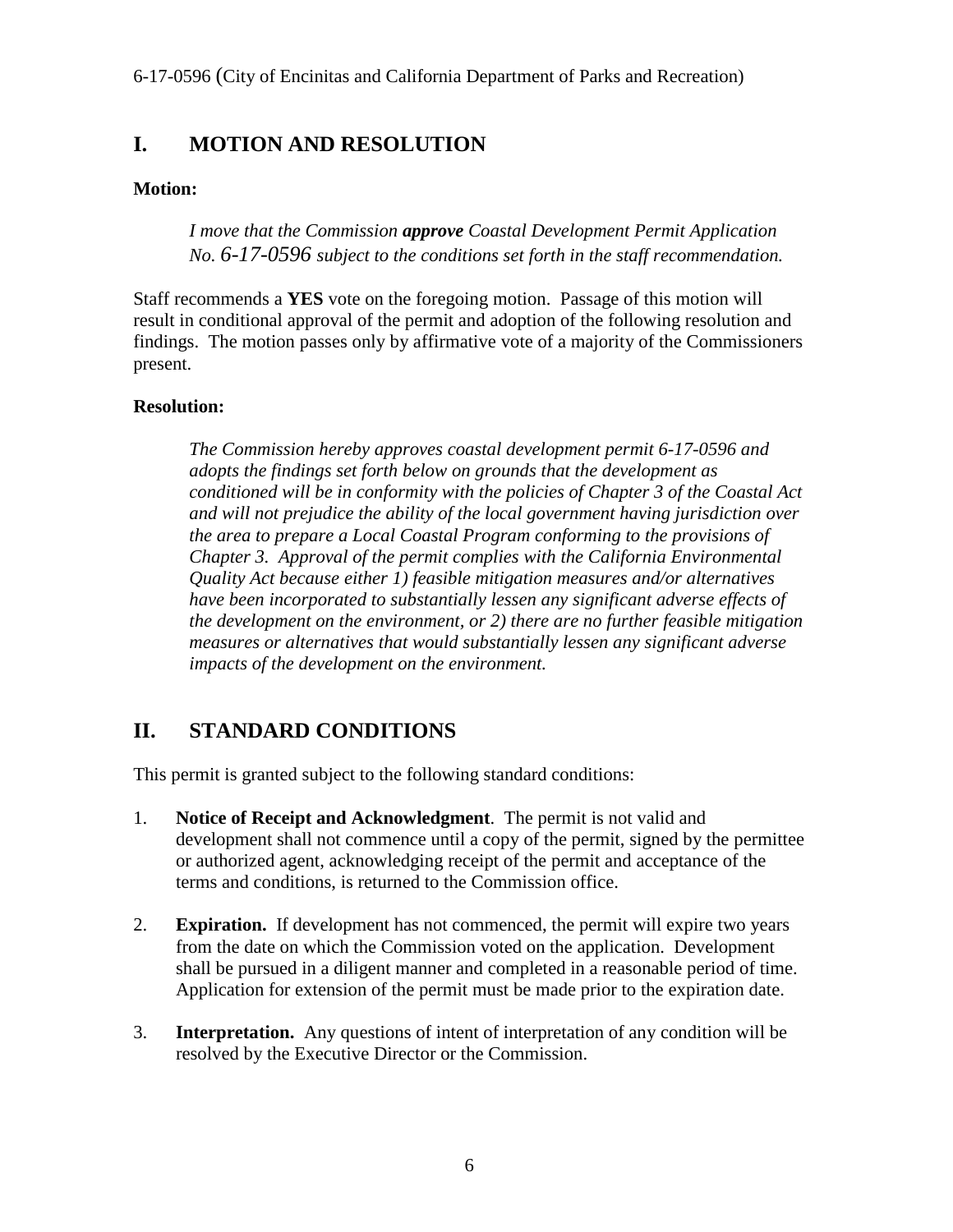- 4. **Assignment.** The permit may be assigned to any qualified person, provided assignee files with the Commission an affidavit accepting all terms and conditions of the permit.
- 5. **Terms and Conditions Run with the Land.** These terms and conditions shall be perpetual, and it is the intention of the Commission and the permittee to bind all future owners and possessors of the subject property to the terms and conditions.

## <span id="page-6-0"></span>**III. SPECIAL CONDITIONS**

This permit is granted subject to the following special conditions:

#### **1. Final Plans.**

- (a) **PRIOR TO ISSUANCE OF THE COASTAL DEVELOPMENT PERMIT**, the applicants shall submit, for the review and written approval of the Executive Director, one full-size set of construction plans that conforms with the plans submitted to the Commission prepared by Moffatt & Nichol, titled Plans for the Construction of the Cardiff Beach Living Shoreline in the City of Encinitas (95% Submittal) dated September 1, 2017.
- (b) The applicants shall undertake development in conformance with the approved final plans unless the Commission amends this permit or the Executive Director provides a written determination that no amendment is legally required for any proposed minor deviations.

#### **2. Authorization Period and Reporting Requirement.**

- (a) This Coastal Development Permit authorizes the approved development for a period of five years from the date of Commission action. After such time, the authorization for continuation and/or retention of any development approved as part of this permit shall cease, unless reauthorized by the Commission pursuant to a permit amendment, such as provided in (b) of this condition.
- (b) If the applicants wish to retain the project beyond the five-year term for which this permit provides authority and to continue maintenance of the project using sand from the San Elijo Lagoon annual inlet dredging program to nourish the dune, then no later than six months prior to the end of that five-year term, the applicants or successor in interest shall submit a complete coastal development permit amendment application for the reauthorization for an additional five-year term, with the goal of further protecting Coast Highway 101 from wave hazards and tidal action. The amendment application shall include the results of the required biological and physical beach monitoring reports, in order to evaluate the effectiveness and impacts of the project; address changed circumstances and unanticipated impacts; consider modifications to the location and design of the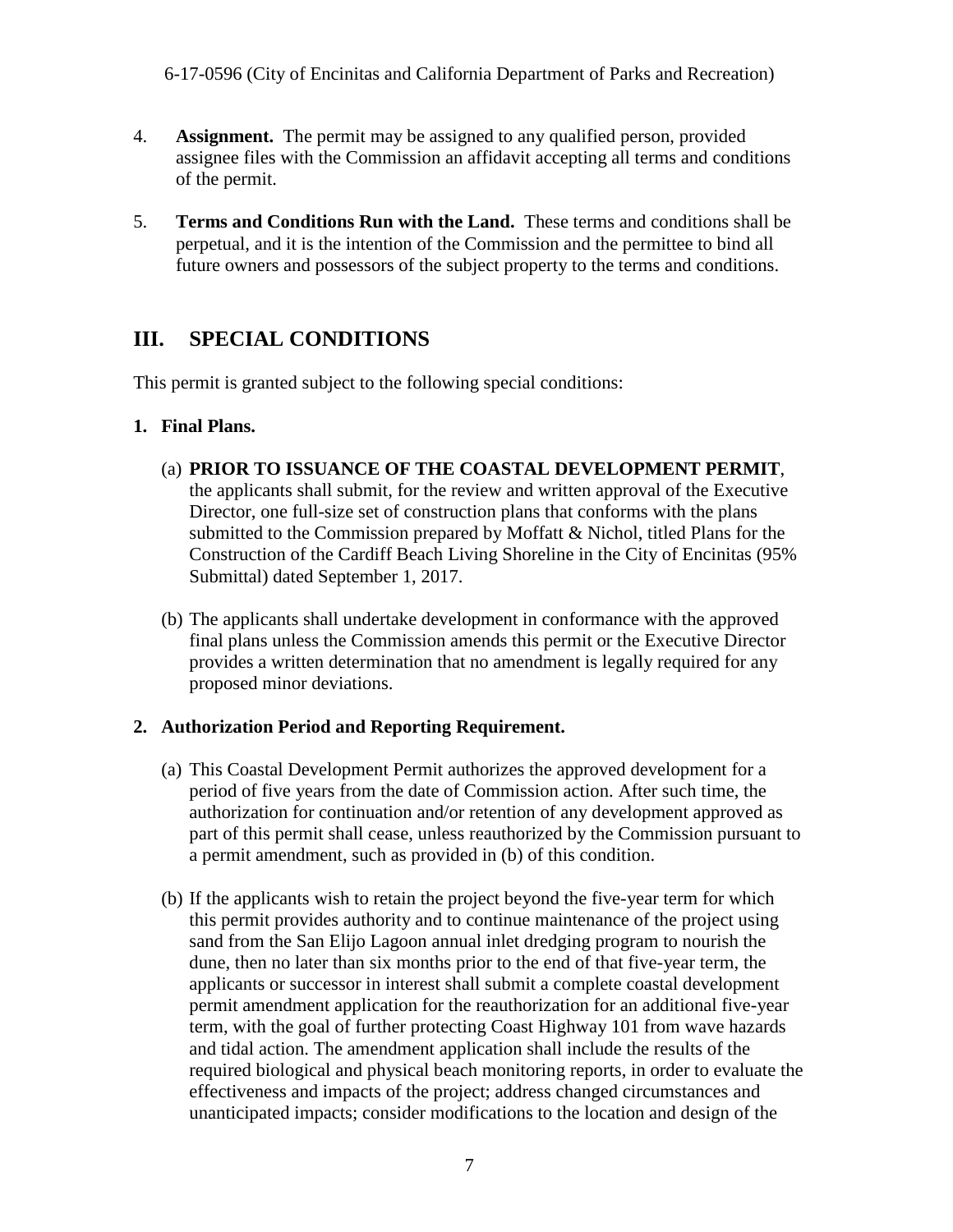dune system; and consider measures necessary to minimize any adverse impacts to coastal resources or public access resulting from the continuation of the project and implementation of the Adaptive Management Plan. Failure to either (1) obtain a permit amendment authorizing the applicants to retain the project for an additional term or (2) remove the project shall constitute a violation of the terms and conditions of this Coastal Development Permit, unless the Executive Director grants additional time for good cause.

- (c) Five years from the date of issuance of this Coastal Development Permit, the applicants shall submit a report to the Executive Director, documenting the status of the project, including the Adaptive Management Program. The report shall summarize the results and findings of the annual biological and physical monitoring reports, required pursuant to Special Conditions #3 and 9. Should the monitoring reports reveal any unanticipated significant adverse habitat or public access impacts not addressed in the initial Commission authorization, or that the nourishment events are not maintaining a dune system over the approved revetment pursuant to the maintenance triggers pursuant to Special Condition 3, the Executive Director may require the submittal of a permit amendment application for the review and approval by the Commission to address and evaluate for any unanticipated adverse resource impacts or require any mid-course corrections or adjustments to the Adaptive Management Program. Failure to submit a permit amendment application in response to the Executive Director's direction, pursuant to this paragraph, shall constitute a violation of the terms and conditions of this Coastal Development Permit.
- (d) The Coastal Development Permit amendment application submitted by the permittee for an additional five-year term, pursuant to (b) of this special condition, shall include an evaluation of feasible alternatives to the retention of the rock revetment in its current location should adaptive measures outlined in Special Condition 3 fail to consistently maintain the dune system over the fiveyear period. Project alternatives evaluated shall include, but not be limited to, removal of part or all of the revetment, construction of an alternative shoreline protective structure in a more landward location, and options for reconfiguration of Coast Highway 101 to reduce coastal hazards. The information concerning these alternatives shall be sufficiently detailed to enable the Coastal Commission to evaluate the feasibility of each alternative for addressing site shoreline protection, public access, and sensitive resource issues under the Coastal Act and the City of Encinitas Local Coastal Program.

#### **3. Final Adaptive Management and Monitoring Plan.**

#### (a) **PRIOR TO ISSUANCE OF THE COASTAL DEVELOPMENT PERMIT**,

the applicants shall submit, for the review and written approval of the Executive Director, a Final Adaptive Management and Monitoring Plan that is in substantial conformance with the plans submitted to the Commission prepared by the San Elijo Lagoon Conservancy, California State Coastal Conservancy, City of Encinitas, and Moffatt & Nichol, titled Draft Adaptive Management and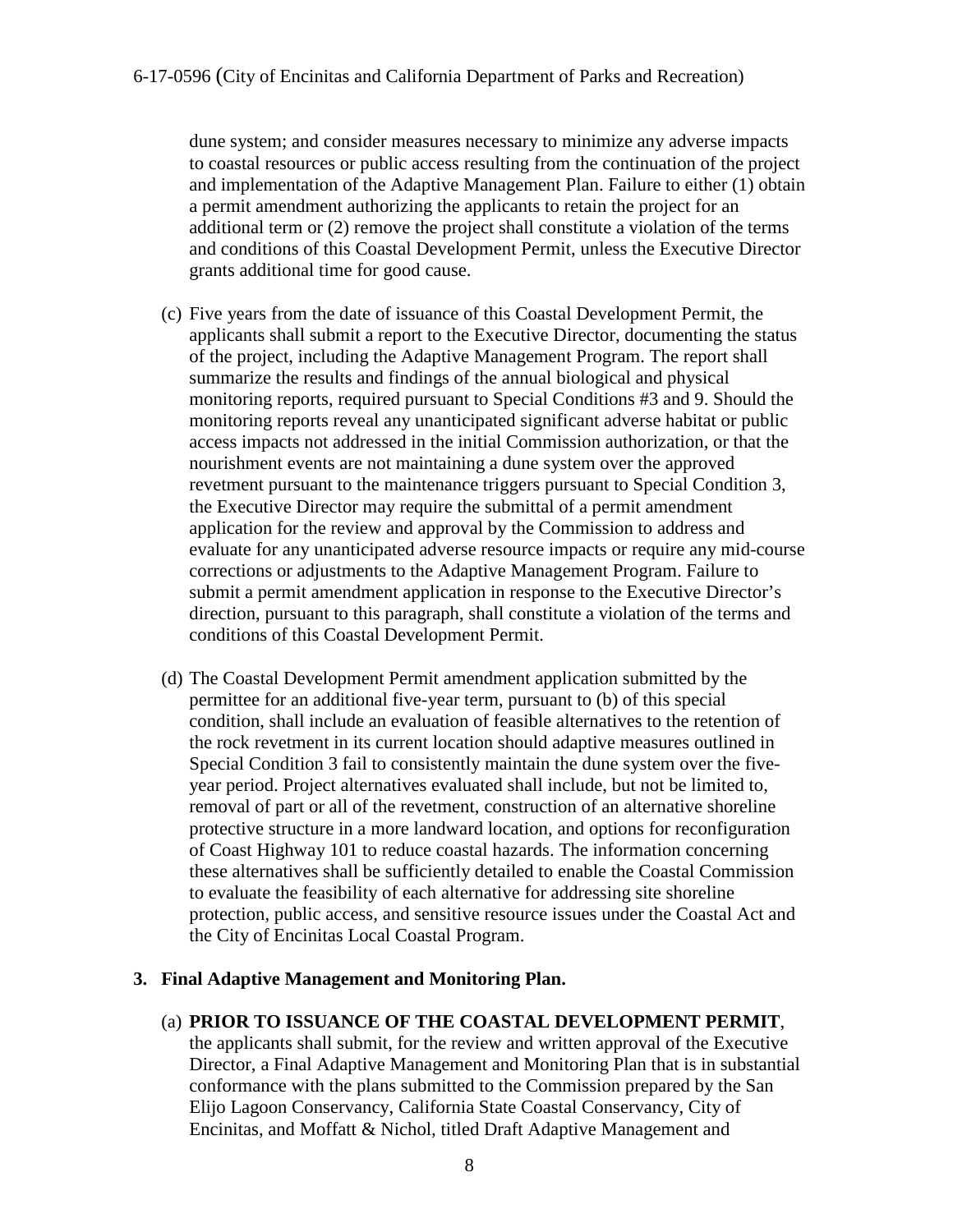Monitoring Plan for the Cardiff State Beach Living Shoreline Project dated October 2017. The final Adaptive Management and Monitoring Plan shall include the following:

- i. Quantifiable and measureable criteria shall be developed for performance questions for which the physical monitoring plan is being prepared, including, at a minimum:
	- A. Viability of an actively managed artificial dune system for shore protection;
	- B. Methodology and additional data needed to evaluate responses to modest rates of sea level rise;
	- C. How the adequacy of the dune size will be determined;
	- D. How the dynamic stability of the dune system and influence of the associated beach width will be determined;
	- E. How the sand losses for established native dune vegetation will be measured and what, if anything, will be used for comparison;
	- F. How the level of protection for the roadway will be measured and how the effects of the cobble berm will be dissociated from the dune sand, the dune vegetation and the buried revetment; and
	- G. Event characteristics (overflow rate, water depth, duration of overtopping, etc.) that will be documented by the City during 'extreme events' and what triggers will be used to characterize an event as extreme.
- ii. Triggers for adaptive management efforts shall be clearly established along anticipated management methodologies that could be applied to assist in maintaining the dune system over the term of the permit. No changes to the design shall occur without written approval from the Executive Director.
- iii. Triggers for project abandonment, if necessary, shall be clearly established along with a schedule for reporting to the Executive Director on the reasons for abandonment, elements of the project that will be removed, elements of the project that will be retained and continuation or changes to the other associated projects such as the San Elijo Lagoon Inlet Dredging. If the triggers for project abandonment are met, within 30 days of reporting the Executive Director, the applicants shall apply for a permit or permit amendment to restore the beach to the pre-project condition, or agreed upon condition that reflects current conditions of the site.
- (b) The applicants shall undertake development in conformance with the approved final plans unless the Commission amends this permit or the Executive Director provides a written determination that no amendment is legally required for any proposed minor deviations.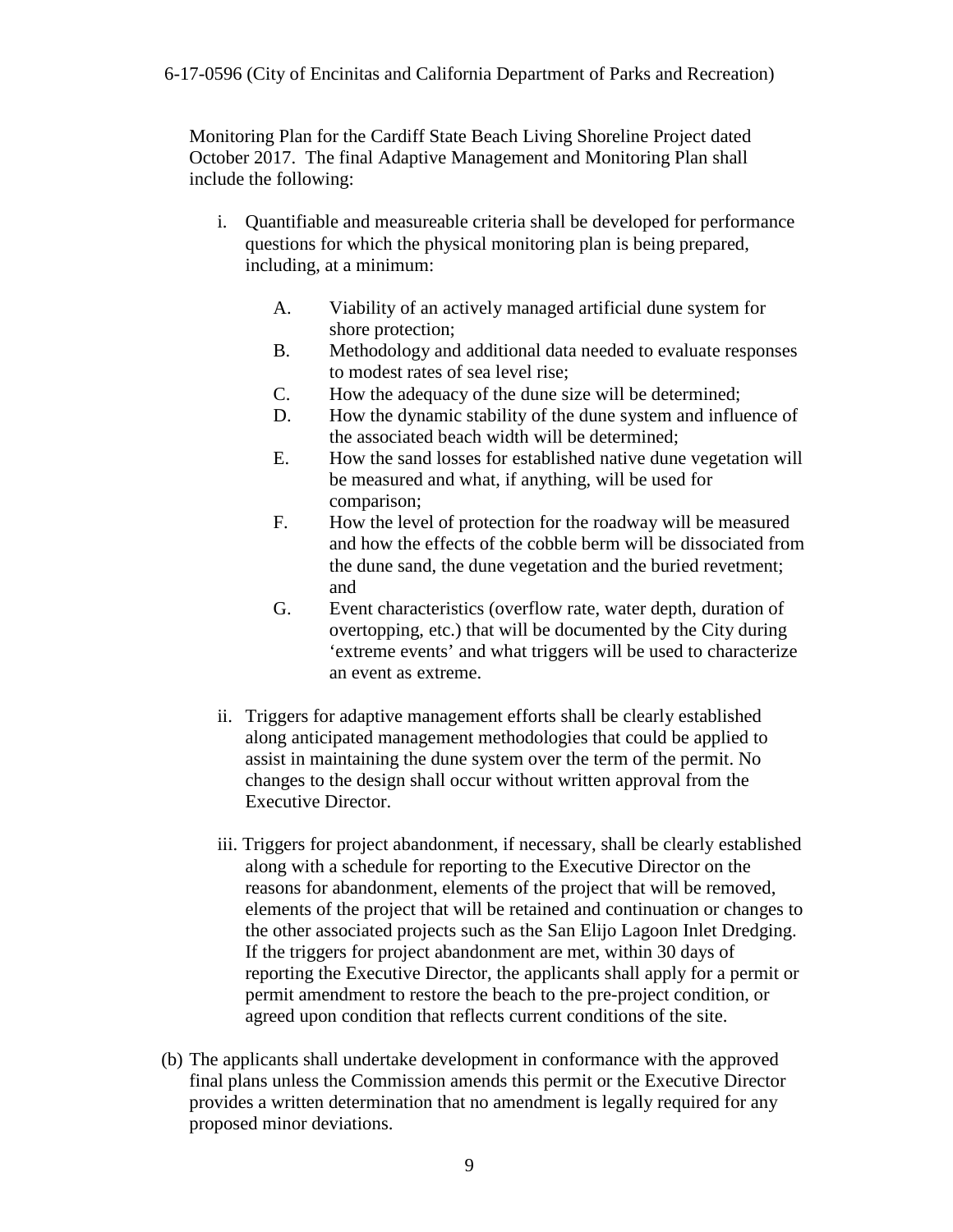#### **4. Future Maintenance Authorized**.

By acceptance of this permit, the applicant acknowledges and agrees to the following:

- (a) Future maintenance and repair of the beach-dune system, including underlying cobble toe and rock revetment, as specified above, may be completed without a new Coastal Development Permit for a period of five years commencing from the date of Commission action on this permit consistent with the final approved Adaptive Management and Monitoring Plan for the Cardiff Beach Living Shoreline Project consistent with the following limitations:
	- i. Prior to the commencement of any such repair or maintenance work, the applicants must obtain written authorization from the Executive Director of the California Coastal Commission. The applicants shall submit a written report prepared by a professional engineer for aspects of repair and maintenance regarding revetment placement. For other repair and maintenance, the report may be prepared by an environmental resources specialist with appropriate qualifications acceptable to the Executive Director. The report shall be submitted for the review and approval of the Executive Director and shall identify the proposed maintenance and repair work, method for performing work, analysis of the necessity for the work, and a quantification of any additional rock to be added to the revetment. The maintenance and repair report shall be submitted at least 60 days in advance of the proposed work to allow time for review by the Executive Director. The Executive Director's review will be for the purpose of ensuring that the nature of the work, the method proposed for the work, and all other aspects of the proposed work is consistent with the provisions of this condition.
	- ii. No future repair or maintenance, enhancement, reinforcement, or any other activity affecting the rock revetment shall be undertaken if such activity extends the seaward footprint of the subject shoreline protective device. No rock shall be placed seaward of the approved toe of the revetment and no increase in the approved height of the revetment shall occur. After construction completion, any debris, rock, or other materials that become dislodged through weathering, wave action or settlement shall be removed from the beach or deposited on the revetment on an as-needed basis, as soon as feasible after discovery. The rock revetment may be maintained in its approved size, location, and configuration. No expansion to the size, height, or footprint of the revetment shall be allowed. The addition of new rock for any individual repair project shall require an amendment to this Coastal Development Permit or a new Coastal Development Permit, and is not exempt pursuant to this Special Condition and notwithstanding the exemption allowed by Coastal Act regulation section 13252(c) (Title 14, California Code of Regulations).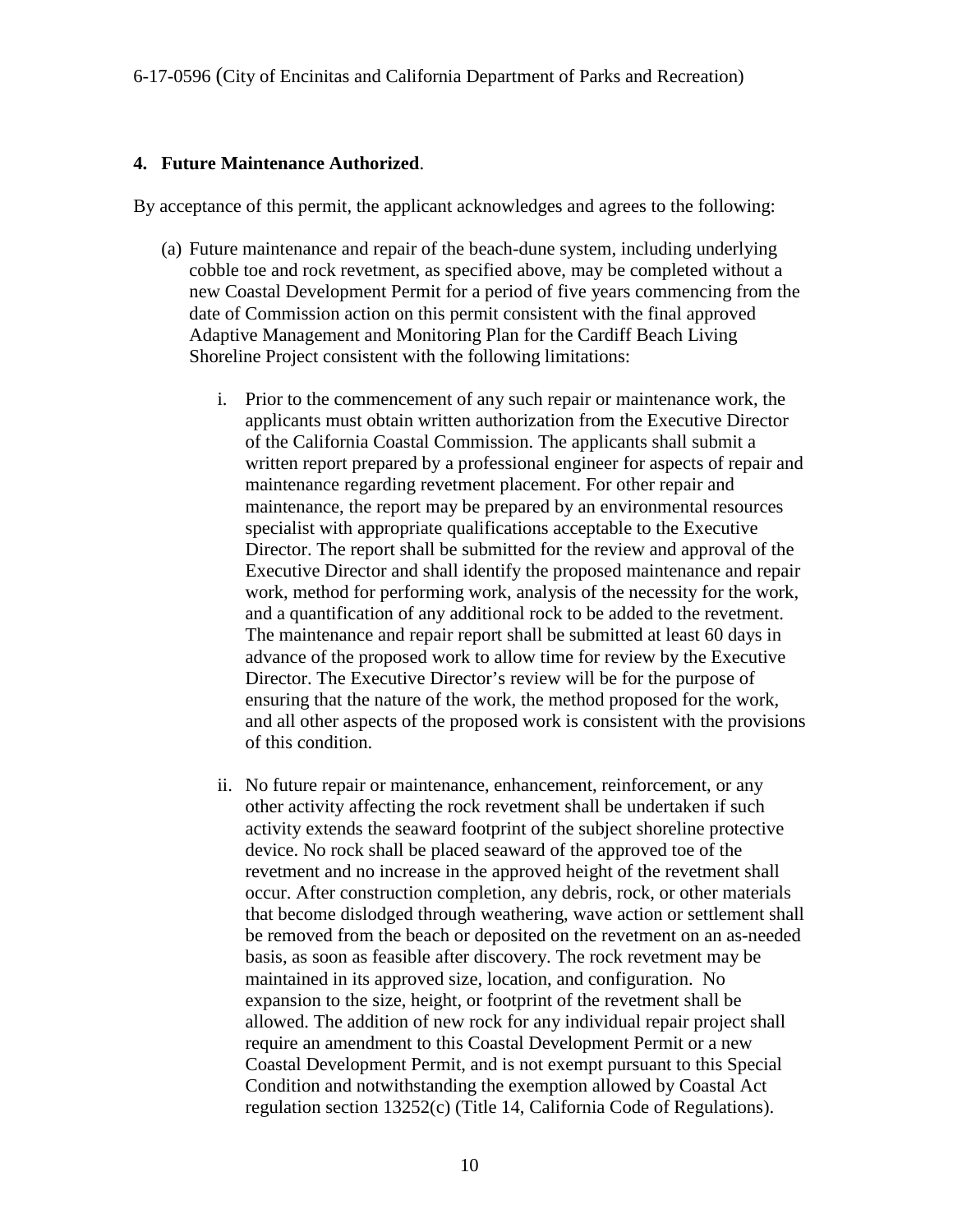- iii. Maintenance or repair work shall only occur from October 1 to the Friday before Memorial Day weekend. Any repair or maintenance of the shoreline protective device between the Friday before Memorial Day weekend and September 30 shall require an amendment to this Coastal Development Permit or a new Coastal Development Permit, and is not exempt pursuant to this Special Condition and notwithstanding the exemption allowed by Coastal Act regulation section 13252(c), with the exception of repairs needed to maintain public access associated with pedestrian path, beach accessways, and associated fencing and signage.
- iv. Removal of any debris, rock or other material from the sandy beach that becomes displaced from the revetment and will be deposited on the revetment or exported to an offsite disposal area shall occur on an asneeded basis, regardless of the time of the year, without requirement for an amendment, and without the requirement for submitting a written report 60 days in advance of the work or for prior written authorization from the Executive Director.
- v. Maintenance or repair work shall be completed incorporating all feasible Best Management Practices. The applicants shall, by accepting the written authorization from the Executive Director, agree and ensure that the project contractor shall comply with the following construction-related requirements:
	- A. No construction materials, debris, or waste shall be placed or stored where it may be subject to wave erosion and dispersion;
	- B. Any and all debris resulting from construction activities shall be removed from the beach prior to the end of each work day;
	- C. No machinery or mechanized equipment shall be allowed at any time within the active surf zone, except for that necessary to remove the errant rocks from the beach seaward of the revetment; and
	- D. All excavated beach sand shall be redeposited on the beach.
- (b) The applicants shall be responsible for maintenance of the dune habitat, as specified in Special Condition #9, and maintenance of the 5-ft. wide footpath parallel to the dune system and the 10-ft. wide access points that are oriented at 45 degree angles to the footpath. Such maintenance shall occur on as needed basis, in perpetuity for the life of the project, in order to ensure the public's ability to access the beach.
- **5. Assumption of Risk, Waiver of Liability, and Indemnity.**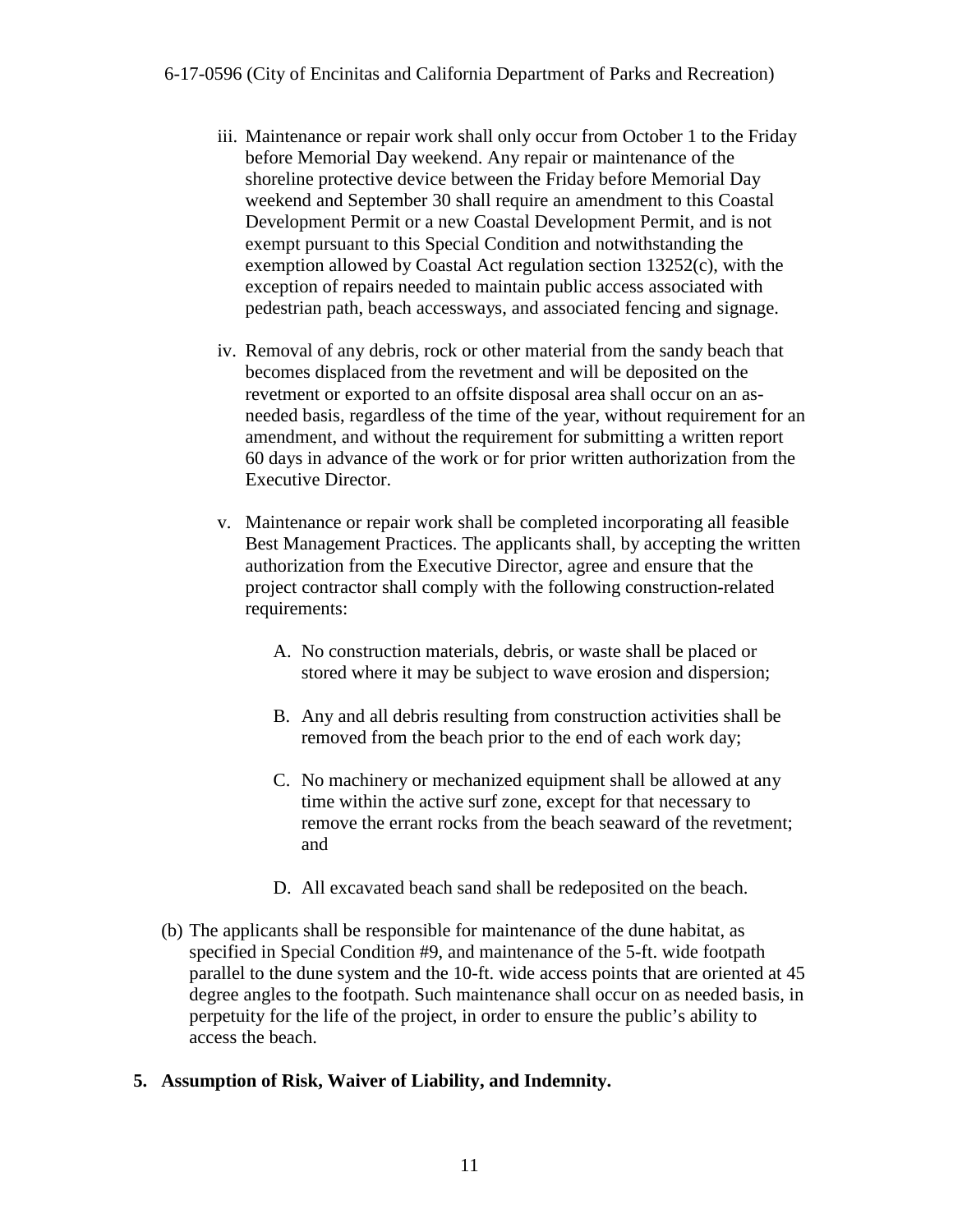- (a) By acceptance of this permit, the applicants acknowledge and agree (i) that the site may be subject to hazards, including but not limited to waves, storms, and flooding, many of which will worsen with future sea level rise; (ii) to assume the risks to applicants and the property that is the subject of this permit of injury and damage from such hazards in connection with this permitted development; (iii) to unconditionally waive any claim of damage or liability against the Commission, its officers, agents, and employees for injury of damage from such hazards; and (iv) to indemnify and hold harmless the Commission, its officers, agents, and employees with respect to the Commission's approval of the project against any and all liability, claims, demands, damages, costs (including costs and fees incurred in defense of such claims), expenses, and amounts paid in settlement arising from any injury or damage due to such hazards.
- (b) **PRIOR TO ISSUANCE OF THE COASTAL DEVELOPMENT PERMIT**, the applicants shall submit a written agreement, in a form and content acceptable to the Executive Director, incorporating all of the above terms of subsection (a) of this Special Condition.

#### **6. Biological Surveys and Monitoring During Inlet Dredging and Sand Placement.**

The applicant shall retain the services of a qualified biologist or environmental resources specialist (hereinafter, "environmental resources specialist") with appropriate qualifications acceptable to the Executive Director, to conduct sensitive species pre-work surveys and to monitor the work areas during inlet dredging and beach and dune sand placement activities. Prior to the commencement of inlet maintenance and sand placement activities, the applicant shall submit a description of the environmental resources specialist's duties and the specialist's on-site schedule to the Executive Director for review and written approval. The applicant shall implement the following requirements:

- (a) The environmental resources specialist shall:
	- i. Survey the proposed work areas and a buffer of 100 feet beyond to determine the presence and behavior of any sensitive species one (1) day prior to commencement of any proposed work;
	- ii. If sensitive species are identified, the environmental resource specialists shall report the results of the survey within 24 hours to the applicant, Executive Director, California Department of Fish and Wildlife (CDFW), and the United States Fish and Wildlife Service (USFWS); and
	- iii. Monitor the work areas during all inlet dredging and sand placement activities.

Pre-Work Biological Surveys. In the event that the environmental resources specialist reports finding any federally or state-designated sensitive wildlife species (including but not limited to western snowy plover or California least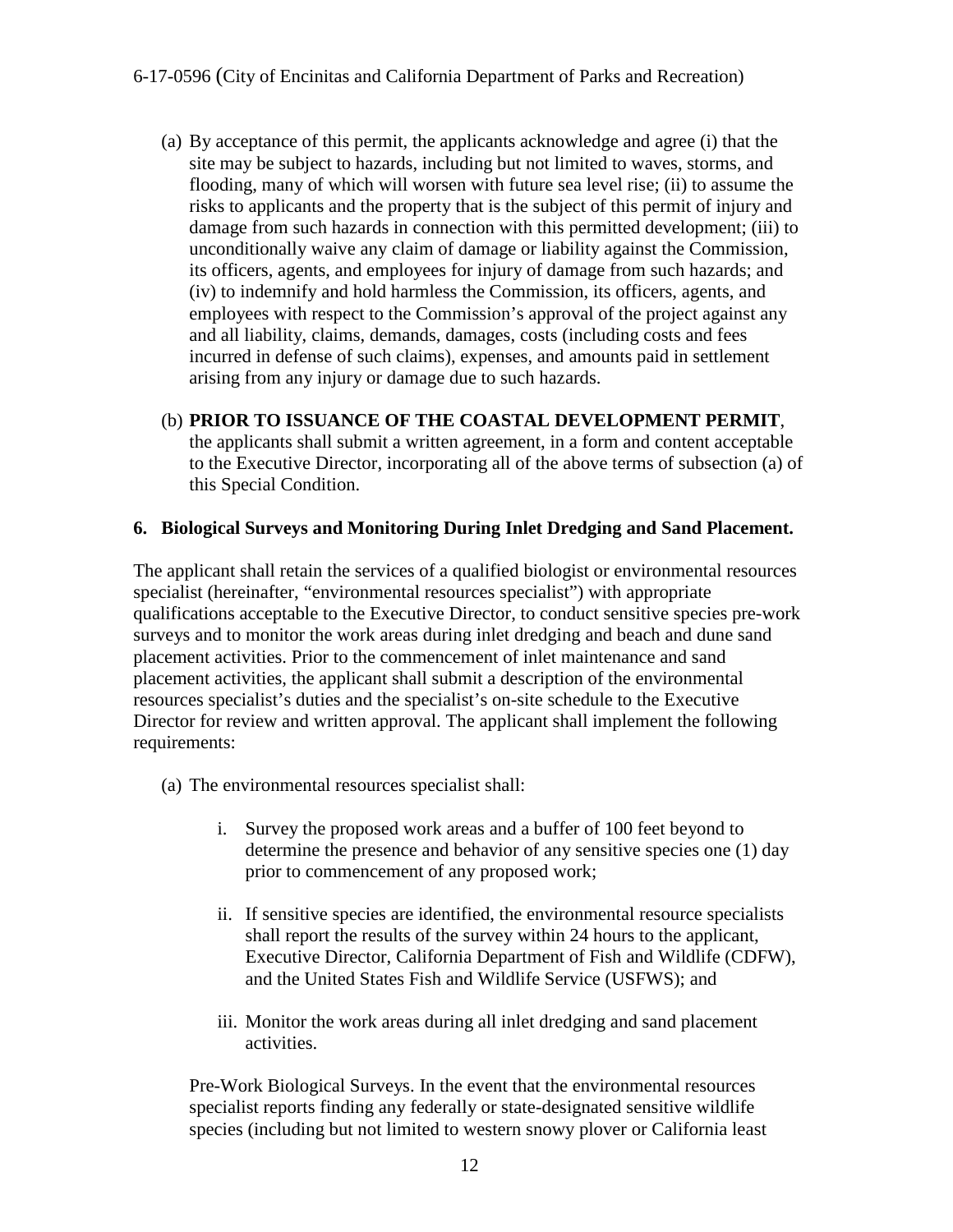terns) exhibiting reproductive or nesting behavior during the pre-work surveys, the applicant shall delay work, and promptly notify the Executive Director, CDFW, and USFWS. Project activities may commence only upon written approval of the Executive Director, following consultation with CDFW and USFWS. The applicant shall submit documentation prepared by the environmental resources specialist that provides the results of each daily pre-work survey, including any sensitive wildlife species observed and their associated behaviors and activities.

- (b) Biological Monitoring During Work. Prior to the initiation of inlet dredging and sand placement activities each day, the environmental resources specialist shall inspect the work areas to preclude impacts to sensitive wildlife species. Inlet dredging and sand placement activities may not occur until all sensitive wildlife species (e.g., western snowy plovers, California least terns) have left the project area and its vicinity. In the event that the environmental resources specialist determines that any sensitive wildlife species exhibit reproductive or nesting behavior, the applicant shall cease work and promptly notify the Executive Director, CDFW, and USFWS, including the nature and location of the observations made. Sand placement activities may resume only upon written approval of the Executive Director, following consultation with CDFW and USFWS.
- (c) If significant impacts or injury occur to sensitive wildlife species, the applicant shall promptly notify the Executive Director, CDFW, and USFWS. The Executive Director, in consultation with CDFW and/or USFWS, will determine the appropriate action or mitigation to be taken.

#### **7. Grunion Monitoring & Avoidance Plan.**

**PRIOR TO ISSUANCE OF THE COASTAL DEVELOPMENT PERMIT**, the applicant shall submit to the Executive Director, for review and written approval, a Grunion Monitoring and Avoidance Plan. The applicant shall retain the services of a qualified biologist or environmental resources specialist (hereinafter, "environmental resources specialist") with appropriate qualifications acceptable to the Executive Director. The applicant shall adhere to the following provisions in order to avoid impacts to mature grunion and to grunion eggs during a spawning event. The annually published California Department of Fish and Wildlife (CDFW) expected grunion runs shall be used to determine possible grunion spawning periods. The plan shall, at a minimum, include the following:

(a) During the grunion spawning period of March 1 through August 31, beginning at least two (2) weeks prior to commencement of inlet dredging and throughout any sand placement activities on Cardiff State Beach or within the 15 foot area of sacrificial dunes on Cardiff State Beach, Cardiff State Beach and the route for delivering sand to the dunes shall be monitored for grunion runs, excepting areas where there is no sand, such as 100% cobble.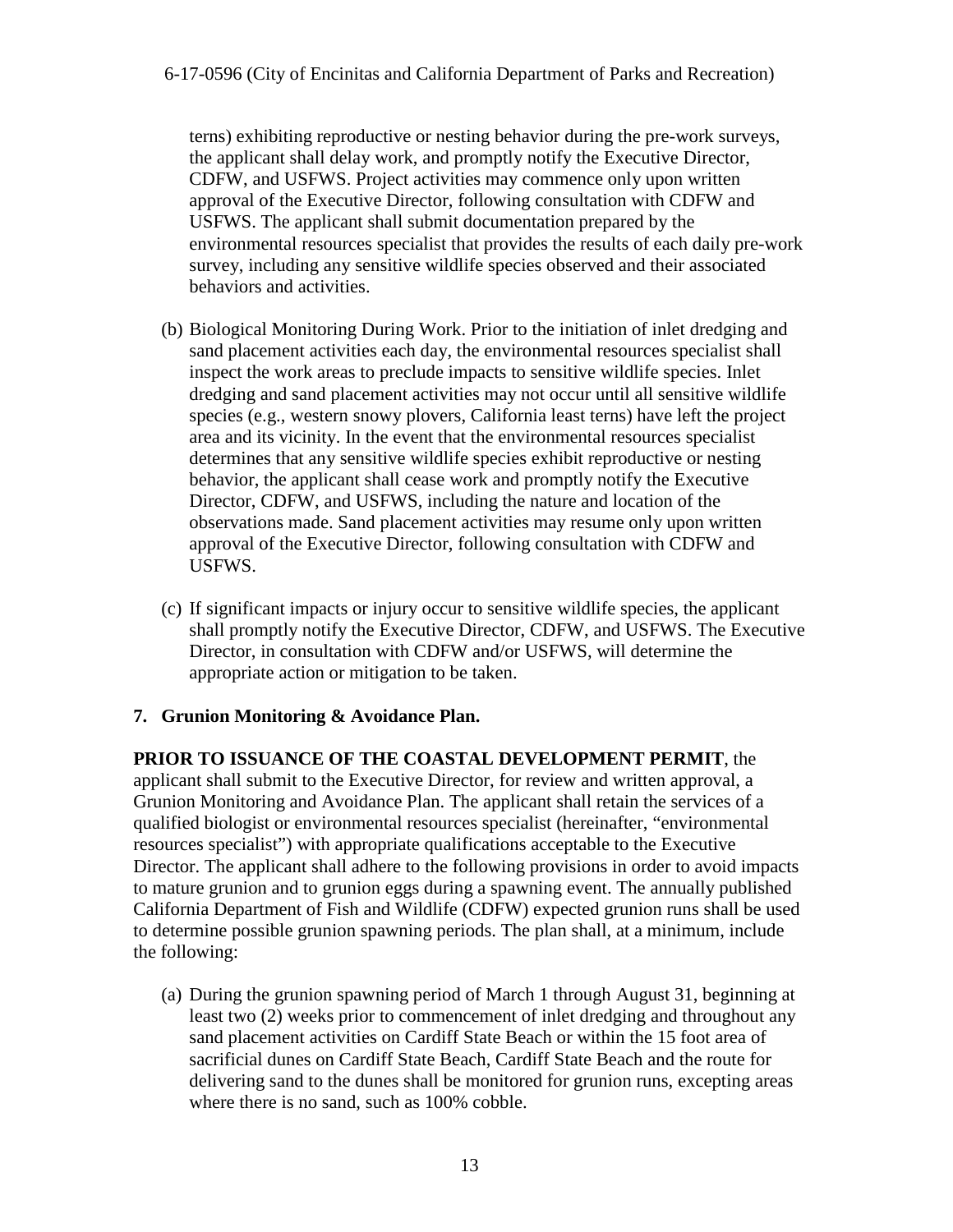- (b) Grunion monitoring shall be conducted by the environmental resources specialist for 30 minutes prior to, and two hours following, the predicted start of each spawning event. Sufficient personnel shall be utilized to ensure that the entire proposed placement site or truck route is monitored during the specified period. The magnitude and extent of a spawning event shall be defined in 300-foot segments of beach using the Walker Scale.
- (c) If a grunion run consisting of 0-100 individual fish per segment (Walker Scale of 0 or 1) is reported within two weeks prior to, or during, proposed work, the applicant does not need to take any avoidance action for grunion eggs.
- (d) Within two weeks prior to proposed work, if a grunion run consisting of more than 100 individual fish per segment (Walker Scale of 2, 3, 4, or 5) is reported, the applicant shall avoid work on the respective beach segment(s) and truck route and additionally, shall avoid a 100-foot buffer on either side of the segment(s) and route, to ensure that no grunion eggs are buried or disturbed. The applicant shall adapt the work schedule or re-route trucks to avoid operations on beach segments and truck routes with a Walker Scale of 2, 3, 4, or 5 and their associated buffers.
- (e) If work has already commenced, and a grunion run consisting of more than 100 individual fish per segment (Walker Scale of 2 or 3) is reported, the applicant shall avoid impacts to grunion eggs to the extent feasible, and then shall minimize impacts to grunion eggs through measures pursuant to subsection (g) below.
- (f) If beach construction has already commenced, and a grunion run consisting of more than 1000 individual fish per segment (Walker Scale of 4 or 5) is reported, no impacts to grunion eggs may occur. The applicant shall avoid impacts to grunion eggs in that portion of the work area through alteration of the truck route, discharge point, sand spreading, and/or shifting sand receiver site boundaries. Work at impacted locations shall cease if avoidance measures are not feasible.
- (g) The applicant shall develop a list of feasible measures, subject to written approval of the Executive Director in consultation with CDFW, NMFS and ACOE, taking into consideration the size of the sand receiver site, stage of mobilization, construction constraints, etc., that may be utilized to allow sand replenishment work to continue while avoiding and minimizing impacts to eggs within the two week spawning period. Under no circumstances shall any mature grunion be buried or harmed as a result of the proposed work.

### **8. Construction BMPs.**

PRIOR TO CONSTRUCTION the applicant shall submit, for the review and written approval of the Executive Director, a Construction and Pollution Prevention Plan CPPP (or a Stormwater Pollution Prevention Plan (SWPPP) that is supplemented to include all of the following), prepared and certified by a qualified licensed professional. The CPPP or SWPPP (Plan) shall demonstrate that all construction, including, but not limited to,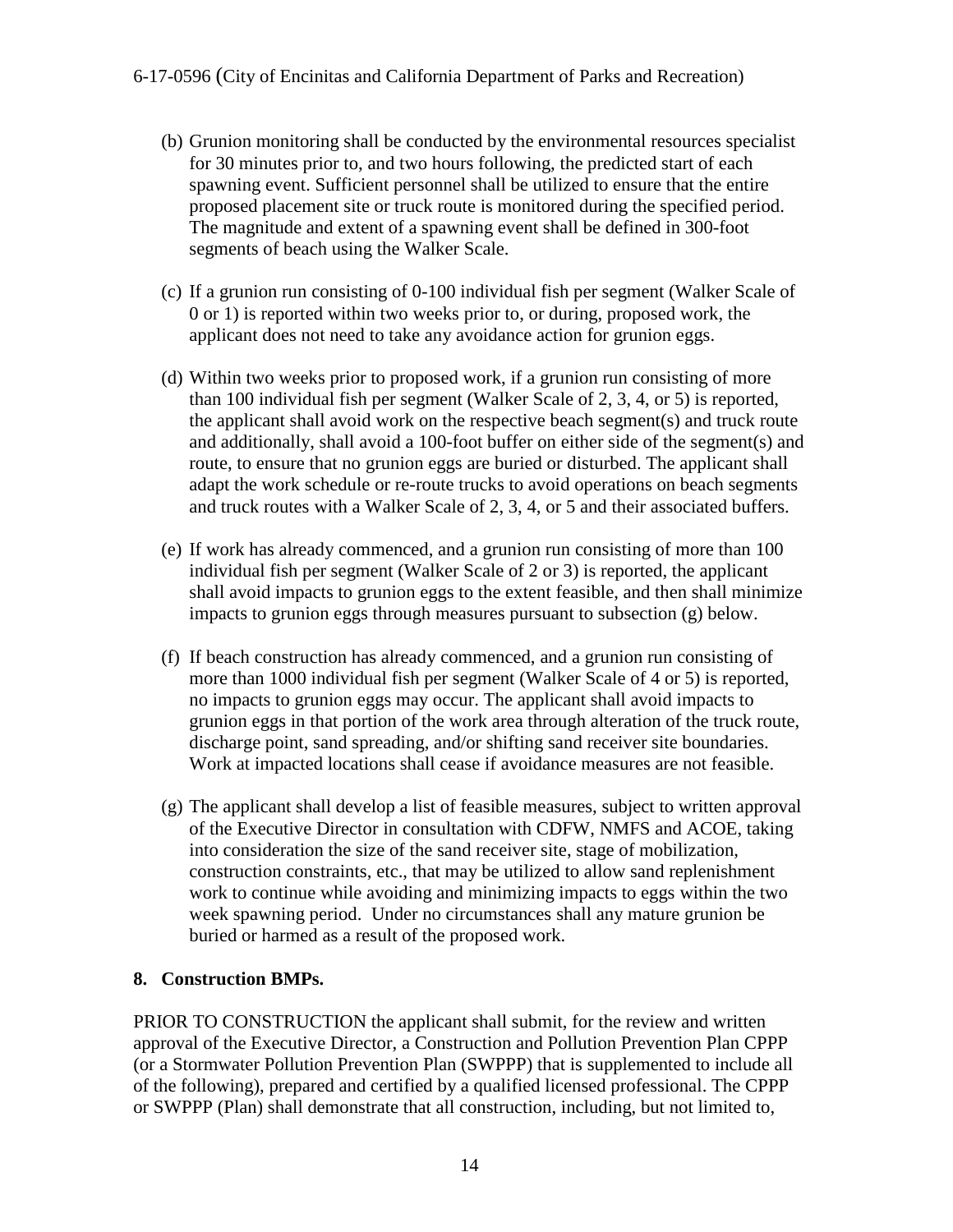clearing, grading, staging, storage of equipment and materials, complies with all of the following requirements:

- (a) Construction Site Map and Narrative Description. The Plan shall include a construction site map and a narrative description addressing, at a minimum, the following required components:
	- i. A detailed description of all the steps and phases of the construction project, including ingress and egress of all construction activities, excavation of existing cobble and riprap, import of additional rock, and deposition of dune sand.
	- ii. A map delineating the construction ingress and egress, construction site construction phasing boundaries, and the location of all temporary construction-phase BMPs (such as silt fences, inlet protection, and sediment basins).
	- iii. A description of the BMPs that will be implemented to minimize land disturbance activities, minimize the project footprint, minimize soil compaction, and minimize damage or removal of non-invasive vegetation. Include a construction phasing schedule, if applicable to the project, with a description and timeline of significant land disturbance activities.
	- iv. A description of the BMPs that will be implemented to minimize erosion and sedimentation, control runoff and minimize the discharge of other pollutants resulting from construction activities. Include calculations that demonstrate proper sizing of BMPs.
	- v. A description and schedule for the management of all construction-phase BMPs (including installation and removal, ongoing operation, inspection, maintenance, and training). Identify any temporary BMPs that will be converted to permanent post-development BMPs.
- (b) Protect Public Access. During construction, the following provisions shall be required to protect and maximize public access:
	- i. Construction shall not occur from Memorial Day weekend through Labor Day unless, due to extenuating circumstances (such as tidal issues, extensive delays due to severe weather, or other environmental concerns) the Executive Director provides written authorization for such work.
	- ii. Construction is prohibited outside of the defined construction, staging, and storage areas.
	- iii. All construction methods to be used, including all methods to keep the construction areas separate from public recreational use areas (e.g., using unobtrusive fencing or equivalent measures to delineate construction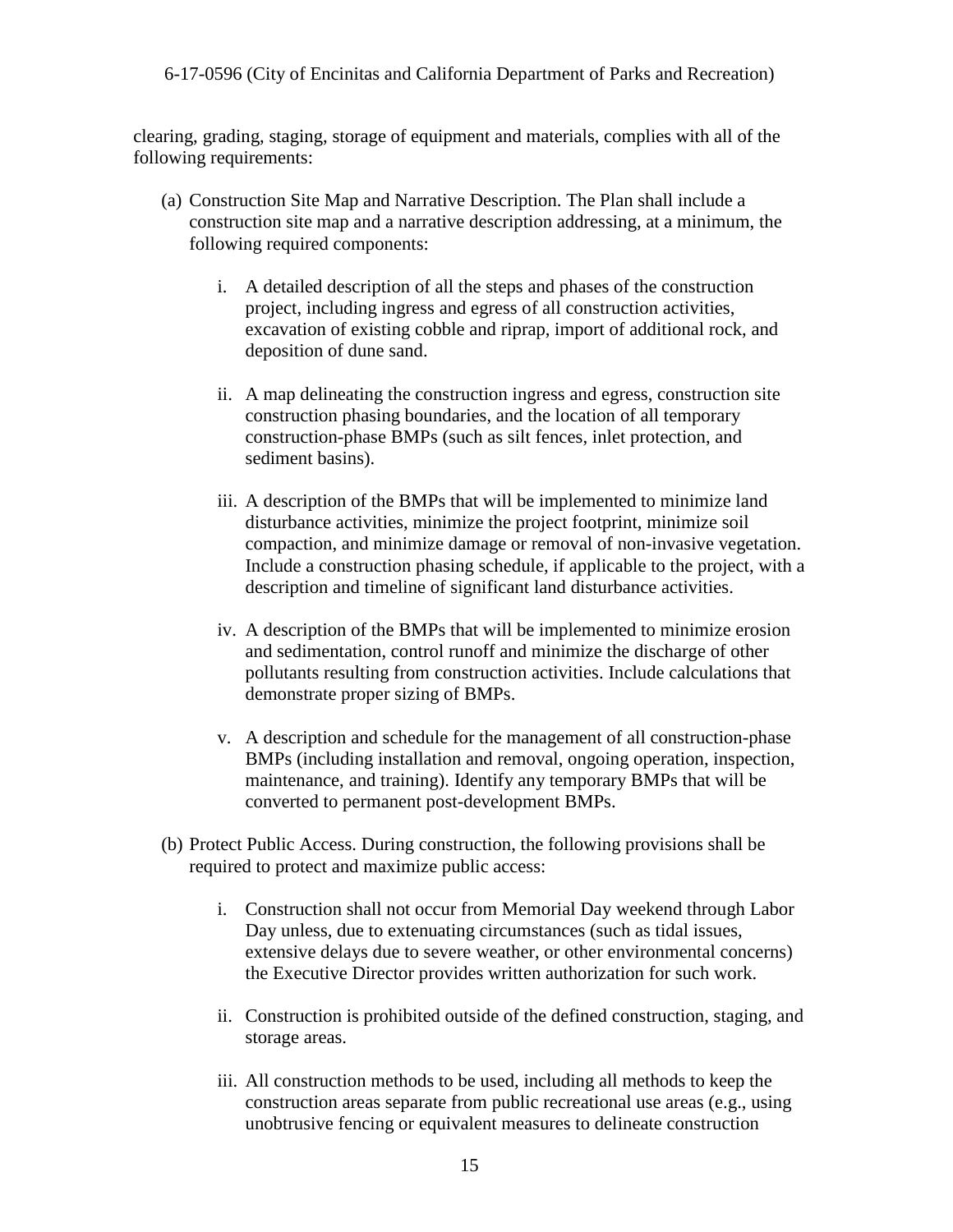areas), shall be clearly identified on the construction site map and described in the narrative description required by subsection (a) of this Special Condition.

- iv. All beaches, beach access points, and other recreational use areas impacted by construction activities shall be restored to their preconstruction condition or better within three days of completion of construction. Any beach sand impacted shall be filtered as necessary to remove all construction debris from the beach.
- (c) Property Owner Consent. The Plan shall be submitted with evidence indicating that the owners of any properties on which construction activities are to take place, including properties to be crossed in accessing the site, consent to use of their properties.
- (d) Minimize Erosion and Sediment Discharge. During construction, erosion and the discharge of sediment off-site or to coastal waters shall be minimized through the use of appropriate Best Management Practices (BMPs), including:
	- i. Land disturbance during construction (e.g., clearing, grading, and cut-andfill) shall be minimized, and grading activities shall be phased, to avoid increased erosion and sedimentation.
	- ii. Erosion control BMPs (such as mulch, soil binders, geotextile blankets or mats, or temporary seeding) shall be installed as needed to prevent soil from being transported by water or wind. Temporary BMPs shall be implemented to stabilize soil on graded or disturbed areas as soon as feasible during construction, where there is a potential for soil erosion to lead to discharge of sediment off-site or to coastal waters.
	- iii. Sediment control BMPs (such as silt fences, fiber rolls, sediment basins, inlet protection, sand bag barriers, or straw bale barriers) shall be installed as needed to trap and remove eroded sediment from runoff, to prevent sedimentation of coastal waters. The use of temporary erosion and sediment control products (such as fiber rolls, erosion control blankets, mulch control netting, and silt fences) that incorporate plastic netting (such as polypropylene, nylon, polyethylene, polyester, or other synthetic fibers) shall be avoided, to minimize wildlife entanglement and plastic debris pollution.
	- iv. Tracking control BMPs (such as a stabilized construction entrance/exit, and street sweeping) shall be installed or implemented as needed to prevent tracking sediment off-site by vehicles leaving the construction area.
	- v. Runoff control BMPs (such as a concrete washout facility, dewatering tank, or dedicated vehicle wash area) that will be implemented during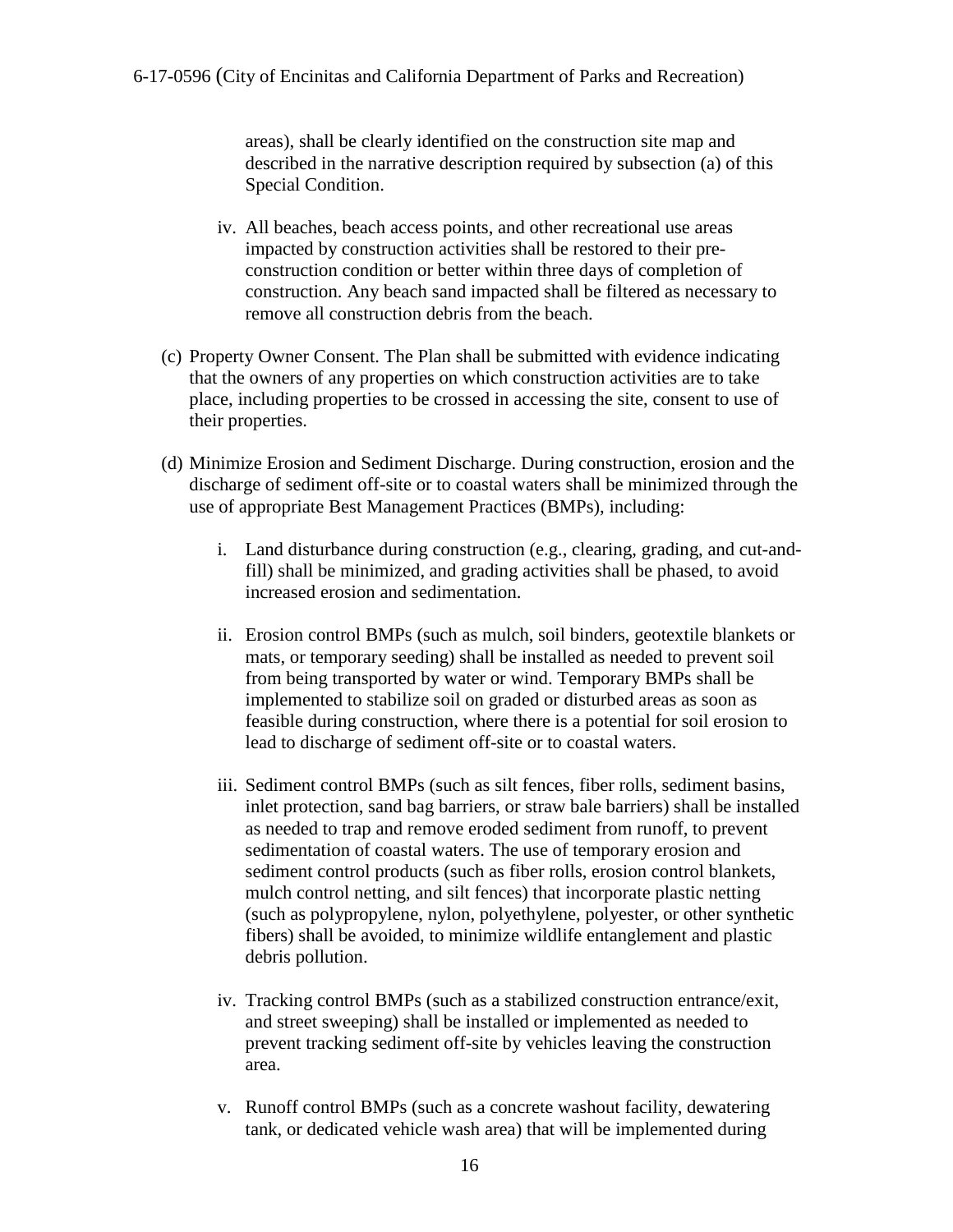construction to retain, infiltrate, or treat stormwater and non-stormwater runoff.

- (e) Minimize Discharge of Construction Pollutants. The discharge of other pollutants resulting from construction activities (such as chemicals, paints, vehicle fluids, petroleum products, asphalt and cement compounds, debris, and trash) into runoff or coastal waters shall be minimized through the use of appropriate BMPs, including:
	- i. Materials management and waste management BMPs (such as stockpile management, spill prevention, and good housekeeping practices) shall be installed or implemented as needed to minimize pollutant discharge and polluted runoff resulting from staging, storage, and disposal of construction chemicals and materials. BMPs shall include, at a minimum:
		- A. Covering stockpiled construction materials to prevent contact with rain, and protecting all stockpiles from stormwater runoff using temporary perimeter barriers.
		- B. Cleaning up all leaks, drips, and spills immediately; having a written plan for the clean-up of spills and leaks; and maintaining an inventory of products and chemicals used on site.
		- C. Proper disposal of all wastes; providing trash receptacles on site; and covering open trash receptacles during wet weather.
		- D. Prompt removal of all construction debris from the beach.
		- E. Detaining, infiltrating, or treating runoff, if needed, prior to conveyance off-site during construction.
	- ii. Fueling and maintenance of construction equipment and vehicles shall be conducted off site if feasible. Any fueling and maintenance of mobile equipment conducted on site shall not take place on the beach, and shall take place at a designated area located at least 50 feet from coastal waters, drainage courses, and storm drain inlets, if feasible (unless those inlets are blocked to protect against fuel spills). The fueling and maintenance area shall be designed to fully contain any spills of fuel, oil, or other contaminants. Equipment that cannot be feasibly relocated to a designated fueling and maintenance area (such as cranes) may be fueled and maintained in other areas of the site, provided that procedures are implemented to fully contain any potential spills.
- (f) Minimize Other Impacts of Construction Activities. Other impacts of construction activities shall be minimized through the use of appropriate BMPs, including: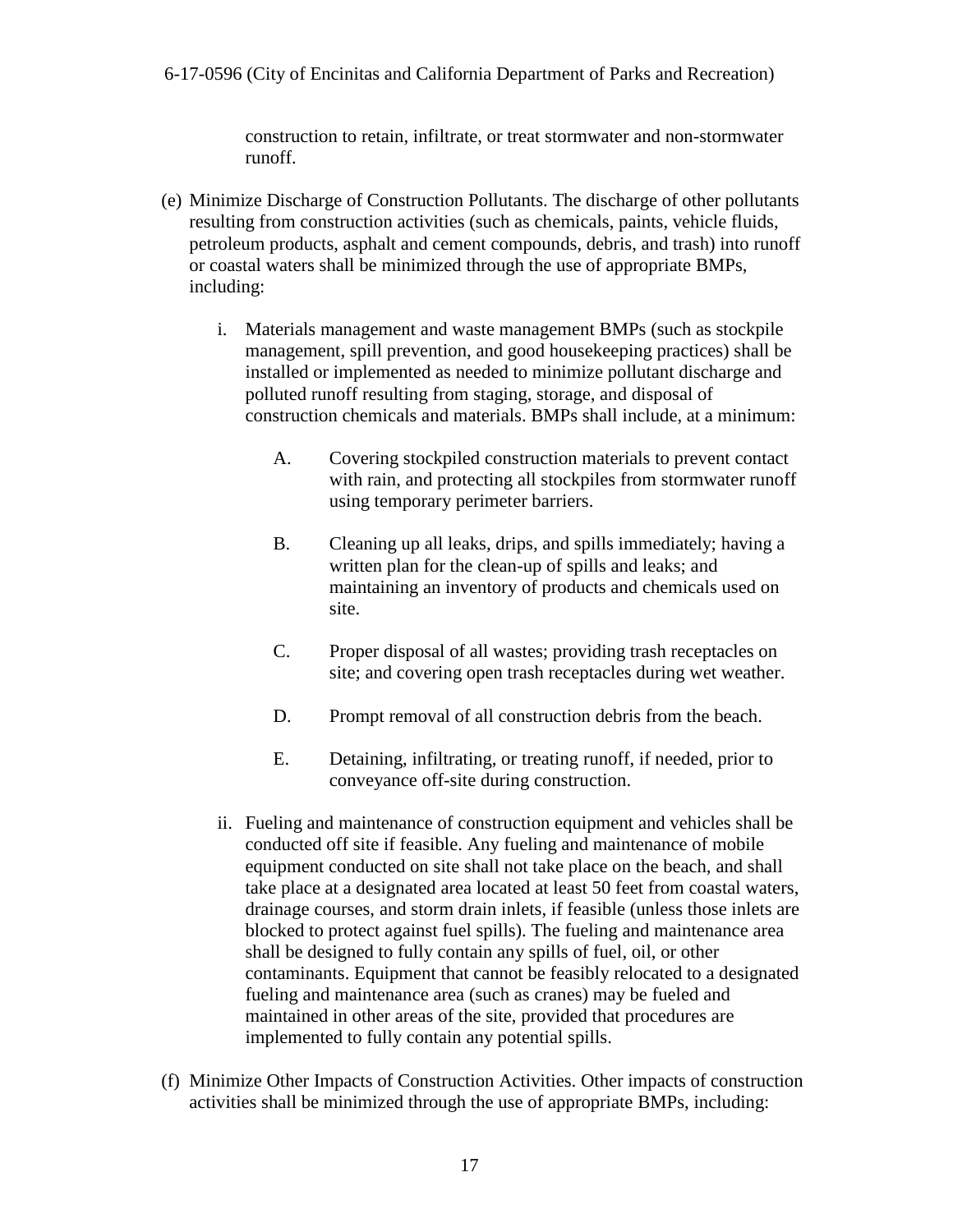- i. The damage or removal of non-invasive vegetation (including trees, native vegetation, and root structures) during construction shall be minimized, to achieve water quality benefits such as transpiration, vegetative interception, pollutant uptake, shading of waterways, and erosion control.
- ii. Soil compaction due to construction activities shall be minimized, to retain the natural stormwater infiltration capacity of the soil.
- (g) Construction In, Over, or Adjacent to Coastal Waters and Habitat. Construction taking place in, over, or adjacent to coastal waters and habitat shall protect the coastal waters and habitat by implementing additional BMPs, including:
	- i. All work shall take place during daylight hours, and lighting of the beach and ocean area is prohibited.
	- ii. All construction equipment and materials placed on the beach during daylight construction hours shall be stored beyond the reach of tidal waters. All construction equipment and materials shall be removed in their entirety from the beach area by sunset each day that work occurs. The only exceptions shall be for erosion and sediment controls or construction area boundary fencing, where such controls or fencing are placed as close to the base of the seawall/bluff as possible, and are minimized in their extent.
	- iii. Tarps or other devices shall be used to capture debris, dust, oil, grease, rust, dirt, fine particles, and spills to protect the quality of coastal waters.
	- iv. All erosion and sediment controls shall be in place prior to the commencement of construction, as well as at the end of each workday. At a minimum, if grading is taking place, sediment control BMPs shall be installed at the perimeter of the construction site to prevent constructionrelated sediment and debris from entering the ocean, waterways, natural drainage swales, and the storm drain system, or being deposited on the beach.
	- v. Only rubber-tired construction vehicles shall be allowed on the beach; the only exception shall be that tracked vehicles may be used if the Executive Director agrees that they are required to safely carry out construction. When transiting on the beach, all construction vehicles shall remain as high on the upper beach as possible, and shall avoid contact with ocean waters and intertidal areas.
	- vi. All debris resulting from construction activities shall be removed from the beach within 72 hours of completion of construction.
- (h) Manage Construction-Phase BMPs. Appropriate protocols shall be implemented to manage all construction-phase BMPs (including installation and removal,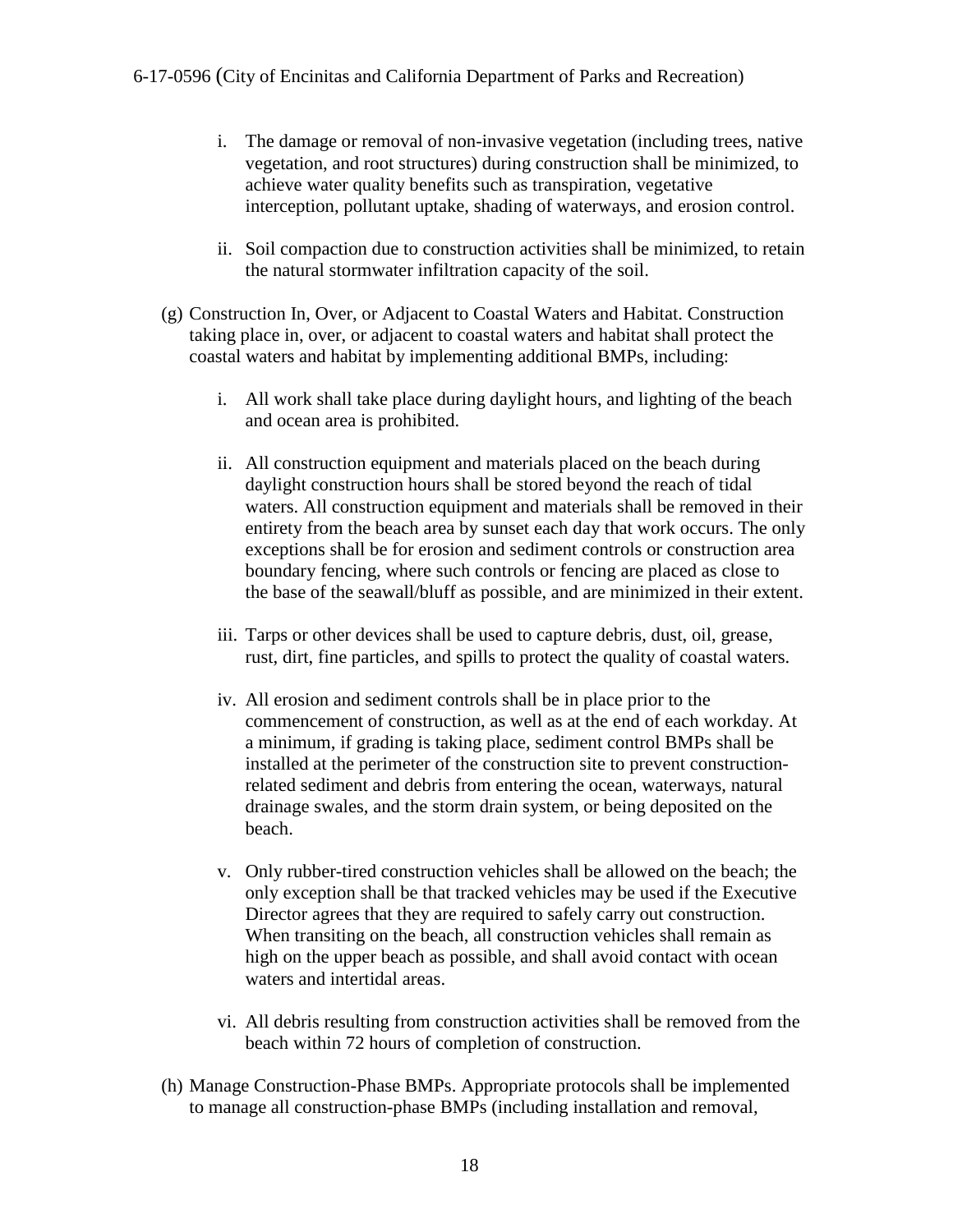ongoing operation, inspection, maintenance, and training), to protect coastal water quality.

- (i) Construction Site Documents. The Plan shall specify that copies of the signed CDP and the approved Plan be maintained in a conspicuous location at the construction job site at all times, and be available for public review on request. All persons involved with the construction shall be briefed on the content and meaning of the CDP and the approved Construction and Pollution Prevention Plan, and the public review requirements applicable to them, prior to commencement of construction.
- (j) Construction Coordinator. The Plan shall specify that a construction coordinator be designated who may be contacted during construction should questions or emergencies arise regarding the construction. The coordinator's contact information (including, at a minimum, a telephone number available 24 hours a day for the duration of construction) shall be conspicuously posted at the job site and readily visible from public viewing areas, indicating that the coordinator should be contacted in the case of questions or emergencies. The coordinator shall record the name, phone number, and nature of all complaints received regarding the construction, and shall investigate complaints and take remedial action, if necessary, within 24 hours of receipt of the complaint or inquiry.
- (k) Notification. The permittee shall notify planning staff of the Coastal Commission's San Diego District Office at least three working days in advance of (1) commencement of construction or maintenance activities, and immediately upon completion of construction or maintenance activities, and (2) of any anticipated changes in the schedule based on site conditions, weather or other unavoidable factors.
- (l) Progress Reports. The permittee shall submit biweekly reports reflecting progress and status of the project, including an identification of any outstanding issues that may have arisen since the last progress report, or are anticipated to arise in the foreseeable future.

The permittee shall undertake development in accordance with the approved construction Plan, unless the Commission amends this permit or the Executive Director provides written determination that no amendment is legally required for any proposed minor deviations.

#### **9. Final Dune Creation and Monitoring Plan.**

#### **PRIOR TO ISSUANCE OF THE COASTAL DEVELOPMENT PERMIT**, the

applicants shall submit, for the review and written approval of the Executive Director, a Final Dune Creation and Monitoring Plan that is in substantial conformance with the plans submitted to the Commission prepared by the San Elijo Lagoon Conservancy, California State Coastal Conservancy, City of Encinitas, and Moffatt & Nichol titled Draft Dune Habitat Restoration and Monitoring Plan for the Cardiff State Beach Living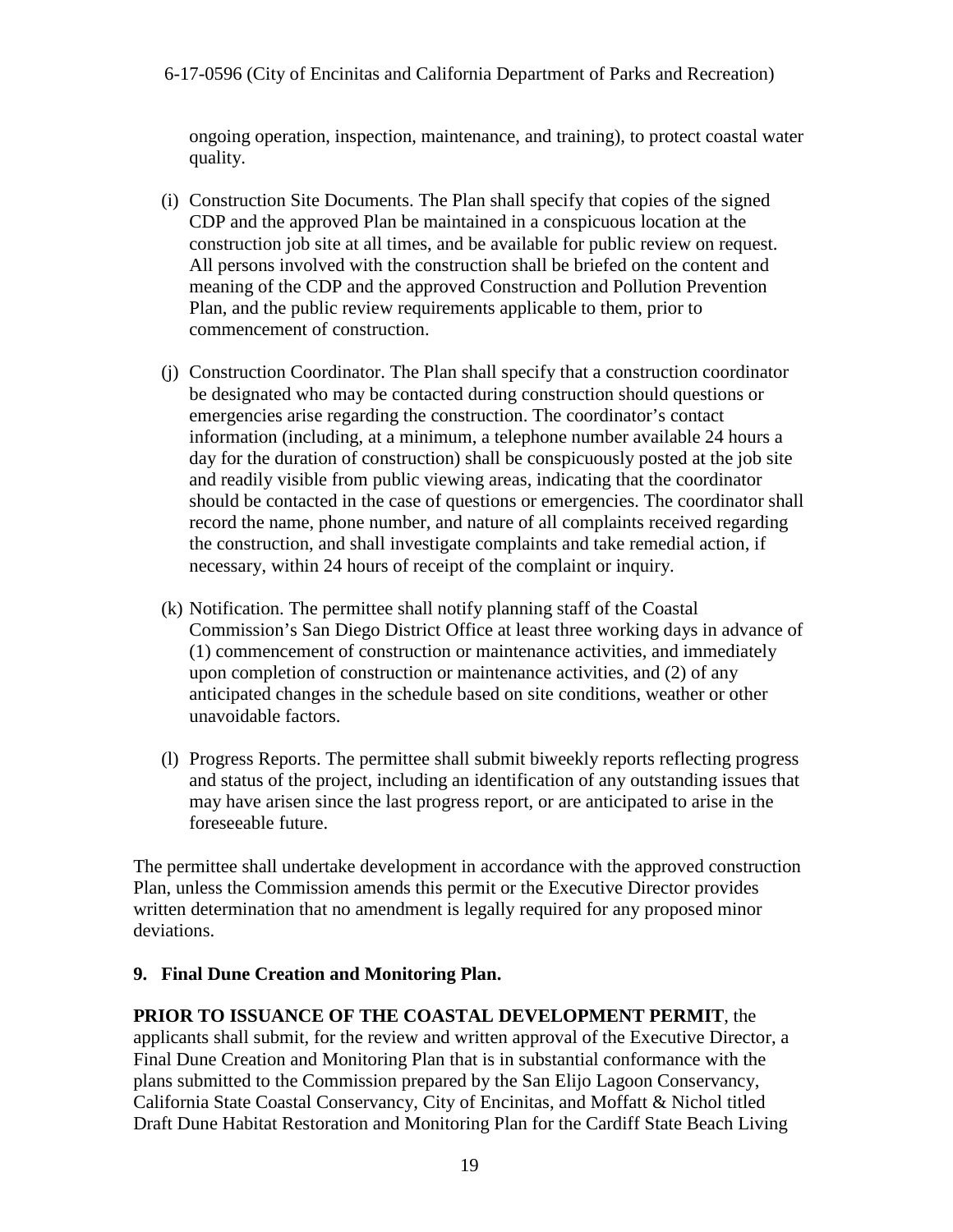Shoreline Project dated October 2017. The applicants shall undertake development in conformance with the approved final plans unless the Commission amends this permit or the Executive Director provides a written determination that no amendment is legally required for any proposed minor deviations. The plan, at a minimum, shall include the following:

#### **(a) Dune Creation Plan**

- i. *Dune Creation Area Footprint.* The southern foredune creation area ("dune creation") shall generally include a 2,900-ft. long, approximately three acre footprint that extends from the edge of Coast Highway 101 seaward 60 feet between the Chart House ("Restaurant Row") in the north and Seaside/South Cardiff State Beach parking lot in the south.
- ii. *Dune Specifications.* The dune creation area shall be designed and contoured based on natural dune morphology (using historical records of the area and the reference sites). The created dune ridge(s) shall be oriented perpendicular to the prevailing wind direction with dune faces that have a slope no steeper than 3:1. The plan shall include a grading plan that includes a detailed description of dune creation timing, daily schedule aspirations, methods and equipment to be used, staging area location(s), and the project's relationship to the San Elijo Lagoon Restoration Program beach replenishment program.
- iii. *Project BMPs*. The dune creation plan shall include BMPs to maximize the success of the created dune system's physical and biological processes and functions. For example, discontinuous sand fencing placed perpendicular to the prevailing wind direction or straw plugs may be temporarily employed to facilitate establishment of dune hummocks. A seed and mulch mixture sprayed over the dunes can also be an effective stabilization technique.
- iv. *Dune Planting.* The dune creation plan shall include a planting plan using native coastal strand and southern foredune plant species (plant palette) including the amount in weight of seeds for each respective species. The plan shall prioritize the planting of seeds in the fall, the preferred approach for establishing a successful native dune plant community. The plan shall identify the number and species of container plants, the source of plant material, provision for collection, storage, propagation and use of existing native plants, and plant installation methods. The plant palette shall be made up exclusively of native dune plant species appropriate to southern California, grown from seeds or vegetative materials obtained from the site or from an appropriate nearby beach location to maintain the genetic integrity of the area. No horticultural varieties shall be used. The plan shall also include an exhibit that shows the planned locations, numbers, and spacing of the individual container plant species, including their initial distribution and abundance across the creation area. The plan shall include a description of planned site preparation, method and location of exotic species removal, timing of planting, temporary irrigation plans if necessary, and maintenance timing and techniques. The planned abundance, distribution, and percent cover of native coastal strand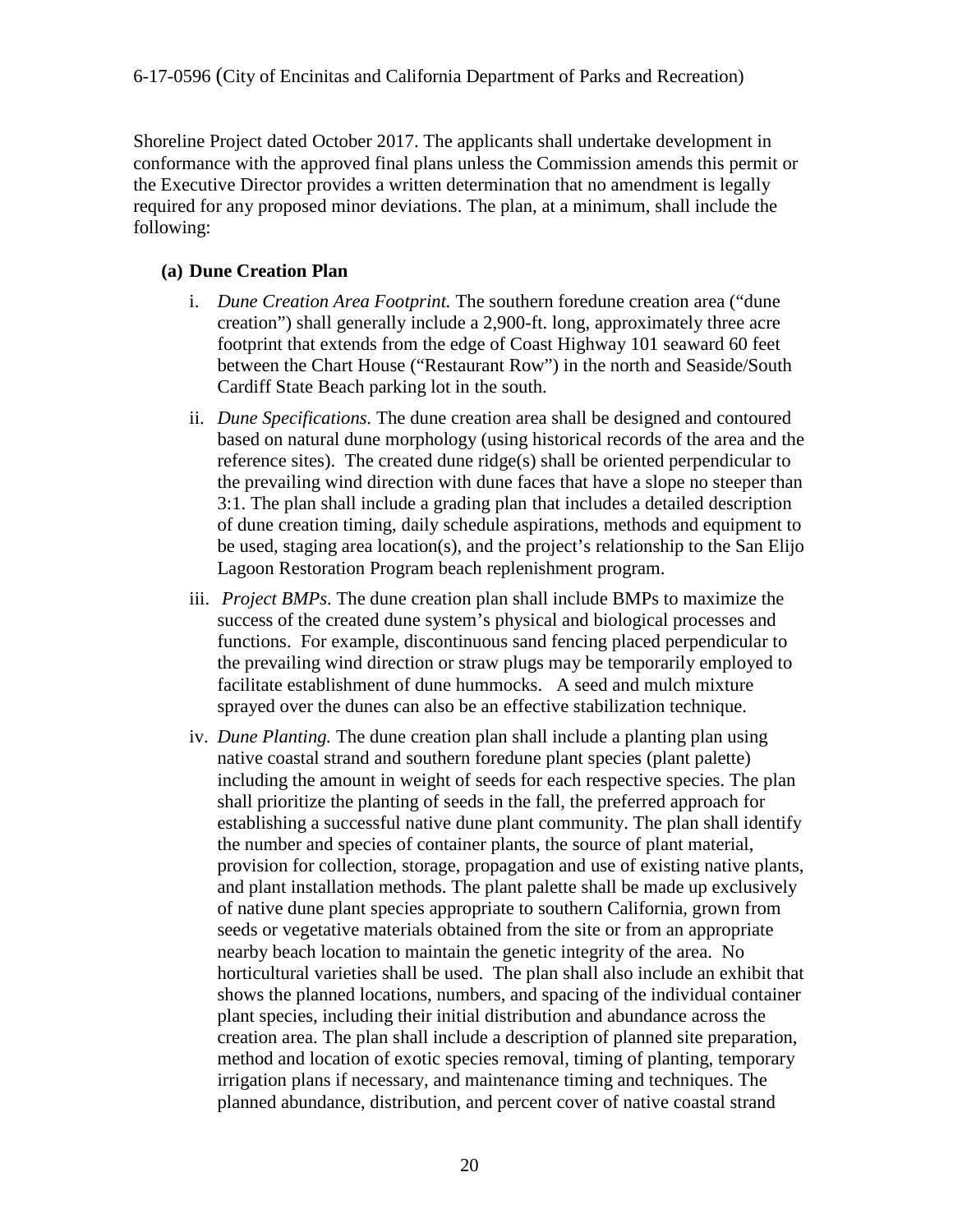and southern foredune plant species shall be based on historical records, relevant literature, and the reference site(s).

- v. *Access Paths and Fencing.* To facilitate access from the 5-ft. wide footpath parallel to Coast Highway 101 across the dunes, six beach access points will be located within the northern portion of the project area, where parking exists and beach usage is highest. Symbolic post and rope or rail fencing shall border each pathway to keep traffic on the footpath.
- vi. *Signage.* Signs shall be installed and maintained in conspicuous locations adjacent to the dune creation area to notify the public that the area is a sensitive habitat restoration area and to keep out of the dune restoration areas. The signs shall indicate "Dune Creation In Progress: Please Keep Out of Dune Creation Area," or alternative language that is substantially similar. Similar signage shall be installed at or near the seaward most limit of dune.
- vii. *Maintenance.* The plan shall include provisions for on-going maintenance and management of the dune habitat restoration and enhancement area for the term of this coastal development permit. At a minimum, semi-annual maintenance and management activities shall include, as necessary, debris removal, periodic weeding of invasive and non-native vegetation and replacement planting consistent with the approved plan.

#### **(b) Monitoring Program**

A five-year monitoring program shall be designed and implemented to provide data that will guide the dune creation and direct any adaptive management actions that will increase the likelihood that the Cardiff Living Shoreline Project will be successful. The monitoring program shall provide, at a minimum, for the following:

- i. *Performance Standards*: Determination of annual and final performance standards selected based on a reference site (s) and relevant literature. The performance standards shall relate logically to the goals of the dune creation plan and include standards for special status species, species diversity, and vegetative cover. Native plant cover shall not exceed that found in southern California coastal strand and southern foredune natural habitats. The rationale for the selection of each performance standard shall be explained.
- ii. *Procedure for Judging Success*: Detailed description of the qualitative and quantitative sampling methods and statistics intended to be used to monitor dune creation success shall be provided.
- iii. *Initial Monitoring Report*: Submission of a written report, prepared by a qualified environmental resource specialist, upon completion of the initial dune creation for the review and approval of the Executive Director. The report shall document completion of the initial work and include photographs taken from pre-designated sites, annotated to a copy of the site plans.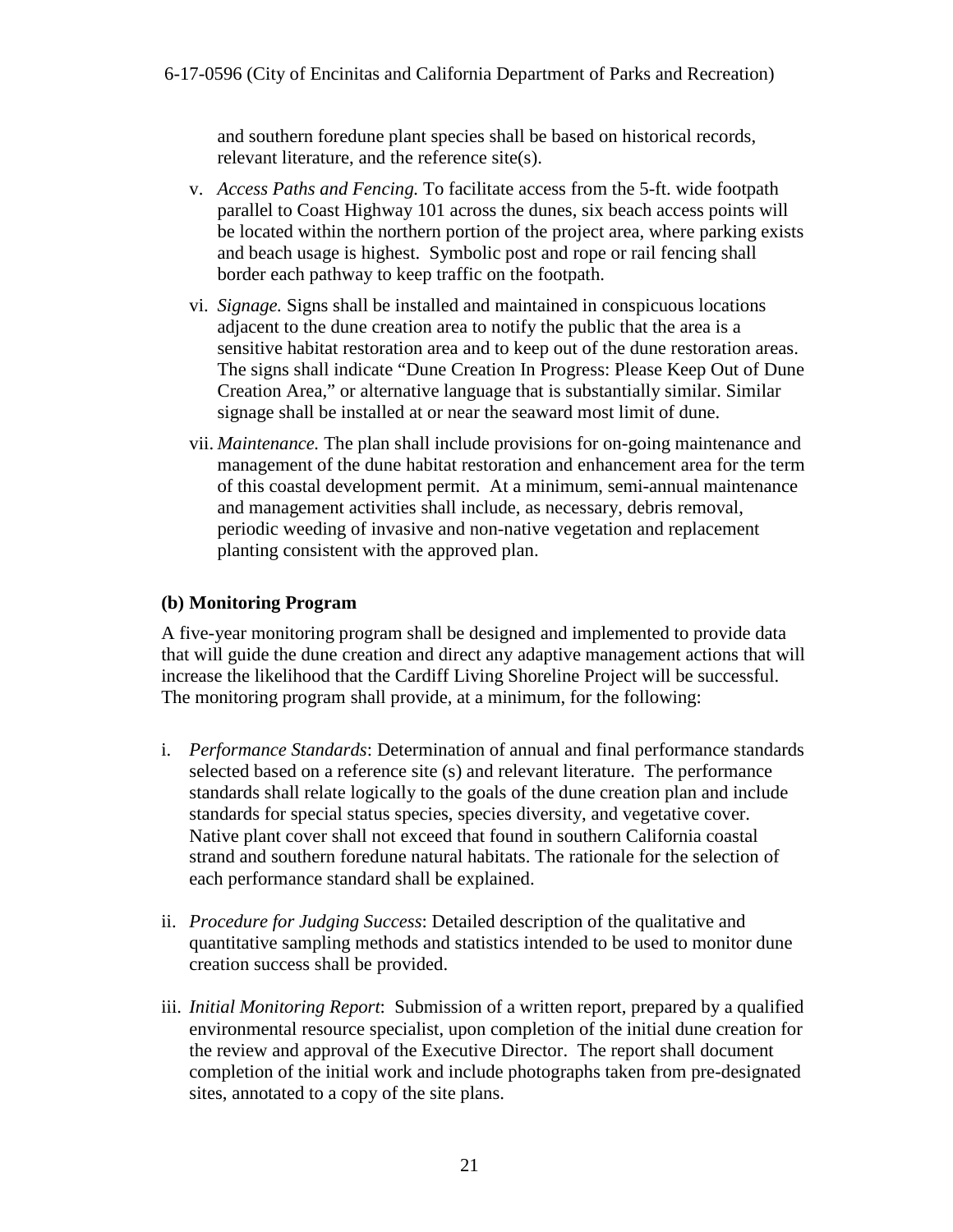- iv. *Interim Monitoring Reports*: After initial dune creation work is completed, the applicant shall submit, by no later than December  $31<sup>st</sup>$  each year, for the review and approval of the Executive Director, annual monitoring reports prepared by a qualified environmental resource specialist indicating the progress and relative success or failure of the dune creation. These reports shall also include recommendations for modifications or new approaches that would help the project meet the performance standards. These reports shall also include photographs taken from pre-designated sites annotated to a copy of the site plans, indicating the dune habitat creation progress at each of the sites. Each report shall be cumulative and shall summarize all previous results. Each report shall also include a "Performance Evaluation" section where information and results from the monitoring program are used to evaluate the status of the dune habitat restoration and enhancement project in relation to the interim and final performance standards.
- v. *Final Report*: At the end of five years, a final dune creation "Cardiff Living Shoreline" report shall be submitted for the review and approval of the Executive Director. If the report indicates that the project has, in part, or in whole, been unsuccessful, based on the specified performance standards, the applicant(s) shall submit within 90 days a revised or supplemental adaptive management program to compensate for those portions of the original program that did not meet the approved performance standard(s), and shall implement the measures program. The revised or supplemental program shall be processed as an amendment to this permit.

#### **10. Final Storage and Staging Area Plan.**

**PRIOR TO ISSUANCE OF THE COASTAL DEVELOPMENT PERMIT**, the applicants shall submit, for review and written approval of the Executive Director, a Final Storage and Staging Area Plan that substantially conforms with the plans titled "Cardiff Beach Details (Sheet 1 of 2)" dated September 1, 2017. The plan shall include, at a minimum, the following components:

- (a) Storage/staging shall be the minimum area necessary to accommodate project activities in the Seaside/South Cardiff State Beach parking lot, and shall be limited to an approximately 6,000 sq. ft. area (no more than 11 parking spaces) and stockpile area on the beach shall be no greater than 2,500 sq. ft. (50-ft. wide x 50-ft. long). Allowed staging activities are equipment fueling, maintenance, and overnight storage, including for approximately 1,000 cy of 2-4 ton rock from the deconstruction of the Cabrillo Power Plant groin. The stockpile area shall be used during rock work activities to allow efficient and continuous construction by the contractor.
- (b) All storage and staging shall be located outside of sensitive habitat areas. Where public parking areas are used for staging or storage of equipment and materials, the number of public parking spaces utilized shall be the minimum necessary to implement the project.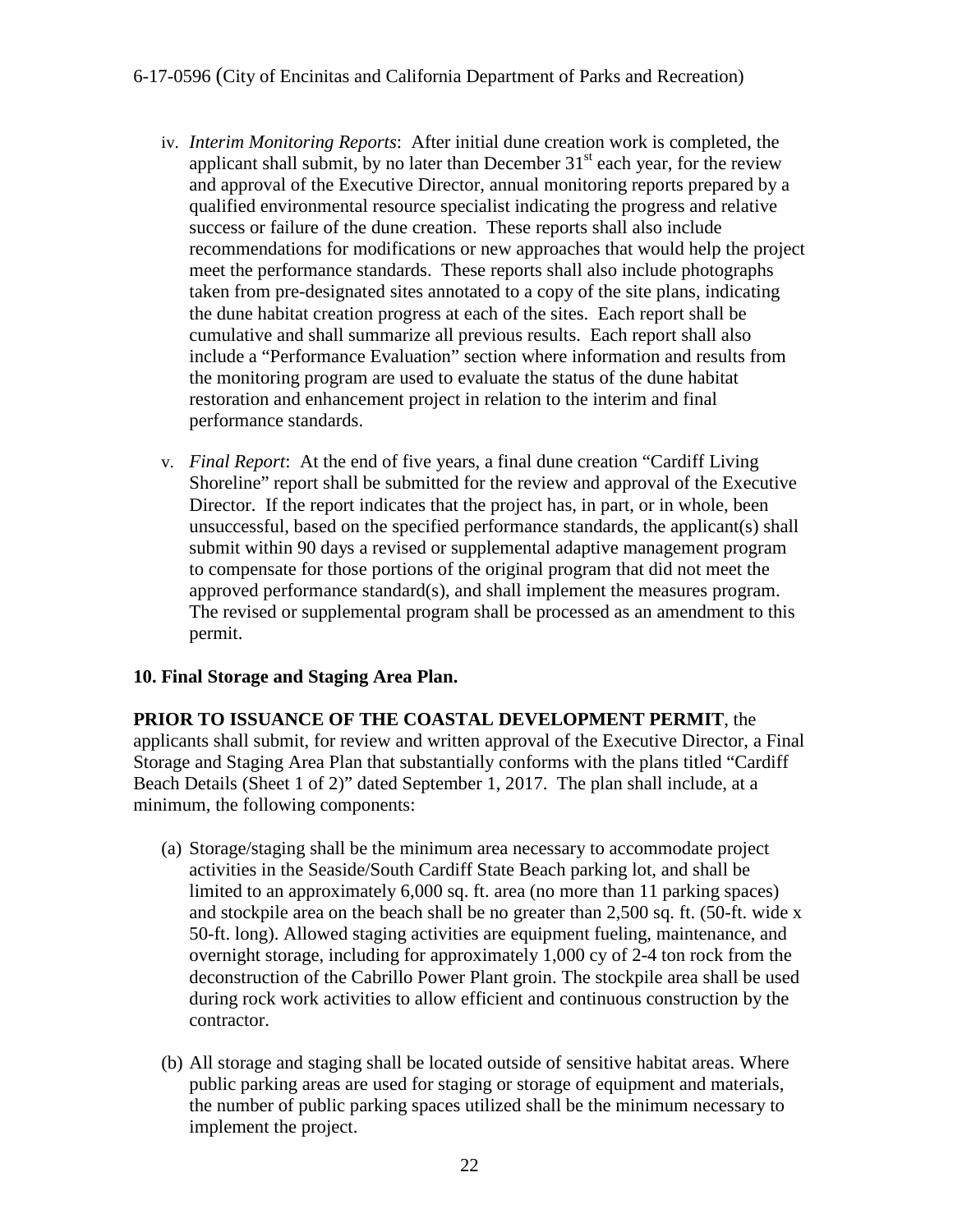- (c) No overnight storage of equipment or materials shall occur on the sandy beach or of outside the designated areas within the parking lot.
- (d) Construction access corridors shall be located in a manner that has the least impact on public access to and along the shoreline of the project site.
- (e) The applicant shall submit evidence that the approved final plan has been incorporated into construction bid documents.

The applicants shall undertake development in accordance with the approved final plans unless the Commission amends this permit or the Executive Director determines that no amendment is legally required for any proposed minor deviations.

#### **11. Final Public Access Plan.**

#### **PRIOR TO ISSUANCE OF THE COASTAL DEVELOPMENT PERMIT**, the

applicants shall submit, for the review and written approval of the Executive Director, a Final Public Access Plan that provides for the following:

- (a) Continuous public access on Cardiff State Beach must be maintained at all times for the duration of construction. The plan shall include a description of the methods (including signs, fencing, etc.) by which safe public access to or around construction and/or staging areas shall be maintained during all project operations.
- (b) The plan shall identify the location and width of all footpath and beach accessways. The plan shall also describe the permanent and temporary fencing and allowable maintenance activities. The plan shall include all signage identifying the public paths and acknowledge the California Coastal Commission's role in providing public access at this location by including the agency name and logo.
- (c) Signage Plan: The plan shall include the provision for the installation of signage to be incorporated into the fence design described in the "95% Basis of Design" dated September 1, 2017, to inform the public of the dune system. The plan shall show the location, size, design, and content of all signs and describe the conditions for changing the signs, e.g., during or after vegetation establishment. The applicant acknowledges and agrees that no signs shall be posted on the sandy beach, vegetated dunes, or along the 5-ft. wide footpath unless specifically authorized by the approved plan, a separate Coastal Development Permit, or an amendment to this permit. Approved signage shall be installed concurrent with the installation of the fencing. The applicants, or successors in interest, shall maintain the approved fencing signs in good condition for the life of the project and replace when necessary.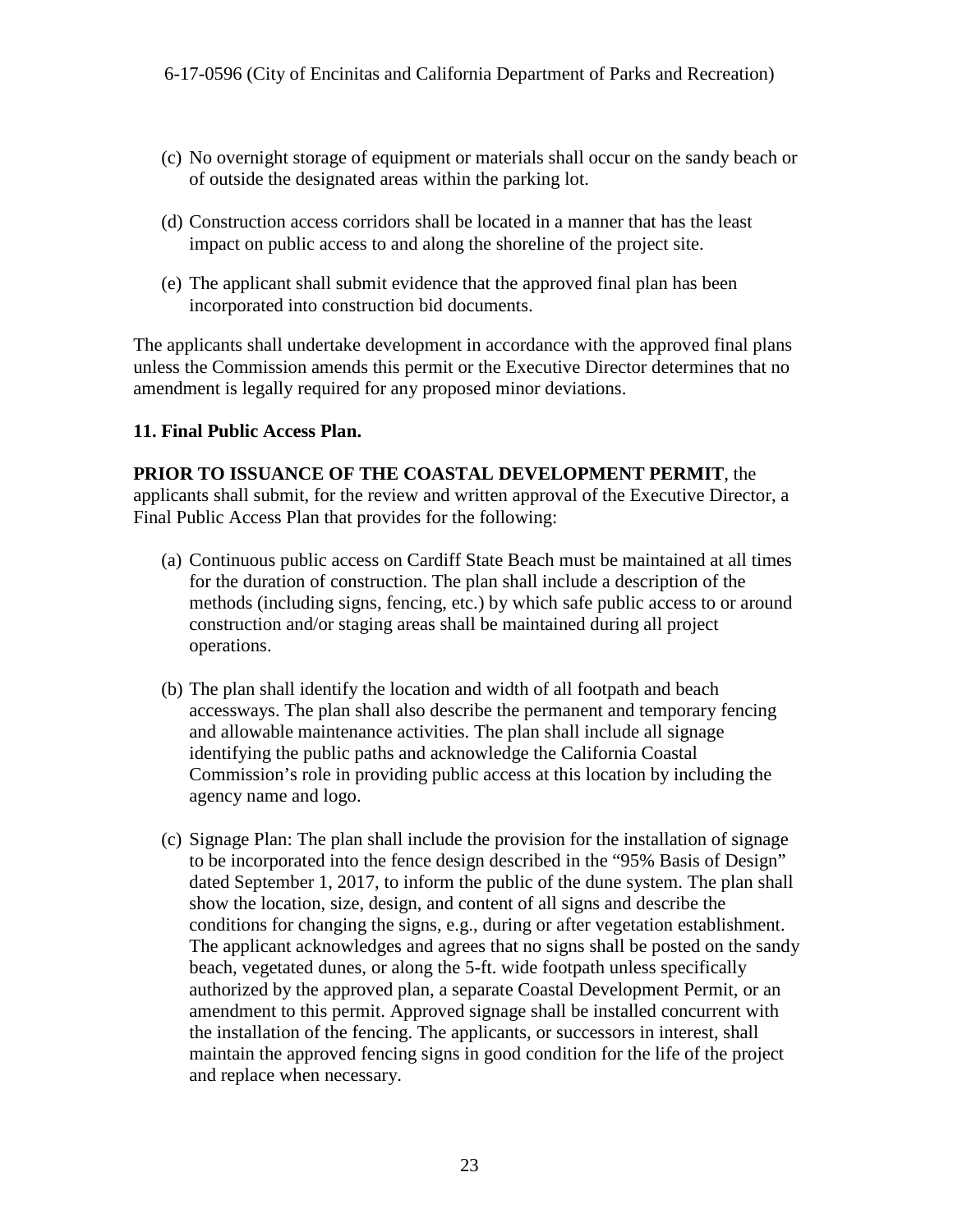(d) The applicant shall submit evidence that the approved final plan has been incorporated into construction bid documents.

The applicants shall undertake development in accordance with the approved final plans unless the Commission amends this permit or the Executive Director determines that no amendment is legally required for any proposed minor deviations.

#### **12. Evidence of CDP Amendment.**

**PRIOR TO COMMENCEMENT OF CONSTRUCTION, the applicants shall provide** evidence that CDP#6-16-0248 (San Elijo Lagoon annual inlet dredging program) has been amended, in a form and content reviewed and approved by the Executive Director, to conform to the terms and conditions of this CDP.

## <span id="page-23-0"></span>**IV. FINDINGS AND DECLARATIONS**

## <span id="page-23-1"></span>**A. PROJECT DESCRIPTION**

The project proposes to construct a 60-ft. wide "living shoreline" dune system along the back beach of Cardiff State Beach adjacent to Coast Highway 101 in the City of Encinitas [\(Exhibits #1 and 2\)](https://documents.coastal.ca.gov/reports/2017/11/th17b/th17b-11-2017-exhibits.pdf). The project spans 2,900 feet in length, from the Chart House ("Restaurant Row") in the north to the Seaside/South Cardiff State Beach parking lot in the south [\(Exhibit #3\)](https://documents.coastal.ca.gov/reports/2017/11/th17b/th17b-11-2017-exhibits.pdf). In addition, a 5-foot-wide, ADA-compliant, cement-treated decomposed granite public footpath is proposed parallel to the dune system along the western side of Coast Highway 101. To facilitate access from the footpath across the dunes, six beach access points will be located within the northern portion of the project area, where parking exists and beach usage is highest.

Cardiff State Beach currently consists of a cobble and sand barrier spit that separates the San Elijo Lagoon from the Pacific Ocean. Coast Highway 101 is a four-lane roadway with two traffic lanes and a Class II bikeway in each direction, and is currently fronted by Cardiff State Beach and an unengineered riprap revetment located adjacent to the highway. Cardiff State Beach is approximately 100 feet wide from the mean high water line to the back beach/existing riprap, and is used for a wide variety of beach and ocean activities. Parallel parking is available along the west side of the northern reach of the highway. Walking to the beach from Coast Highway 101 currently requires traversing across the existing riprap. There is no pedestrian access along the shoulder of the highway extending north/south through the subject site.

The dune system will be created through placement of up to 20,000 cy of sand over a buried cobble berm located along the seaward toe of the dunes, constructed with material onsite, with a buried rock revetment located along the landward side of the dunes [\(Exhibit #4\)](https://documents.coastal.ca.gov/reports/2017/11/th17b/th17b-11-2017-exhibits.pdf). Project efforts will focus on reconfiguring the existing riprap into a smaller, buried revetment and will add additional imported rock only as needed to fill in any gaps in the new revetment template.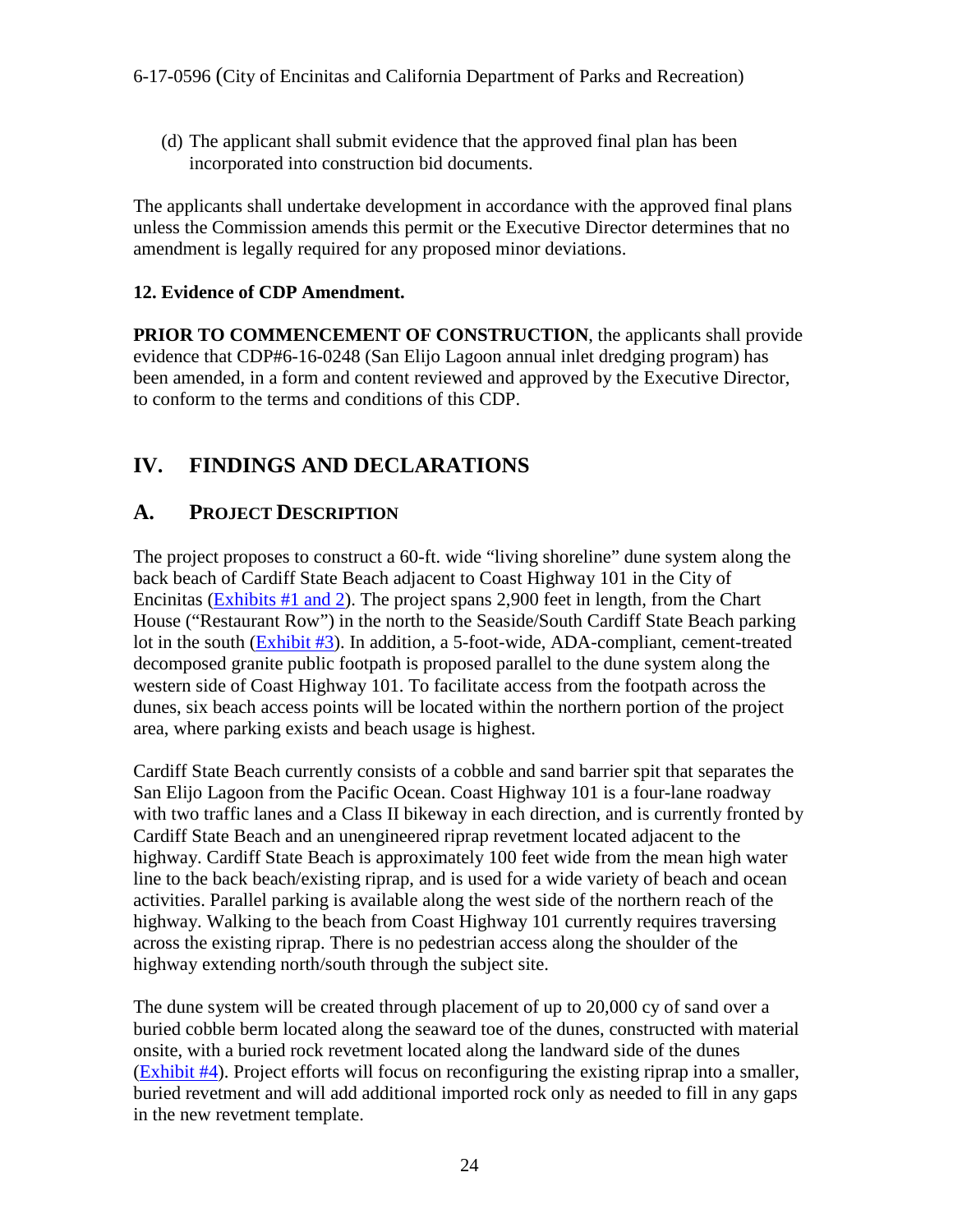Because the existing beach is narrow much of the time, the cobble berm is intended to provide the "first line of defense" to protect the toe of the dunes. The rock revetment would then provide the "last line of defense" for Coast Highway 101, in case the sand dunes and cobble berm are completely eroded during storm events. Because this is a pilot project with a goal to better understand the engineering and effectiveness of soft, more natural, flood protection solutions, the revetment design is less robust than what would have been proposed should the project have consisted of a revetment only. Evaluation of the project will examine how the sand and rock system functions compare to a larger, rock-only system. The dunes will be seeded and planted with native vegetation to further enhance their durability and to provide natural habitat benefits as well.

The sand used to initially construct the dunes will come from the beneficial reuse of sand dredged from the San Elijo Lagoon annual inlet dredging program (CDP #6-16-0248), which is high quality marine sediment eroded from nearby beaches that matches the grain size of the existing sand on Cardiff State Beach. The applicant is also proposing to use this sand as part of the ongoing maintenance program to maintain the dunes in their approved configuration over the expected life of the project, until approximately 2050, at which point sea level rise may make maintenance of the dune system infeasible, or alternative measures to protect the roadway may be needed.

#### **Project purpose**

The purpose of the proposed project is to protect Coast Highway 101 using a 'living shoreline' or 'soft' approach in the form of a created dune system. While the dune system will be underlain by a cobble berm and rock revetment, it is designed to replicate the physical and biological attributes and functions of a natural foredune system. Sandy beach dune systems naturally accrete and erode with the seasons and provide a natural buffer for whatever exists behind them. The Cardiff Living Shoreline Project is one of the first projects to apply a soft solution to California's serious coastal erosion problem. Rather than add additional rock or build a seawall to protect Coast Highway 101, the project implements a more natural solution by creating a dune system to reduce wave erosion and overtopping.

Based on aerial photos from 1972, riprap has been present along this section of the shoreline since before enactment of the Coastal Act. While the condition of the riprap varies along the project site, the stone is consistently undersized and not keyed in, and thus provides limited protection from extreme wave events and high tides. As such, Coast Highway 101 has been damaged and flooded on numerous occasions [\(Exhibit #5\)](https://documents.coastal.ca.gov/reports/2017/11/th17b/th17b-11-2017-exhibits.pdf). Future sea level rise will likely result in an increased frequency and severity of damage and flooding to the highway, which is one of only two north to south arterials in this area of San Diego County and therefore critical to regional transportation, emergency evacuation, and homeland security, as well as providing significant public access benefits through the North San Diego County coastal region. In lieu of relocating the highway at this time, the proposed Cardiff Living Shoreline Project aims to provide a protective barrier for Coast Highway 101 until approximately 2050, while also creating approximately three acres of southern foredune habitat and improving public access to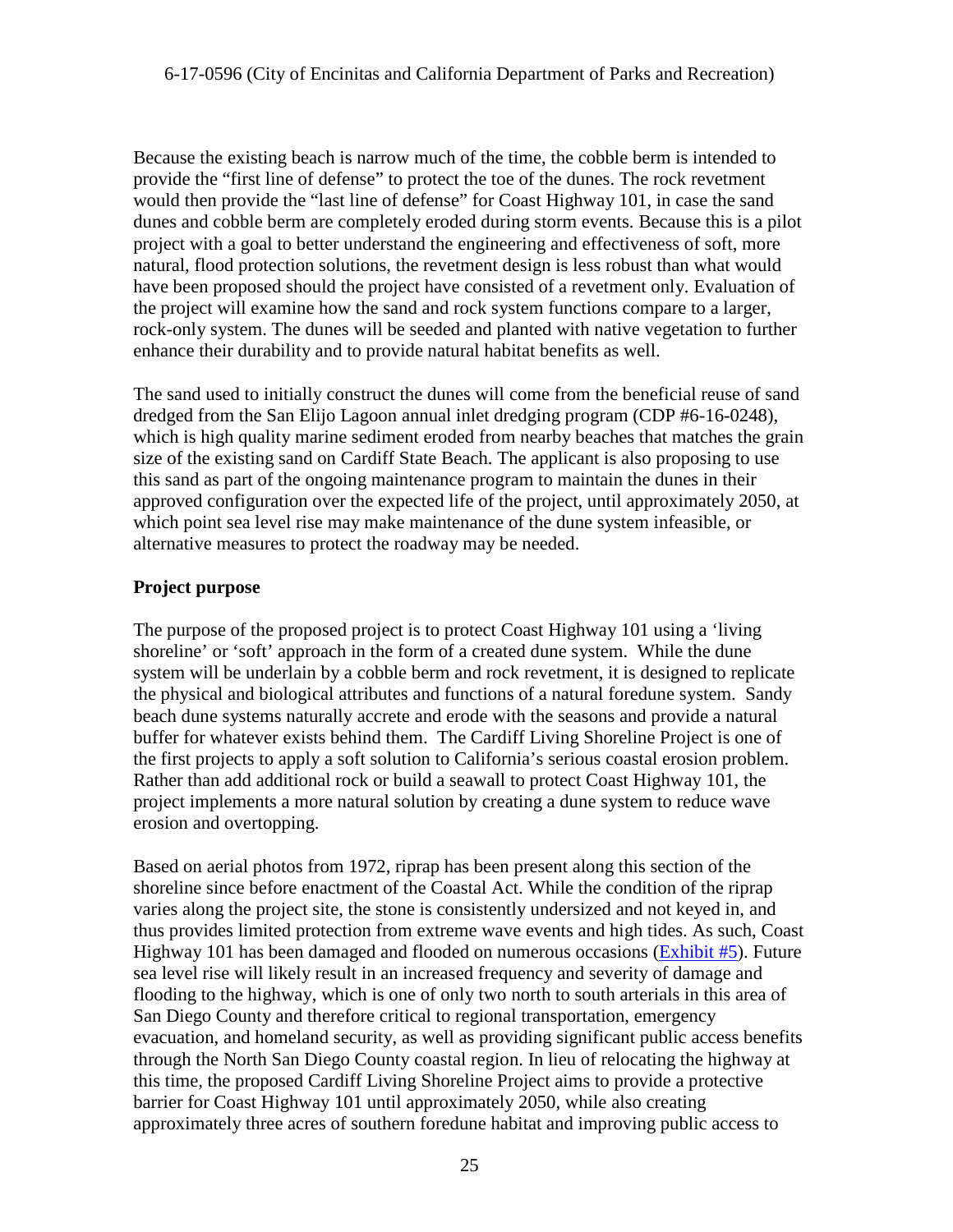and along the coast. The project is also intended to serve as an experimental project to better understand the engineering and effectiveness of soft, more natural, shoreline protection systems.

#### **Permit history**

In 1998, in response to heavy winter storms, which forced the closure of Coast Highway 101, the City added approximately 800 tons of additional riprap on the beach and approximately 75-100, 6 feet long, 2 feet high concrete blocks to the existing riprap, without benefit of a CDP. In 2003, the Commission authorized CDP #6-02-066, which approved after-the-fact placement of the 800 tons of additional riprap and repair and maintenance of riprap spanning approximately 2,500 feet, including removal of the 75- 100 concrete blocks and replacement with existing riprap from other areas. A March 2010 storm also resulted in limited access along the highway due to flooding and undermining in one section that prompted emergency repairs (CDP #6-10-22-G), which authorized pumping concrete slurry beneath the existing roadway and pulling existing riprap toward the road. In response to El Nino-related storms during the 2015-2016 winter, CDP #G-6-16-0009 authorized temporary placement of approximately 18 cy of cobble blended with existing rock in the northern segment of the project footprint (area across from Las Olas Restaurant). That emergency permit specifically anticipated that the subject Cardiff Living Shorelines Project would serve as the follow-up permit for the placement of that cobble, and the subject project includes incorporation of the cobble into the proposed dune system.

#### **Detailed Description of Project Components**

The design of the dune was constrained by various considerations such as: 1) dune crest height being limited to reduce viewshed impacts from the highway; 2) landward limit set by existing Coast Highway 101; and 3) total dune width being limited to 60 feet to limit impacts to recreational beach space. Details regarding the design are described below for the three major components: 1. Construction, planting, and maintenance of the dune system; 2. Construction of the pedestrian path and beach access; and 3. Future ongoing maintenance.

#### 1. Dune system

The buried cobble berm will consist of materials excavated onsite and will have a width of 0-20 feet (depending on the actual volume of cobble found onsite), a height of 3 feet or less, and a slope of 3:1 or less (H:V). The cobble berm will be buried by at least 6 inches of sand [\(Exhibit #4\)](https://documents.coastal.ca.gov/reports/2017/11/th17b/th17b-11-2017-exhibits.pdf).

The buried rock revetment will consist of a combination of 5,000 cubic yards (cy) of 2-4 ton riprap that currently exists onsite, and the importation of 1,000 cy of 2-4 ton rock from the deconstruction of the Cabrillo Power Plant groin, and 8,000 cy of 2-4 ton rock from a local quarry. The revetment will be approximately 25 feet in width, like the existing riprap, and 14 feet in height. Because the eastern 45 feet of the dunes will be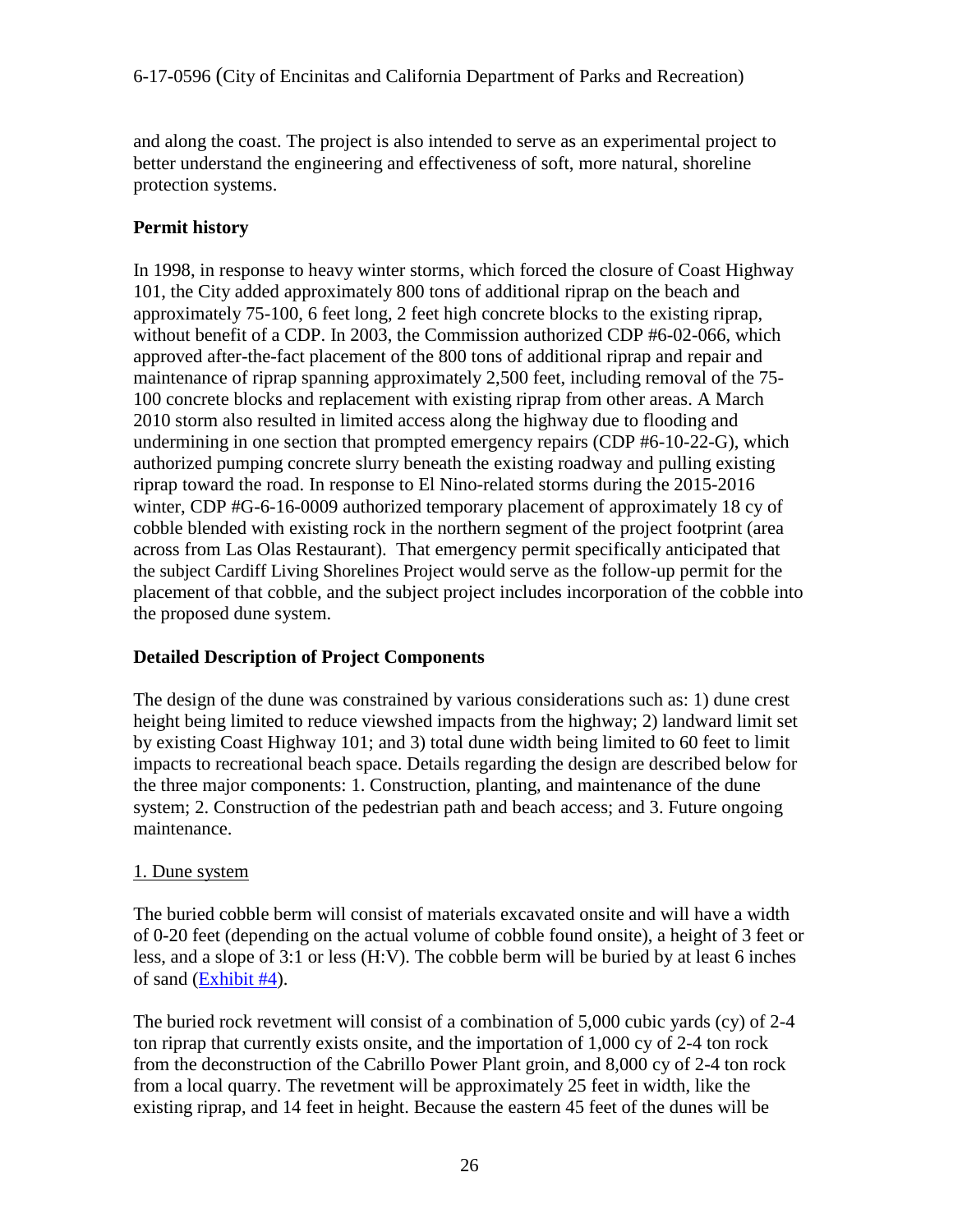vegetated, the rock revetment will be buried by at least 18 inches of sand to allow for vegetation establishment on the overlying dunes.

Approximately 300,000 cy of sand has been approved to be placed at the subject site as part of the San Elijo Lagoon Restoration Project (CDP # 6-16-0275) over the entire width of Cardiff State Beach from the revetment to the water line. Placement of this sand is scheduled to begin in January 2018. The subject project will take place entirely in the landward most 60 feet of the new beach created by this project.

In order to create the dunes on top of the existing beach, up to 20,000 cy of sand from the San Elijo Lagoon annual inlet dredging program (CDP #6-16-0248), will be used to form the initial dune hummocks at slopes ranging from 5:1 to 3:1. The inlet dredging occurs annually in the April – June timeframe and is currently funded by endowments held by the San Elijo Lagoon Conservancy (SELC). Annual lagoon inlet maintenance operations involve removal of approximately 25,000 cy of sand from the lagoon inlet, and placement of this and sand downcoast: 1) in the inter-tidal zone fronting the Pacific Coast Grill adjacent to the inlet to the south; 2) San Elijo Lagoon Dunes located approximately 2,000 ft. south of the Chart House on the eastern side of Coast Highway 101; or 3) at Seaside Terrace at the southern end of the Cardiff Living Shorelines Project [\(Exhibit #10\)](https://documents.coastal.ca.gov/reports/2017/11/th17b/th17b-11-2017-exhibits.pdf). While these sites are immediately adjacent to the subject site, because this sand is not specifically approved to be placed at the subject site the inlet dredging permit must be amended in order to allow for the placement of this sand to construct and maintain the proposed dune system. The amendment is currently being reviewed by Commission staff and will be scheduled for a Commission hearing prior to the 2018 inlet dredging cycle.

The back beach elevation of Cardiff State Beach (at the toe of the existing riprap) is an average of 12 feet (NAVD88), while the crown elevation of Coast Highway 101 increases from north to south (15.6-19.7 feet NAVD88). In the northern reach of Coast Highway 101, the elevation of the highway is not much higher than the beach level and therefore the highway is particularly susceptible to erosion and flooding by wave action during winter storms. The elevation of the maximum height of the existing riprap protecting Coast Highway 101 varies; in some places, the riprap has provided sufficient protection to the highway from undermining, while in others it has not. Through a collaborative stakeholder process that included Commission staff participation and considered the need for flood protection, sand thickness for vegetation establishment and the creation of dune habitat, and preservation of coastal views, the proposed heights for the sand dune and revetment are as follows:

Dune

- Northern project segment (along existing parking): Sand dune crest to be 36 inches above the crown Coast Highway 101.
- Central and southern segments: Sand dune crest to be 28 inches above the crown Coast Highway 101.

#### Revetment

• Northern project segment (along existing parking): Rock crest to be 10 inches above the crown of Coast Highway 101. Areas where rock is currently higher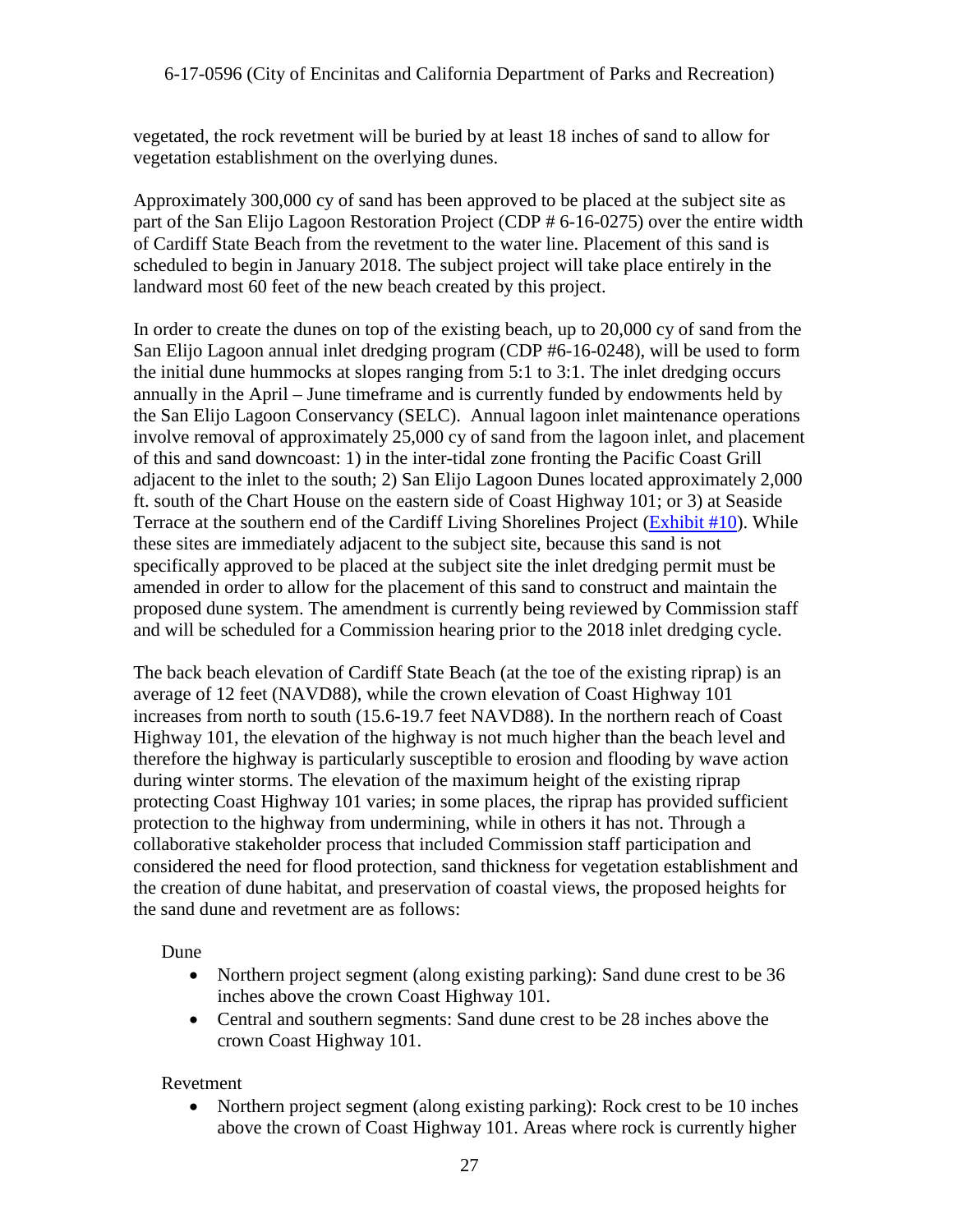than 10 inches above crown will be lowered to 10 inches above crown. (Sand thickness to be 26 inches (difference between the heights of the sand dune and revetment)).

• Central and southern segments: Rock crest to match existing rock crest. (Sand thickness depends on the height of the existing rock crest.)

The goal of the proposed project is to create three acres of dune habitat with native dune plant cover, comparable to reference sites [\(Exhibit #6\)](https://documents.coastal.ca.gov/reports/2017/11/th17b/th17b-11-2017-exhibits.pdf). Until dune vegetation establishes, temporary sand fencing is proposed on the dunes to mitigate sand blowing onto Coast Highway 101 and the pedestrian trail. This temporary fencing is envisioned to be in place for a period of six months to a year, contingent on the rate of plant growth. Sand fences will be no greater than 4 feet in height and will consist of wooden slats connected with twisted wire [\(Exhibit #7\)](https://documents.coastal.ca.gov/reports/2017/11/th17b/th17b-11-2017-exhibits.pdf).

#### 2. Pedestrian path and beach access

A 5-ft. wide, ADA-compliant, cement-treated decomposed granite footpath is proposed to be constructed parallel to the dune system along the western side of Coast Highway 101. Currently there is no existing pedestrian facility along the Coast Highway in this location. The proposed footpath will provide beach access during periods of narrow beach widths or high surf, and improve pedestrian linkages between the cities of Encinitas and Solana Beach. The Commission's Public Recreational Beach Impact Mitigation Fund was used to partially fund construction of the proposed footpath. Post and rope fencing is proposed along the entire western edge of the pedestrian trail to separate pedestrians from the dune habitat areas. In addition, a concrete curb is proposed along the eastern edge of the trail in the northern portion of the project area to discourage cars from parking on the trail or dune. The curb will have 4-inch cuts for every 10-foot section to provide adequate drainage. In addition to organizing the existing parking with a curb, one designated handicap parking stall will be added to the parking area. No curb is proposed in the central and southern portion of the project area, where the trail will be at grade, because there is no street parking available.

To facilitate access from the footpath across the dunes, six beach access points will be located within the northern portion of the project, where parking currently exists and beach usage is highest. Beach access points are 10 feet in width and oriented at 45-degree angles to the footpath along Coast Highway 101. Post and rope fencing will delineate the six proposed beach access points, all of which will also be clearly identified by signage [\(Exhibit #8\)](https://documents.coastal.ca.gov/reports/2017/11/th17b/th17b-11-2017-exhibits.pdf).

#### 3. Future Ongoing Maintenance

Coastal dunes act as a reservoir of sand that can be eroded and made available to beaches during extreme wave and erosional events. As designed, the entire system would be covered by sand year round, but it is expected that the proposed dune system will erode and require maintenance in the form of additional sand placement over time, particularly as sea level rises. Thus, the project includes parameters allowing for the placement of additional sand in the future to restore the dunes to their approved configuration.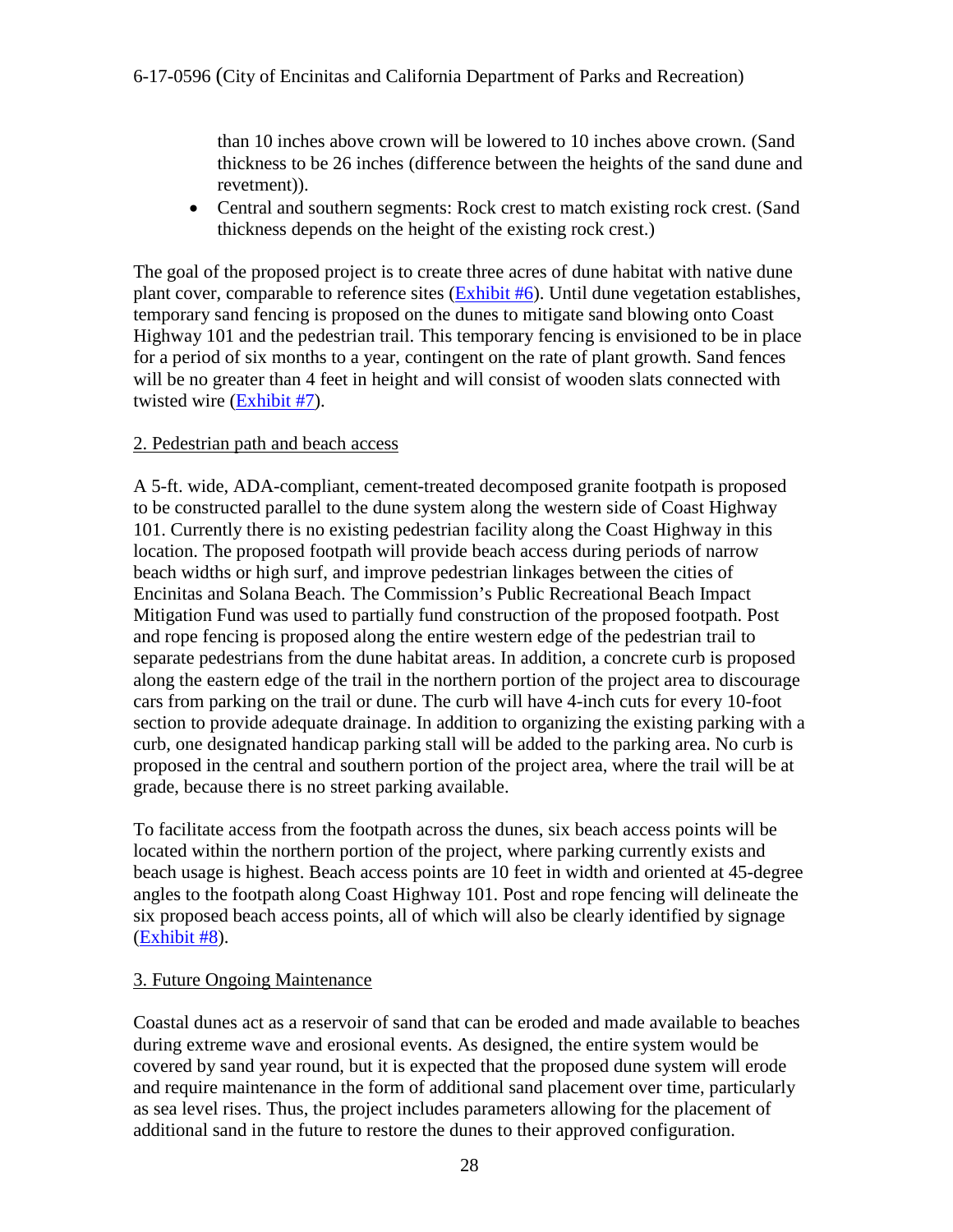The dune design includes a sacrificial erosion zone located approximately 15 feet in width starting at the seaward edge of the dunes. Due to expected exposure to erosion in this location, dune planting and other treatments would be minimized in the seaward 15 ft. of the project footprint. The concept for this zone is to provide an erodible buffer for the dune habitat area. The sacrificial zone could be annually restored by lagoon mouth sand without impacts to the newly formed dune habitat located more landward. It is envisioned that the sacrificial zone would be the zone of most maintenance, but future sand placement could take place outside these limits if necessary. No more than 10,000 cy of sand would be used to maintain the dune in any given year, and if sand is not needed to maintain the dunes, sand would be placed in the swash zone at Cardiff Beach, as currently conducted during annual inlet monitoring events.

The need for dune maintenance would be triggered by a number of dune performance metrics, including:

- Loss of sacrificial erosion zone The 15-ft. wide sacrificial erosion zone has been eroded in an area of 25-ft. or greater in length. The minimum length of the zone is to accommodate the spreading of approximately one truckload of sand (i.e., 25-30 cy) along the dune. The 15-ft. of erosion is to be measured by comparing as-built and subsequent monitoring data.
- Exposure of revetment Exposure of the revetment means that approximately 30 feet of the dune has been eroded from the seaward end or that there was a loss of 18 inches or more of sand from the dune crest. Any length of revetment exposure would require prompt maintenance.

For maintenance of the dune system, it is expected that the work would be conducted from the beach, similar to existing inlet dredging operations. Maintenance locations will be provided to the SELC no later than March  $15<sup>th</sup>$  of any year. Loaded trucks would travel along the beach above the high tide line/wrack line to the maximum extent possible in order to access the designated repair locations. Trucks would drive below this line only at times when the beach is narrowed to the point where this avoidance measure becomes impractical. Trucks would end dump sand at the dune maintenance zones into five- to six-ft. mounds. Once placed, the mounds will be spread by hand or with earthwork equipment, depending on the amount of repair needed. Rebuilding of the dunes will be completed in a manner that is sensitive to established dune habitat by demarcating, via posts and flagging, areas of avoidance for the contractor. Safety personnel, signage, and flaggers would also be present during maintenance activities to minimize impacts to recreational uses of the beach.

The duration of dune maintenance work is contingent on the amount of damage to be repaired in a given year. Currently inlet maintenance work takes about 7 days to complete. A year with significant dune erosion is predicted to require 10,000 cy of sand to repair. Under this scenario, it is estimated that an additional 7 days would be needed to repair the dunes (14 days of work total) and this maintenance work would require 400 truck trips along the project reach. In this case, the contractor would use 3-4 dump trucks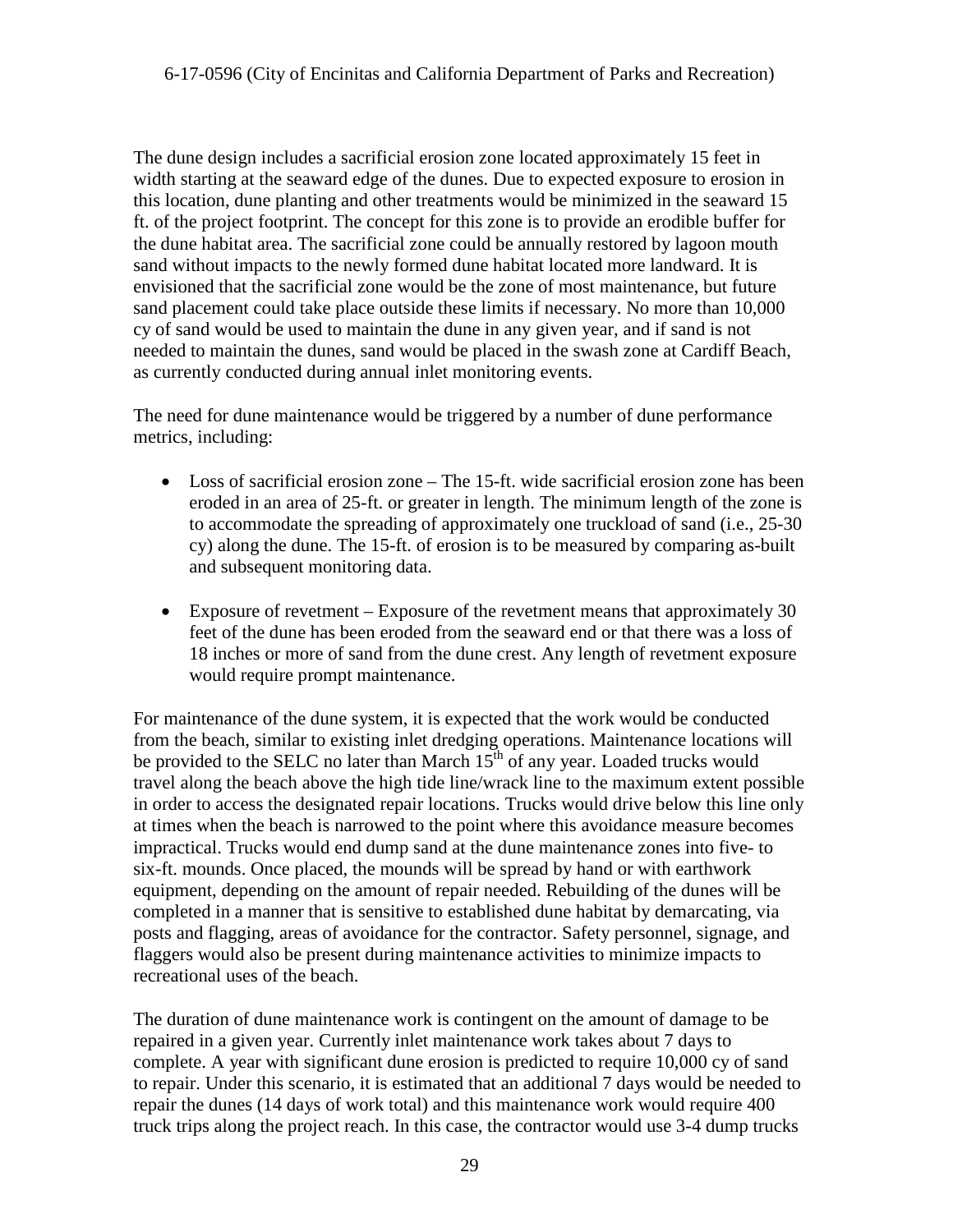to conduct this work. Assuming these truck trips occur over a 14-day period, about 28 truck trips would occur per day. It is assumed that repair work would be conducted from north to south but this will depend on the condition of the beach, extent of needed repairs, and other external factors that may impact the efficiency of the work.

If ongoing maintenance is inadequate, or unforeseen impacts to coastal resources occur, adaptive measures informed by physical and biological monitoring results should be implemented. Potential adaptive measures are listed below. Coordination with the Coastal Commission would take place prior to any of these measures, to ensure the maintenance is consistent with the approved permit:

- Raising the dune crest Should wave overtopping of the dune become problematic at a specific area or along the entire project reach, dune heightening could be considered.
- Widening the dune Should the beach stabilize or widen locally and sufficient recreational area exist, widening of the dune could be considered at specific locations or along the whole project reach.
- Landward migration of the dune Should a capital improvement project propose a lane reduction to Highway 101, landward migration of the dune and the pedestrian trail could be explored.

Potential abandonment of the dune system may be triggered by exorbitant maintenance costs or unforeseen impacts to coastal resources. These triggers are described below and discontinuation of maintenance of the dune and acceleration of a long-term strategy for protecting Coast Highway 101 would not occur prior to close coordination with the Coastal Commission:

- Exorbitant Maintenance Costs: Maintenance costs would be considered exorbitant should all sand from the restored dune be completely eroded multiple times within a 5-year monitoring period, resulting in large-scale rebuild and replanting events.
- Unforeseen impacts to coastal resources: Should the project result in significant negative impacts to Coastal Act resources, the Project could be abandoned.

#### **Coordination with other projects**

For successful implementation and maintenance of this project, there will need to be close coordination with three other projects described below:

• San Elijo Lagoon Joint Powers Authority (JPA) Ocean Outfall Pipe Replacement (CDP #6-16-0099): The San Elijo JPA is replacing the landside of their ocean outfall pipeline located on Cardiff State Beach. Construction consists of directional drilling a new pipeline from Cardiff State Beach to the JPA facility on Manchester Road. Project construction is scheduled to take place September 2017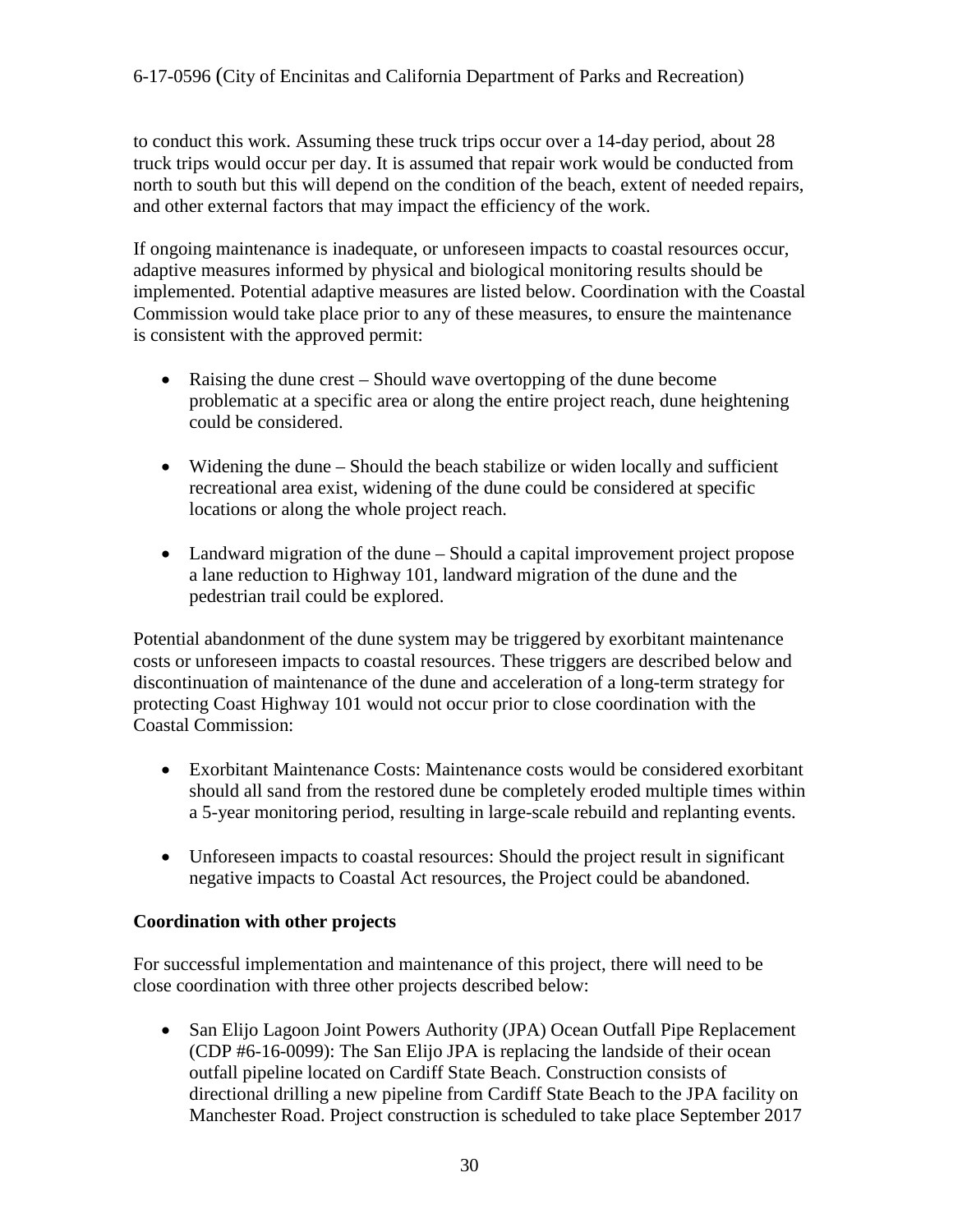to February 2018. A high point/blow off for the outfall pipe exists within the northern area of the subject project footprint. Thus, the subject project is planned to begin on or after March 1, 2018 in order to avoid the construction period of the JPA project. In this area where the two projects overlap, the revetment design was modified to allow adequate buffer between the rock and the pipe. Based on review of the final plans for the JPA project, the subject revetment was designed to have approximately six feet of vertical and 15 feet of horizontal clearance from the outfall pipe.

- San Elijo Lagoon Restoration Project (CDP # 6-16-0275): The San Elijo Lagoon Conservancy is restoring lagoon health and function through large-scale dredging and grading of the lagoon. The project will take place over three years, starting in January 2018. Dredging of the lagoon will entail the export of 850,000 cy of sediment. Of which, a total of 300,000 cy of dredge material is proposed to be placed at Cardiff State Beach A dredge pipeline will be strung along landward portions of Cardiff State Beach to deliver sand to Solana Beach. Nourishment in Solana Beach is proposed to occur from January to February 2018. After completion of the beach fill at Solana Beach, the pipeline will be in place at Cardiff State Beach (at the north end of the subject project area) to nourish the beach from February to March 2018. Beach nourishment of Cardiff State Beach would provide the benefit of a wider beach, which would provide more sand to the system and therefore more protection to the proposed dune system. A construction staging site for this project is located within the project footprint of the subject application.
- San Elijo Lagoon Inlet Dredging Program (CDP #6-16-0248): Each spring, approximately 25,000 cy is removed from the sand deposit in the vicinity of the Coast Highway 101 bridge overcrossing via conventional earthwork equipment (i.e., excavator and trucks) to maintain circulation and water quality in the lagoon. The Commission has a long history of issuing permits for the lagoon inlet openings and dredging of the main tidal channel (e.g., CDP #s6-88-463, 6-89-109, 6-89-241, 6-90-128, 6-90-250, 6-91-3, 6-91-3-A, 6-91-258, 6-93-12 and 6-93- 194, 6-94-15, 6-95-32, 6-95-142, 6-96-120, 6-99-12, 6-05-07, 6-11-014). Sediment within the lagoon inlet is 96% sand or greater. Native beach sand ranges from 99.9% to 88% sand, where the coarsest gradation (99.9%) was located at the back beach where the dune is proposed to be constructed. Thus, the lagoon inlet sand and the back beach portion of Cardiff State Beach are physically compatible (98.6% and 99.9% sand, respectively). Excavated inlet materials are loaded into trucks and driven down the beach for deposition at the permitted placement site along intertidal portions of the beach fronting the Pacific Coast Grill Restaurant, as well as specified dune restoration locations (San Elijo Lagoon Dunes and Seaside Terrace). Construction of the Cardiff Beach Living Shorelines Project will utilize up to 20,000 cy from this program to construct the dunes and may utilize up to 10,000 cy per year thereafter for areas in need of rebuilding. Sand from the San Elijo Lagoon inlet is targeted for the dune construction due to its coarse gradation. As described above, in order to place this sand at the subject site, an amendment to #6-16-0248 has been submitted. The amendment will be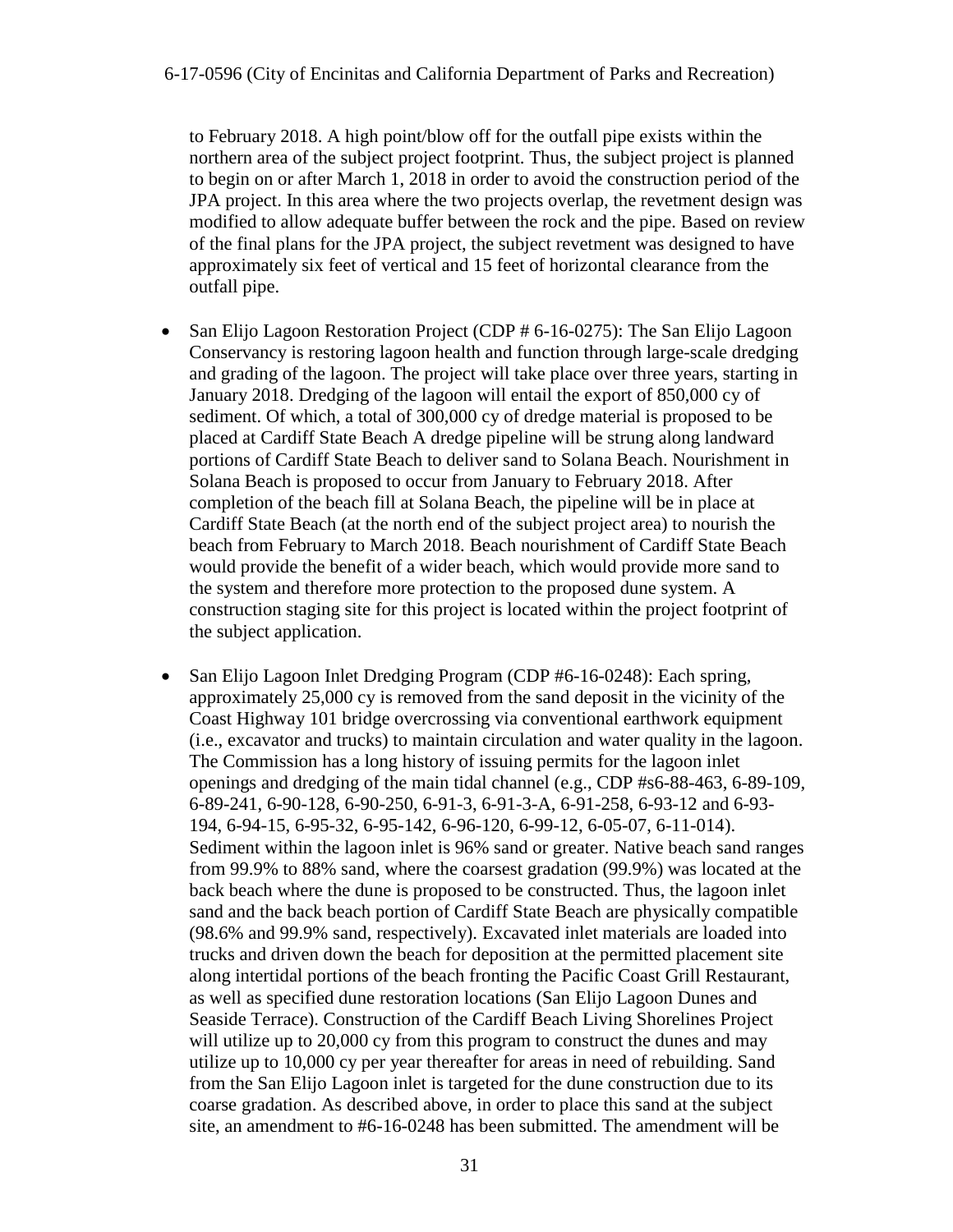consistent with all existing special conditions, such as the timing of inlet maintenance work and sensitive species monitoring (further described in the Section C. Biological Resources and Water Quality).

#### **Phasing and construction**

The applicant proposes to construct the buried revetment, cobble berm, pedestrian path, and dune in the following phases:

- Phase 1: Construct buried revetment and cobble berm The contractor would trench along the back beach, removing existing riprap and cobble. Cobble/sand mix would be piled up on the seaward end of the dune. Geotextile fabric would be laid in the formed trench. Riprap would then be sorted from trench export and reused to form the buried revetment template. Imported rock would be used, where needed, to form design template on top of geotextile fabric. It is anticipated that the contractor would conduct all work from the beach, though closing one lane of Highway 101 is an option that has also been evaluated as a part of the environmental review process. Parking along the north end would need to be closed while rock work is being conducted (see Section D. Public Access and Recreation for more details).
- Phase 2: Construct pedestrian path and minor roadside improvements –The contractor would first prepare the trail base by excavating where needed to provide a stable base with imported aggregate. Redwood headers and concrete curbs would then be formed and placed on sides of the trail. Once formed, the trail would then be filled with a Class III base. Work is thought to be completed from the shoulder of Highway 101, but a lane closure may be necessary. Work along the parking area will result in temporary impacts to parking within this area (see Section D. Public Access and Recreation for more details).
- Phase 3: Construct Dune Once the revetment and cobble berm are completed, the dune can be constructed. Existing sand from the buried revetment trench excavation in addition to imported sand from the inlet maintenance will be used to form the dune. Sand will be delivered to the site via trucks travelling along the upper beach from the inlet excavation area, similar to what is currently done annually as a part of lagoon inlet maintenance efforts. Sand will be end dumped adjacent to the rip rap and cobble berm. A smaller piece of construction equipment (e.g. Bobcat® or similar) would then be used to shape the dunes as shown in the plans. The contractor would also install permanent and temporary fencing to delineate the dune area and access points. Signage would also be installed. All of Phase 3 work is assumed to be completed from the beach side.
- Phase 4: Dune Seeding/Planting The sand dune will be seeded with a native plant palette [\(Exhibit #9\)](https://documents.coastal.ca.gov/reports/2017/11/th17b/th17b-11-2017-exhibits.pdf). The dune will not be seeded until the soils have been adequately leached of salt. Irrigation is not proposed; instead natural precipitation will leach the sand that will eventually establish plantings. Seed will be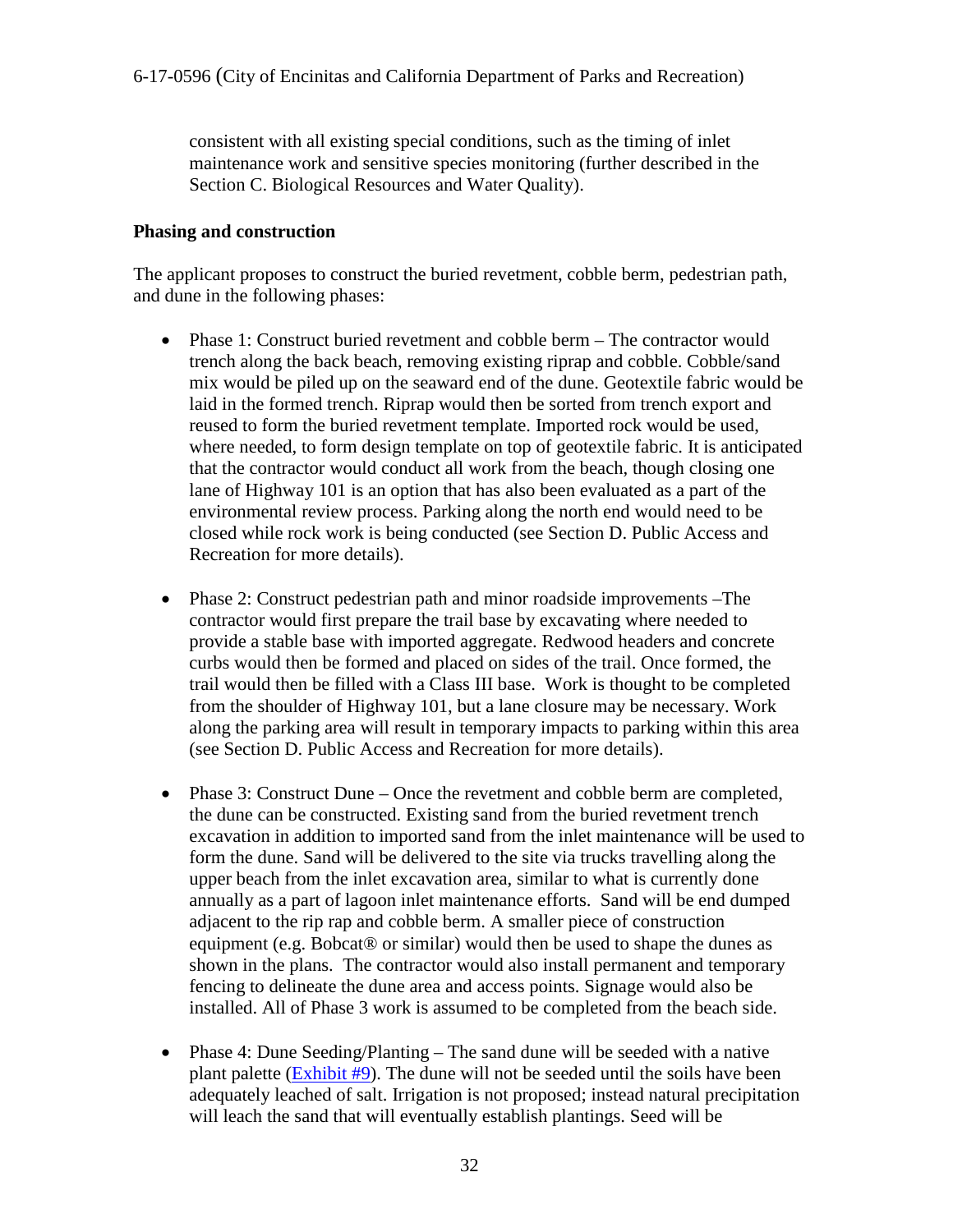broadcasted at a rate of approximately 20 lbs/acre in the late fall or early winter of 2018 and manually tilled using hand rakes or comparable equipment to gently move seeds into the topsoil. To provide temporary sand stabilization, techniques such as mechanical straw crimping, straw- wattles, temporary irrigation, hydroseeding, silt-fencing, and/or vegetative windbreaks composed of grown-out native perennial "nurse" species will be considered based on local site and weather conditions. Additionally, containers of locally-sourced plants will also be installed along the constructed dunes. No road or public access impacts would occur from this activity.

Based on these phases, the proposed construction schedule is shown below:

- March 2018 Construction starts for the proposed project.
- March to early April 2018 Contractor builds buried revetment, cobble berm, pedestrian path. Construction envisioned to work from south to north along the project reach.
- Early April May 2018– Contractor to construct dune with imported inlet sand. Sand to be contoured into hummocks. Contractor to install temporary and permanent fencing, and signage.
- Late Summer to Fall 2018 Dune to be seeded by San Elijo Lagoon Conservancy prior to winter season.

All construction activities shall take place above the high tide line based on a November 23, 2015 survey. Therefore, the project was found to be outside of the jurisdiction of the U.S. Army Corps of Engineers, Regional Water Quality Control Board, and California State Lands Commission.

#### **Standard of review**

While the proposed development is located within the City of Encinitas, it is located within the Commission's area of original jurisdiction and as such, the standard of review is Chapter 3 policies of the Coastal Act, with the City's Local Coastal Program (LCP) used as guidance.

## <span id="page-32-0"></span>**B. COASTAL HAZARDS AND SEA LEVEL RISE**

Section 30235 of the Coastal Act states:

*Revetments, breakwaters, groins, harbor channels, seawalls, cliff retaining walls, and other such construction that alters natural shoreline processes shall be permitted when required to serve coastal-dependent uses or to protect existing structures or public beaches in danger from erosion, and when designed to eliminate or mitigate adverse impacts on local shoreline sand supply ...*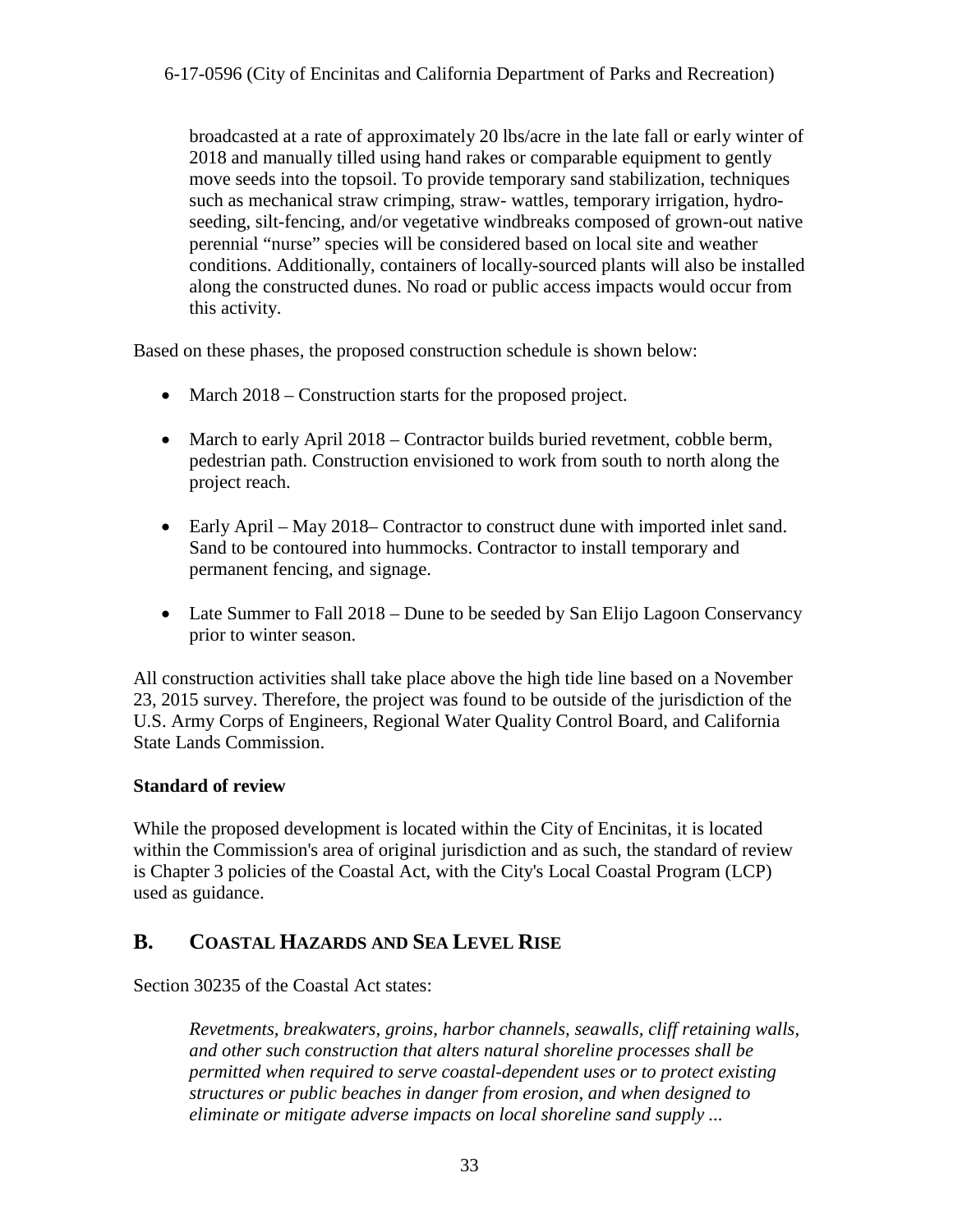Section 30253 of the Coastal Act states:

*New development shall do all of the following:* 

 *(a) Minimize risks to life and property in areas of high geologic, flood, and fire hazard.* 

 *(b) Assure stability and structural integrity, and neither create nor contribute significantly to erosion, geologic instability, or destruction of the site or surrounding area or in any way require the construction of protective devices that would substantially alter natural landforms along bluffs and cliffs.*

*[. . .]* 

In addition, Section 30.34.040(B)(2) of the City of Encinitas's Implementation Plan (IP) states that within the 100-year floodplain, public improvements will only be allowed if the applicant can demonstrate the following:

*a. The development is capable of withstanding periodic flooding, and does not require the construction of flood protective works, including but not limited to, artificial flood channels, revetments, and levees.* 

The proposed project involves the construction of a dune system underlain by a cobble toe and rock revetment that will be maintained over time by sand from the San Elijo Lagoon inlet annual dredging program. Because the project will reconfigure the existing riprap on Cardiff State Beach on the west side of Coast Highway 101 and import approximately 9,000 cy of additional rock to construct the buried rock revetment, it must meet the following four criteria for shoreline protection devices pursuant to Section 30235: (1) there is an existing structure, public beach area, or coastal dependent use; (2) the existing structure, public beach area, or coastal dependent use is in danger from erosion; (3) shoreline-altering construction is required to protect the existing threatened structure or public beach area, or to serve the coastal dependent use; and (4) the required protection is designed to eliminate or mitigate its adverse impacts on shoreline sand supply. The provision minimizes the allowance of shoreline protection devices, which can have a variety of negative impacts on coastal resources including adverse effects on sand supply, public access, coastal views, natural landforms, and overall shoreline beach dynamics on and off site, ultimately resulting in the loss of beach.

(1) Existing development to be protected

Coast Highway 101 was originally constructed by Caltrans in 1912 and was later realigned in 1926 to its present day location. Thus, the segment of Coast Highway 101 to be protected by the project was constructed prior to the Coastal Act and is thus entitled to protection. This section of Coast Highway 101 is currently owned and maintained by the City and supports approximately 20,000 average daily trips.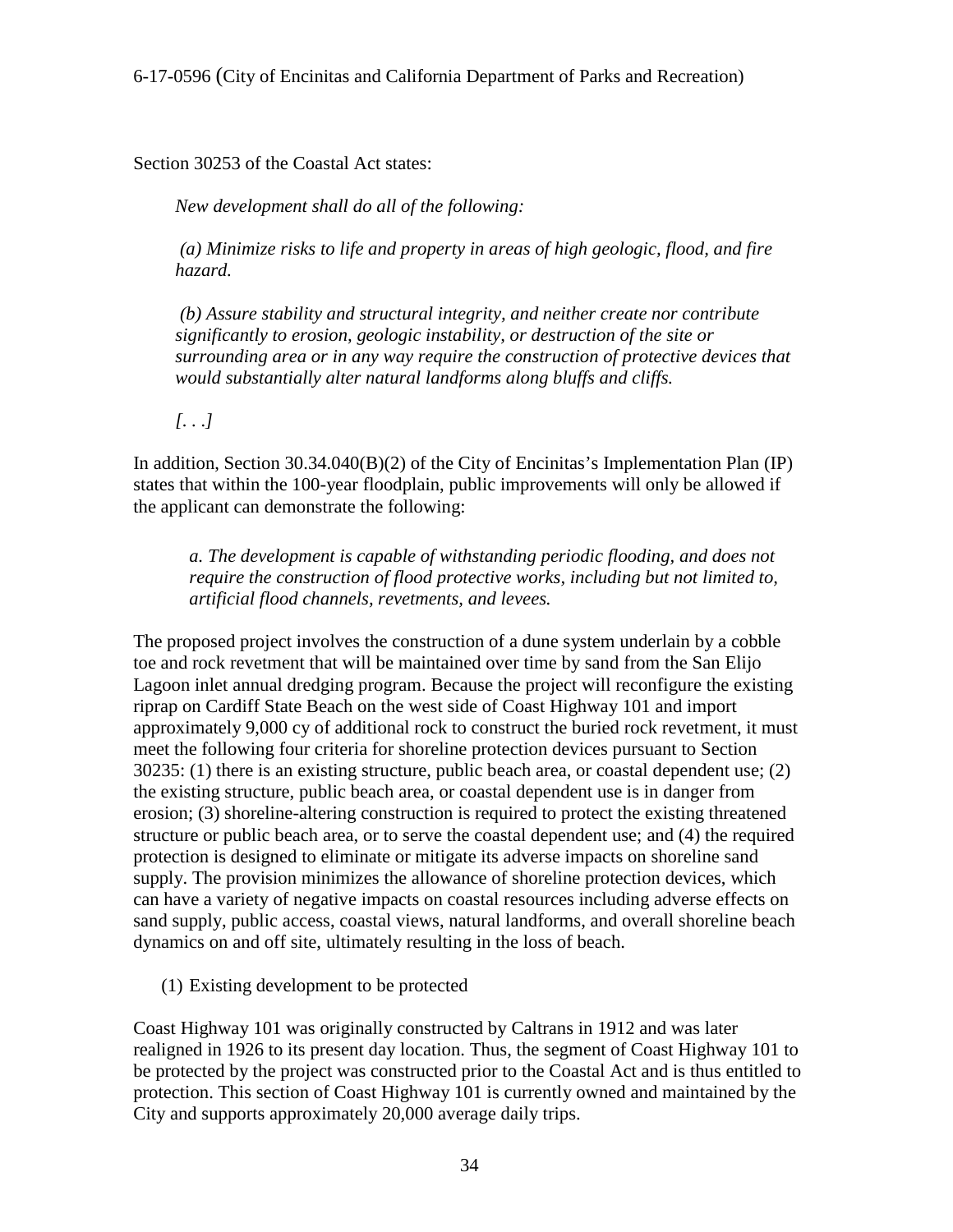#### (2) Erosion danger

This segment of Cardiff State Beach is widest in late summer when waves are small, and narrowest in winter when waves are large. Currently, the beach consists of sand underlain by cobble and is approximately 100 feet wide from the mean high water line to the back beach/existing riprap. The applicants' feasibility study conducted by Moffett & Nichol dated February 2016 reports that beach width has varied from approximately 50 to 250 feet from 1982 to 2015 in the northern portion of the project area and from approximately 0 to 250 feet from 2000 to 2015 in the southern portion of the project area. Minimum beach widths were associated with the El Niño events in 1998 and 2010. The applicants' feasibility study shows maximum beach widths were associated with two beach nourishment projects implemented at the project site, which placed 101,000 cy of sand in 2001 and 89,000 cy of sand in 2015 (CDPs #6-00-038 and 6-11-018).

Coast Highway 101 has historically been damaged and flooded when the beach is narrow and large wave events coincide with high tides. While no data was collected following the El Nino event in 1983, records indicate that, in late January and February of the 1983 El Niño, storm events resulted in extensive beach erosion, flooding, and undermining of the highway and ½ ton boulders were pushed onto the highway (Kuhn and Shephard 1985). Similarly, in January and February of the 1998 El Niño, storm events also resulted in major damage to this reach of shoreline. Coast Highway 101 was temporarily closed or resulted in limited access more than 20 times during the 97/98 El Nino season due to flooding or undermining (Moffatt & Nichol 1998). A March 2010 storm also resulted in limited access along the highway due to flooding and undermining in one section that prompted emergency repairs (CDP #6-10-22-G), which authorized pumping concrete slurry beneath the existing roadway and pulling existing riprap toward the road. In response to El Nino-related storms during the 2015-2016 winter, CDP #G-6-16-0009 authorized temporary placement of approximately 18 cy of cobble blended with existing rock in the northern segment of the project footprint (area across from Las Olas Restaurant). Thus, the problem of ongoing erosion and flooding of the highway has been well documented and previously acknowledged by the Commission. Moreover, with climate change and sea level rise, increased relative wave heights and wave energy are expected, and the highway is expected to be exposed to more frequent wave attack with higher wave forces. The Commission's engineer has reviewed the project and agrees that the existing highway is at risk from erosion.

#### (3) Alternatives to use of a shoreline protection device

A shoreline protection device may be permitted only if approval of such a device is the only feasible means of protecting the endangered existing development. In other words, there are no less environmentally damaging alternatives or alternatives that are more consistent with other Chapter 3 policies of the Coastal Act. Other alternatives typically considered include: the "no project" alternative; abandonment of threatened structures or use areas; relocation of the threatened structures or use areas; beach nourishment programs; and various combinations of the above.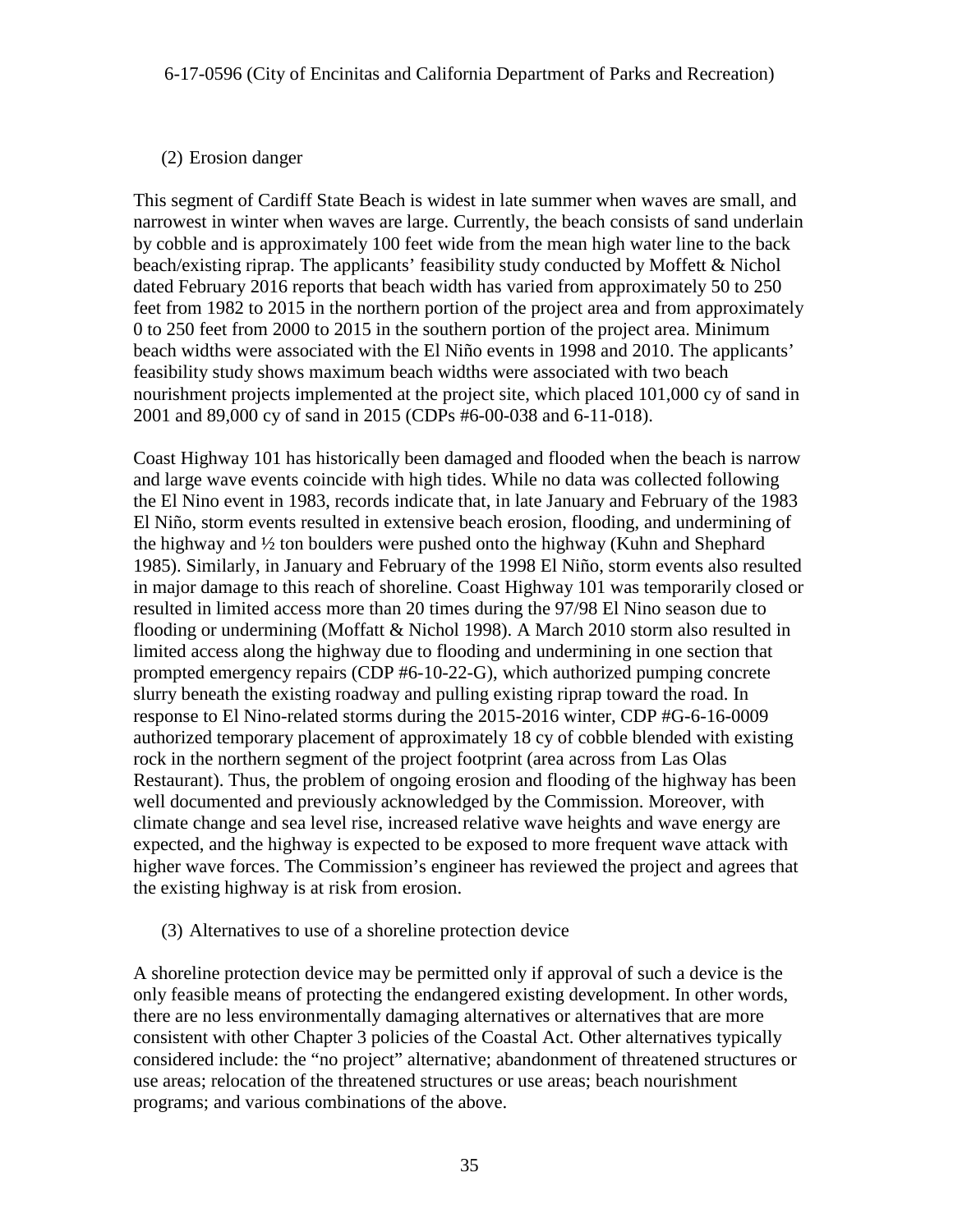The existing unengineered riprap does not provide adequate protection for Coast Highway 101 and also has impacts to public access, recreation, and visual quality. In addition to historical records of past storm damage, modeling results based on existing conditions show that Coast Highway 101 is vulnerable to wave overtopping and undermining with a 43-year or less frequent swell event. The proposed project would protect the highway during storm events, and improve public access, recreation, views, and biological quality, as discussed in greater detail below. The proposed project is intended to be an interim solution to provide and maintain protection for the highway until approximately 2050, at which time alternative solutions will be needed. Those alternatives must include consideration of relocating the highway, elevating the highway, or removing lanes of the highway to avoid the need for shoreline protection. The subject application provides time for the City to develop a long-term solution to the coastal hazard exposure problem along this shoreline.

As described above, the Commission has already approved the placement of sand on the subject site for beach nourishment. However, due to the limited width of Cardiff State Beach, beach nourishment alone was determined to be insufficient to protect the highway in this location over many years. Dune systems are most stable when the beach is wide enough to dissipate wave energy for much of the year. A minimum beach width of 150 to 200 feet was determined to be most appropriate for dunes in Los Angeles County (LA County Sea Level Rise Vulnerability Assessment 2016). The width of Cardiff State Beach has historically varied greatly over time (0-250 feet) in response to the wave climate and management actions (i.e. beach nourishment and inlet maintenance). Due to the dynamic nature of the beach, uncertainty of future management actions, and the pilot nature of the project, the project design includes a buried revetment as a "backstop" protection for Coast Highway 101. The revetment is intended to protect the roadway from undermining should the beach and dune system erode. This project also aims to develop the understanding of where construction of a dune system maintained with a beach nourishment program could be implemented and what it needs to succeed in terms of monitoring and adaptive management over time.

In the feasibility study, Moffatt & Nichol analyze a number of alternatives for the revetment and dune design. Alternatives consisted of a dune with an exposed cobble berm and buried revetment, a dune composed entirely of sand with a buried revetment, and a dune with a buried cobble berm and buried revetment. Alternatives analysis also involved various dune and revetment height configurations as well as considering a parapet wall along the seaward edge of the trail. Moffatt  $\&$  Nichol used a site-specific numerical model to evaluate the performance of the various designs to different water levels and extreme wave conditions. The proposed project was selected through a collaborative stakeholder process, to establish a design that would provide short-term protection to the highway while minimizing impacts to coastal resources. Based on modeling results, the project would not only significantly reduce the vulnerability of Coast Highway 101 to current extreme events, but also future coastal hazards. Under the 2050 high sea level rise scenario (2 feet) in combination with an extreme wave event (43 year seas), a portion of the project erodes and forms a steeper seaward face; however, most of the proposed dune habitat is retained and the highway is protected from undermining. However, the model identified that the project would not withstand the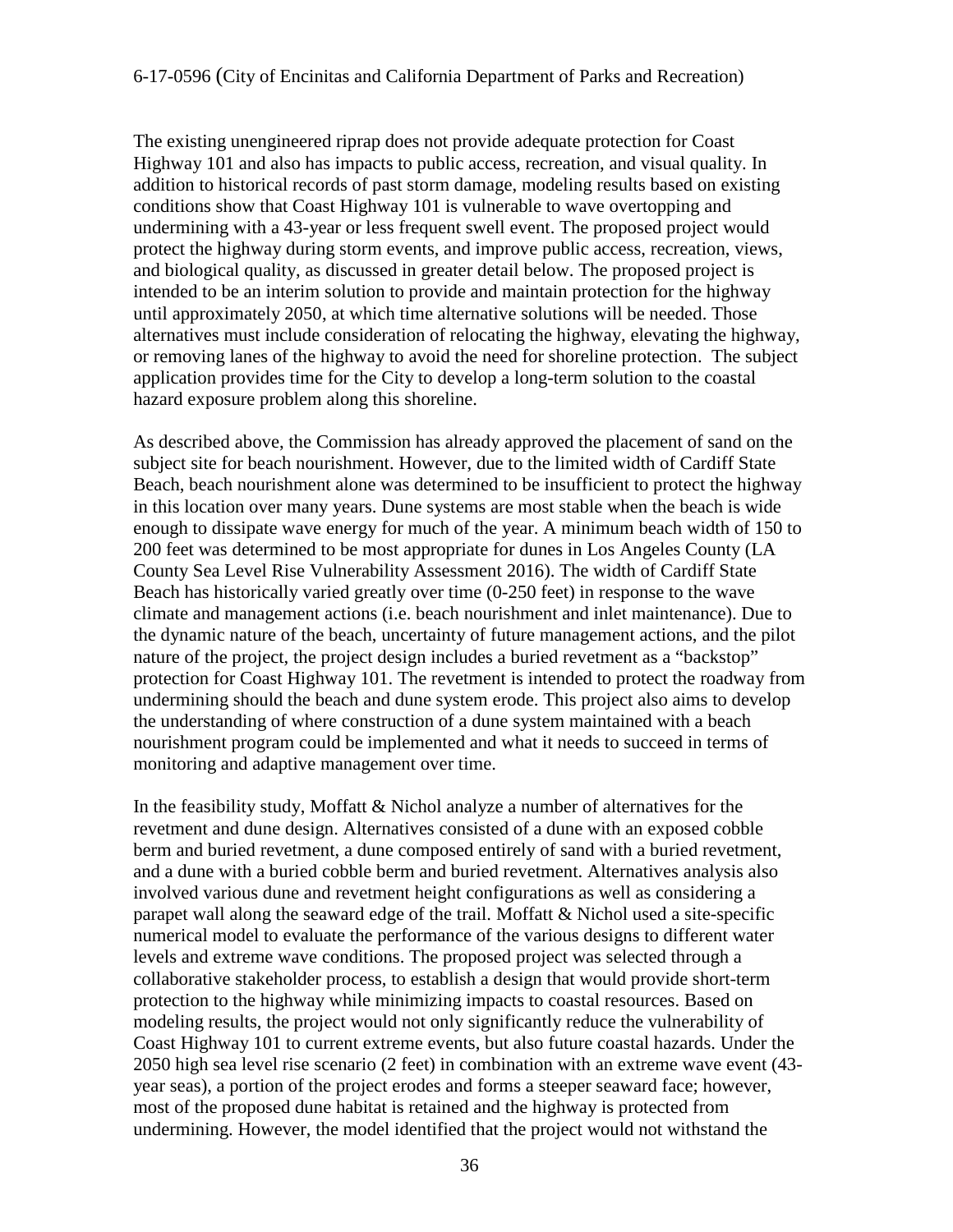2100 high sea level rise scenario (5.5 feet) in combination with an extreme wave event. Therefore, while not eliminating all future coastal hazards, especially at the northern end of the subject site, the proposed project will reduce the damage associated to winter storm waves.

Since the level of protection provided by the dune decreases dramatically beyond 2 feet of sea level rise, the City acknowledges the need for a longer-term strategy for Coast Highway 101 along this reach. Best available science suggests that 2 feet of sea level rise could be realized by the year 2050 (1 in 200 chance per OPC-SAT 2017). Thus, the project could possibly have a lifetime of 32 or more years, after which time another strategy or expanded version of this approach will be needed. The City is currently pursuing grants to study and fund long-term strategies to resolve coastal vulnerabilities in the project area.

(4) Alternatives to minimize adverse impacts from rock revetment

The fourth, and final, test of Section 30235 of the Coastal Act is that a shoreline protective structure must be designed to eliminate or mitigate adverse impacts to local shoreline sand supply. In addition, because any shoreline protective device must comply with other Chapter 3 policies, impacts to public access and recreation must also be minimized. The project inherently involves utilizing the deposition of sand onto the beach to create a stable dune system, which should reduce the impacts the existing revetment has on sand supply. The project's design is consistent with past Commission actions where the Commission has generally required siting and designing shoreline protection devices to be located as far landward as feasible. The landward placement ensures the device occupies less sandy beach and is acted upon by wave action less frequently, which in turn minimizes adverse impacts to shoreline processes, sand supply, public access and recreation.

The alignment of the buried revetment is along the eastern edge of the project area, farthest from the mean high water and closest to Coast Highway 101. Therefore, the shoreline protection device is located as far landward as feasible. By burying the revetment, it was designed to be as visually unobtrusive as possible and to not compromise the biological function of the overlying dune. **Special Condition #1** requires the applicants to construct the project in conformance with the approved final plans.

In addition to being sited and designed so as to minimize impacts to sand supply, the project incorporates the future placement of sand to maintain the dune system. It is expected that the proposed dune system will erode and require maintenance over time. As such, the applicants are proposing to utilize sand from the previously authorized San Elijo Lagoon inlet annual dredging program (CDP #6-16-0248) for the express purpose of constructing and maintaining dunes over the revetment so that the revetment is not exposed. Specifically, the pending amendment to CDP #6-16-0248 will authorize up to 20,000 cy from this program the first year for dune construction, and up to 10,000 cy per year thereafter for areas in need of rebuilding. Therefore, the project will reduce any existing adverse impacts to sand supply that may be caused by the existing riprap encroaching onto the beach, and result in more beach area available for natural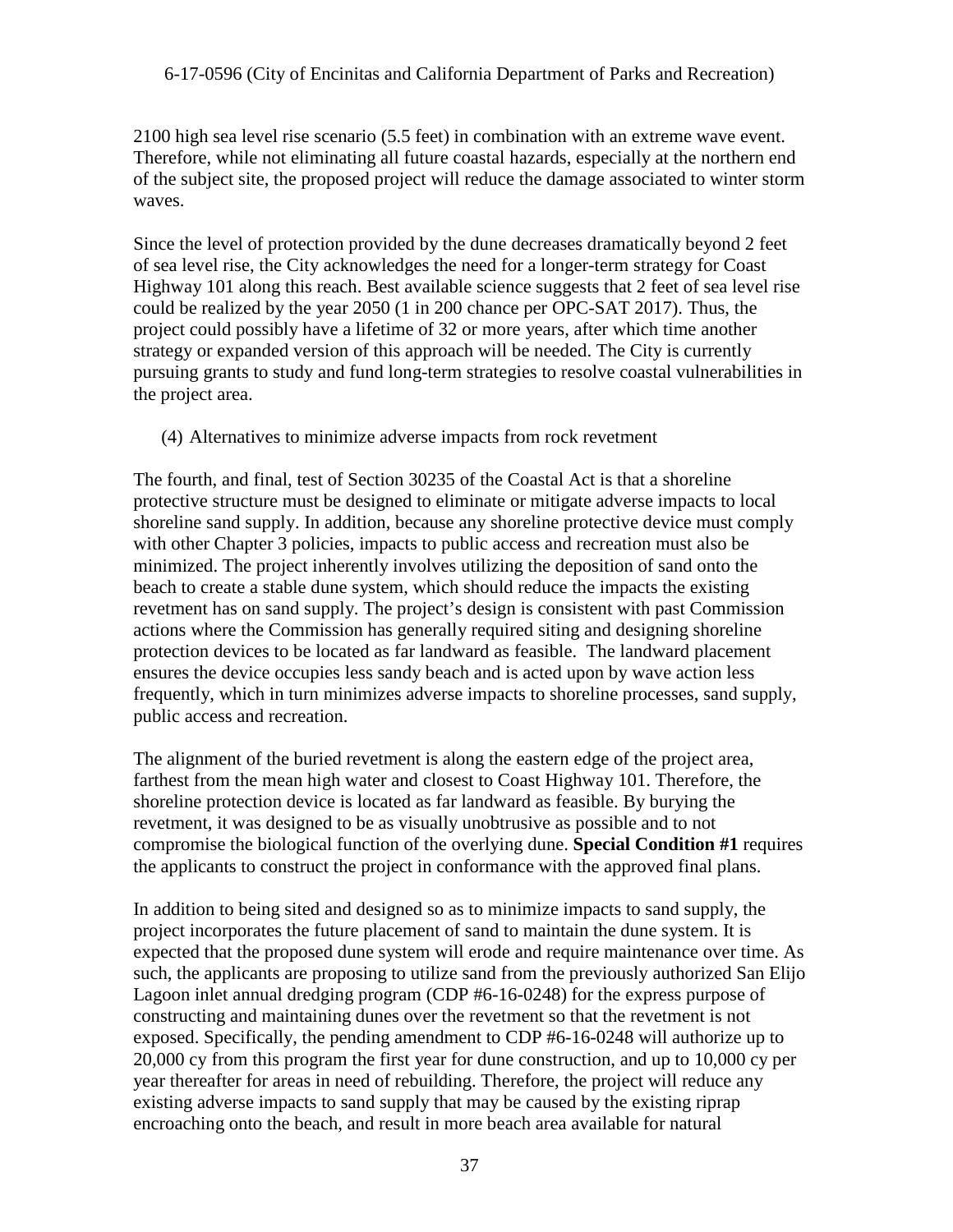distribution of sand along the shoreline, creation of dune habitat, and for enhanced use by the public.

Given the experimental nature of the project and variability of conditions in coastal areas, **Special Condition #2** limits the duration of the approval to a period of five years from the date of Commission action and requires the applicants to submit a complete coastal development permit amendment application for the re-authorization of the project for an additional five year term. **Special Condition #2** also requires that five years from the date of issuance for this coastal development permit, the applicants shall submit a report to the Executive Director, documenting the status of the project, including results and findings of the required annual physical and biological monitoring reports.

**Special Condition #3** requires the applicants submit, for the review and approval of the Executive Director, a Final Adaptive Management and Monitoring Plan that includes:

- 1. Developing a long-term strategy for Highway 101,
- 2. Continuing to pursue beach nourishment projects,
- 3. Maintaining the proposed dune system based on defined maintenance triggers,
- 4. Adapting the proposed dune system based on performance, and
- 5. Abandoning the proposed dune system and accelerating a long-term strategy if necessary.

 A robust monitoring program has been developed to study this system to both inform other coastal communities considering such adaptive measures and inform the maintenance and adaptation program for this project. Realizing the potential for the dune to erode during extreme events, particularly as sea levels rise, the dune design includes a sacrificial erosion zone, where dune planting and other treatments would be minimized. The concept for this area is to provide an erodible buffer for the dune habitat area. This zone would be approximately 15 feet in width starting at the seaward side of the dunes. Loss of this sacrificial zone, or more significant exposure of the buried revetment, would trigger the need for dune maintenance and/or adaptive measures. **Special Condition #3** is based on the Commission's coastal engineer's review and acceptance of the draft Adaptive Management and Monitoring Plan.

Moreover, failure to maintain the approved revetment in good condition may result in adverse impacts to the marine/beach environment and public access/recreation if the revetment is exposed and errant rocks migrate unintentionally onto the sand or into the surf zone. In order to ensure that the approved revetment is adequately maintained, **Special Condition #4** requires that such maintenance or repair occurs in a timely manner incorporating all Best Management practices. This condition provides that it is the property owner's responsibility to maintain the revetment in a structurally sound manner. Removing or re-depositing any debris, rock, or material that becomes dislodged shall occur on an as-needed basis after such displacement occurs.

Because the development will occur in a known hazard location, the applicant must assume all risks associated with the development. **Special Condition #5** requires the applicant to submit a written agreement assuming all risks associated with the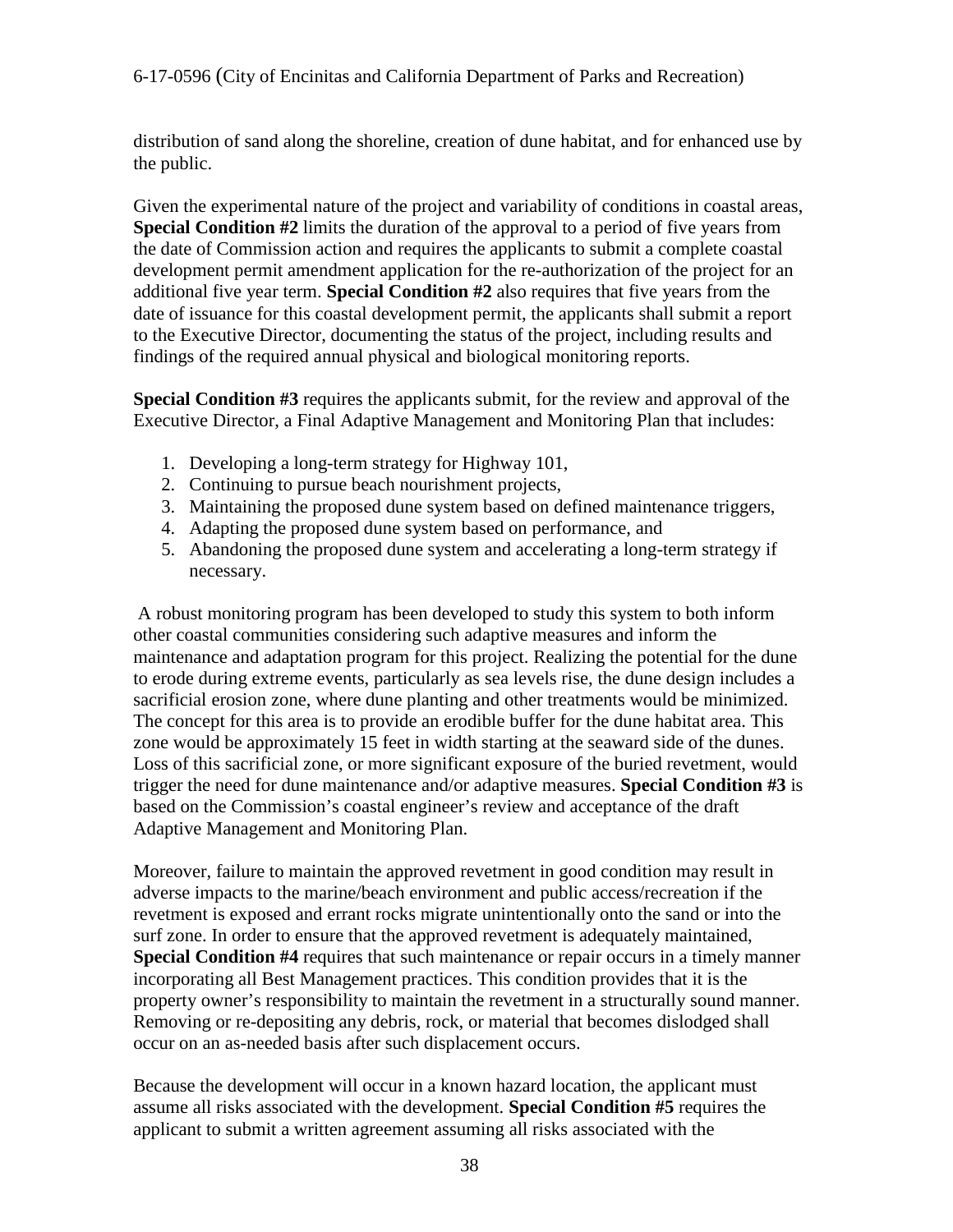development and indemnifying the Commission from any liability.

In summary, the project will reduce shoreline erosion and minimize flood risk to Coast Highway 101. Monitoring will determine when the project in no longer effective, and adaptive management measures include development of a long-term strategy for this coastal roadway. Compared to the existing riprap, the proposed dune system will result in more beach area for sand supply, native habitat, and public access. Special conditions authorizing a 5-year permit, requiring an Adaptive Management and Monitoring Plan, and specifying that maintenance occur in a timely manner will ensure that the project will not result in adverse impacts to coastal resources and public access. Therefore, as condition, the proposed development is consistent with the requirements of Section 30235 and 30253 of the Coastal Act as well as the applicable policies from the City of Encinitas's LCP.

## <span id="page-38-0"></span>**C. BIOLOGICAL RESOURCES AND WATER QUALITY**

Section 30230 of the Coastal Act states:

*Marine resources shall be maintained, enhanced, and where feasible, restored. Special protection shall be given to areas and species of special biological or economic significance. Uses of the marine environment shall be carried out in a manner that will sustain the biological productivity of coastal waters and that will maintain healthy populations of all species of marine organisms adequate for long-term commercial, recreational, scientific, and educational purposes.*

Section 30231 of the Coastal Act states:

*The biological productivity and the quality of coastal waters, streams, wetlands, estuaries, and lakes appropriate to maintain optimum populations of marine organisms and for the protection of human health shall be maintained and, where feasible, restored through, among other means, minimizing adverse effects of waste water discharges and entrainment, controlling runoff, preventing depletion of ground water supplies and substantial interference with surface water flow, encouraging waste water reclamation, maintaining natural vegetation buffer areas that protect riparian habitats, and minimizing alteration of natural streams.* 

Section 30233(b) of the Coastal Act states:

*Dredging and spoils disposal shall be planned and carried out to avoid significant disruption to marine and wildlife habitats and water circulation. Dredge spoils suitable for beach replenishment should be transported for such purposes to appropriate beaches or into suitable long shore current systems.* 

Section 30240 of the Coastal Act states: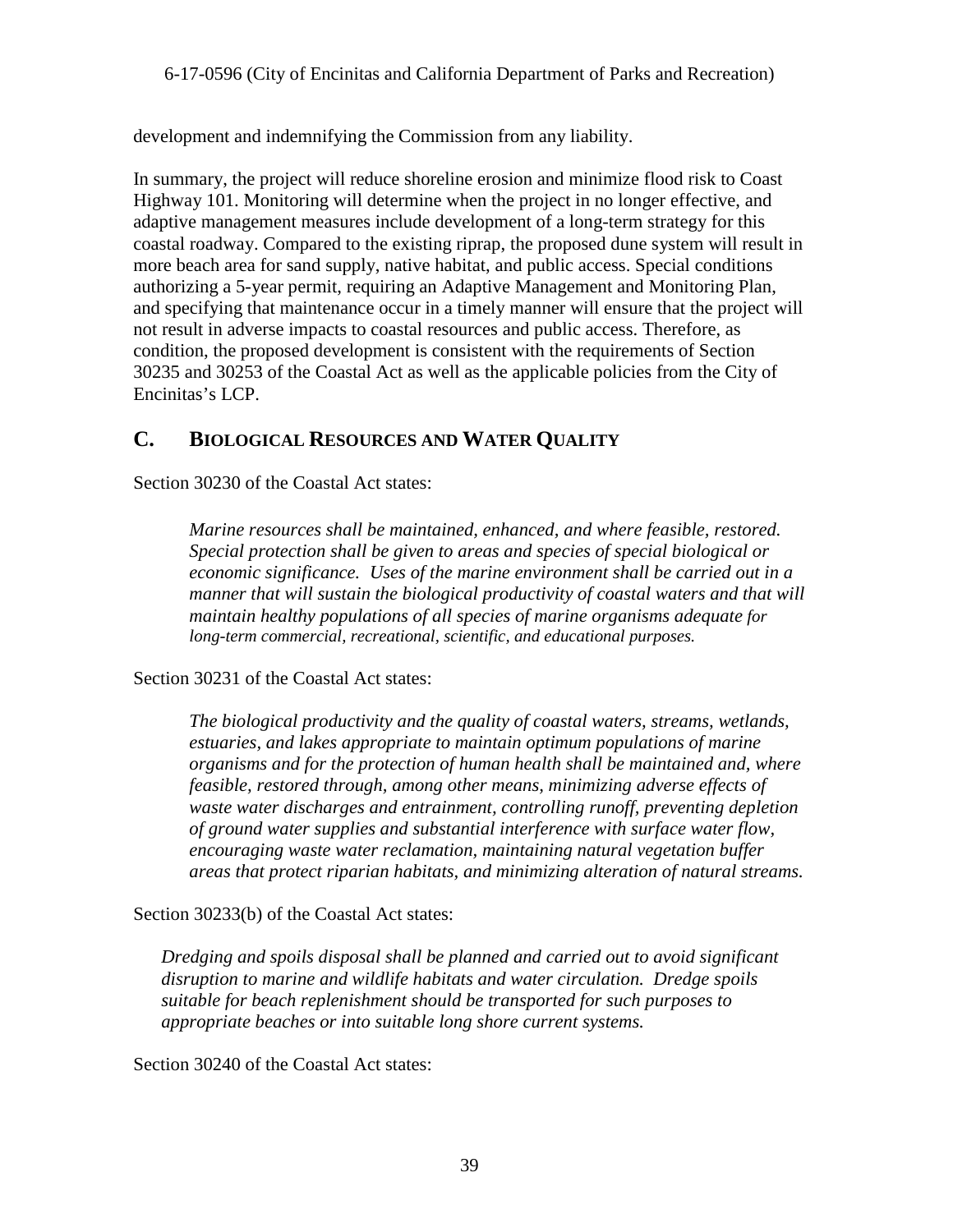*(a) Environmentally sensitive habitat areas shall be protected against any significant disruption of habitat values, and only uses dependent on those resources shall be allowed within those areas.* 

*(b) Development in areas adjacent to environmentally sensitive habitat areas and parks and recreation areas shall be sited and designed to prevent impacts which would significantly degrade those areas, and shall be compatible with the continuance of those habitat and recreation areas.* 

In addition, the following policies of the City's LUP provide guidance regarding biological resources and water quality:

#### Resource Management (RM) Policy 2.3 states:

*To minimize harmful pollutants from entering the ocean environment from lagoons, streams, storm drains and other waterways containing potential contaminants, the City shall mandate the reduction or elimination of contaminants entering all such waterways...* 

RM Goal 10 states:

*The City will preserve the integrity, function, productivity, and long term viability of environmentally sensitive habitats throughout the City, including kelp-beds, ocean recreational areas, coastal water, beaches, lagoons and their up-lands, riparian areas, coastal strand areas, coastal sage scrub and coastal mixed chaparral habitats. (Coastal Act/30230/30231/30240)* 

#### RM Policy 10.3 states:

*The City shall explore the prevention of beach sand erosion. Beaches shall be artificially nourished with excavated sand whenever suitable material becomes available through excavation or dredging, in conjunction with the development of a consistent and approved project. The City shall obtain necessary permits to be able to utilize available beach replenishment sands (as necessary, permits from the Army Corps of Engineers, California Coastal Commission, Department of Fish and Game, EPA, etc.). (Coastal Act/30232)* 

The Coastal Act as well as the City's LUP require the protection of marine resources. Section 30230 requires that marine resources must be maintained, enhanced or restored. Section 30231 requires the biological productivity and the quality of coastal waters appropriate to maintain optimum populations of marine organisms and for the protection of human health must be maintained. Furthermore, Section 30240(a) protects designated habitat areas and Section 30240(b) requires that development in areas adjacent to sensitive habitats be sited and designed to prevent impacts that would significantly degrade those areas.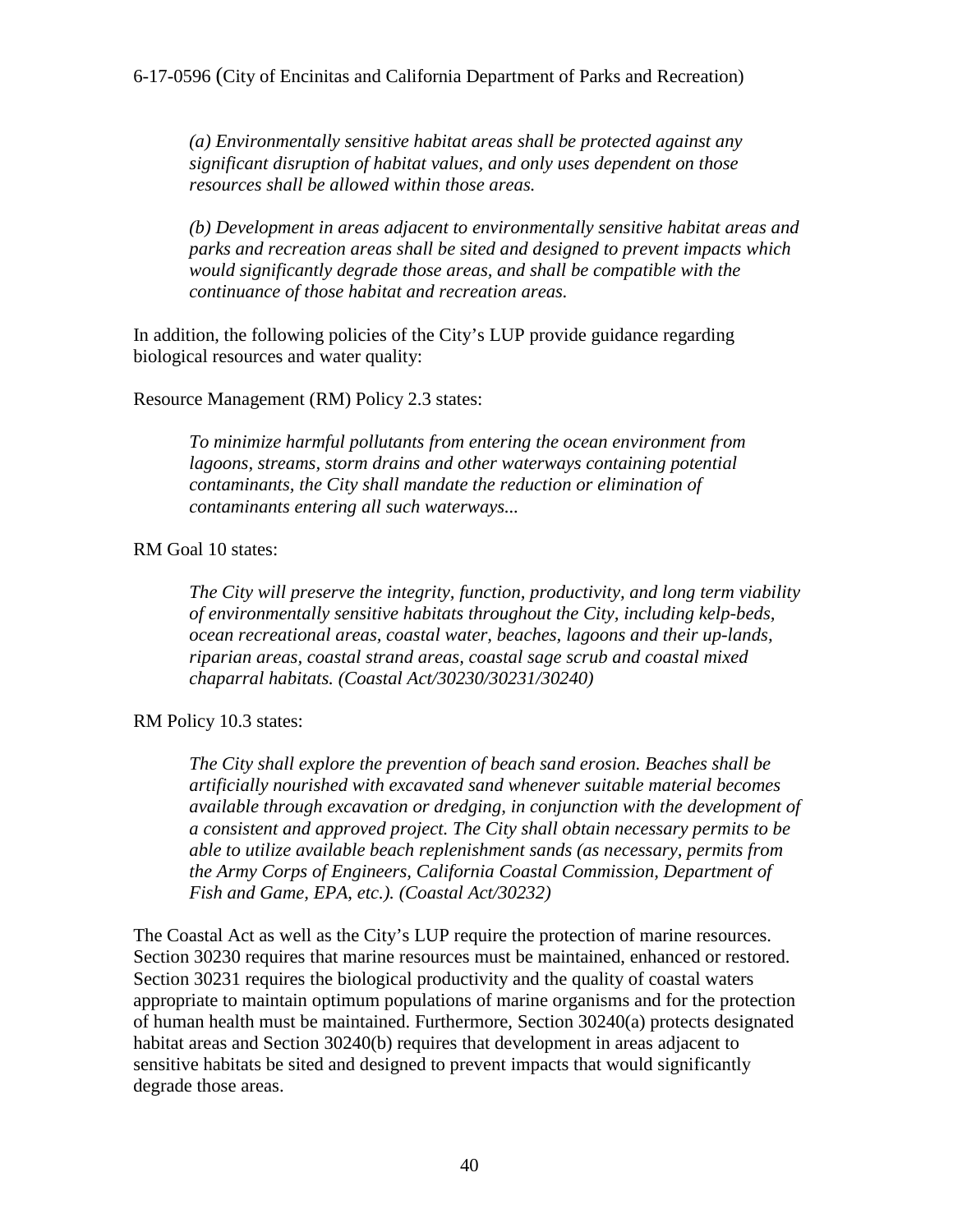The proposed project occurs along the back beach of Cardiff State Beach, above the mean high tide line. Due to public activity, high salinity, and periodic storm surges, there is little to no native vegetation currently on the beach. Nesting by the federally endangered California least tern (Sternula (Sterna) antillarum browni) and the federally threatened western snowy plover (Charadrius alexandrinus nivosus) have not been documented in the project area, though they may use the project area for loafing. In 2015, one western snowy plover nest was observed on higher ground immediately at Seaside Terrace, an approximately one acre of poorly developed coastal dune and southern foredune habitat south of the project site, the first plover nest spotted in at least 15 years. Seaside Terrace does not receive wave action and is actively being enhanced pursuant to CDP #6-16- 0248. Thus, the Commission's biologist has determined while the project area does not qualify as Environmentally Sensitive Habitat Area (ESHA), it is adjacent to sensitive habitat areas.

The project involves excavation of a trench to construct the buried revetment and cobble toe and recontouring of existing sand and sand placed through other Commission authorizations. As previously described, the Commission approved the placement of 300,000 cy of sand on the subject site from February to March 2018 as part of the San Elijo Lagoon Restoration Project (CDP # 6-16-0275). Placement of this volume of sand will essentially rebuild the beach. After this beach replenishment, approximately 25,000 cy will be removed from the San Elijo Lagoon inlet as part of the annual dredging program in the April – June timeframe (CDP #6-16-0248). While the majority of this sand is currently placed in the inter-tidal zone fronting the Pacific Coast Grill, up to 1,800 cy was authorized to be placed at the San Elijo Lagoon Dunes located approximately 2,000 ft. south of the Chart House on the eastern side of Coast Highway 101 and up to 200 cy was authorized to be placed at the Seaside Terrace at the southern end of the Cardiff Living Shorelines Project. An amendment to CDP #6-16-0248 currently being reviewed by Commission staff would allow up to 20,000 cy of sand from the San Elijo Lagoon inlet to be placed on Cardiff State Beach to construct the proposed dunes and up to 10,000 cy of this sand could be available to be used for future maintenance of the dunes [\(Exhibit #10\)](https://documents.coastal.ca.gov/reports/2017/11/th17b/th17b-11-2017-exhibits.pdf).

In terms of grain size of these various sediment sources, sediment removed from the San Elijo Lagoon is, on average, 88.4% sand, sand removed from the San Elijo Lagoon inlet is 98.6% sand, and the back beach portion of Cardiff State Beach is 99.9% sand. Therefore, the San Elijo Lagoon inlet sediment closely matches the sand profile existing within the proposed project.

The amendment to CDP #6-16-0248 does not increase the volume of sand being dredged from the San Elijo Lagoon inlet nor increase the volume of sand being placed on the beach. Rather, it would add the Cardiff State Beach Living Shorelines Project footprint as another site for sand placement, and therefore simply redesign the way in which sand will be used along Cardiff State Beach as a part of annual inlet maintenance events. Adding another site for sand placement does not introduce new or different impacts for the reasons described below: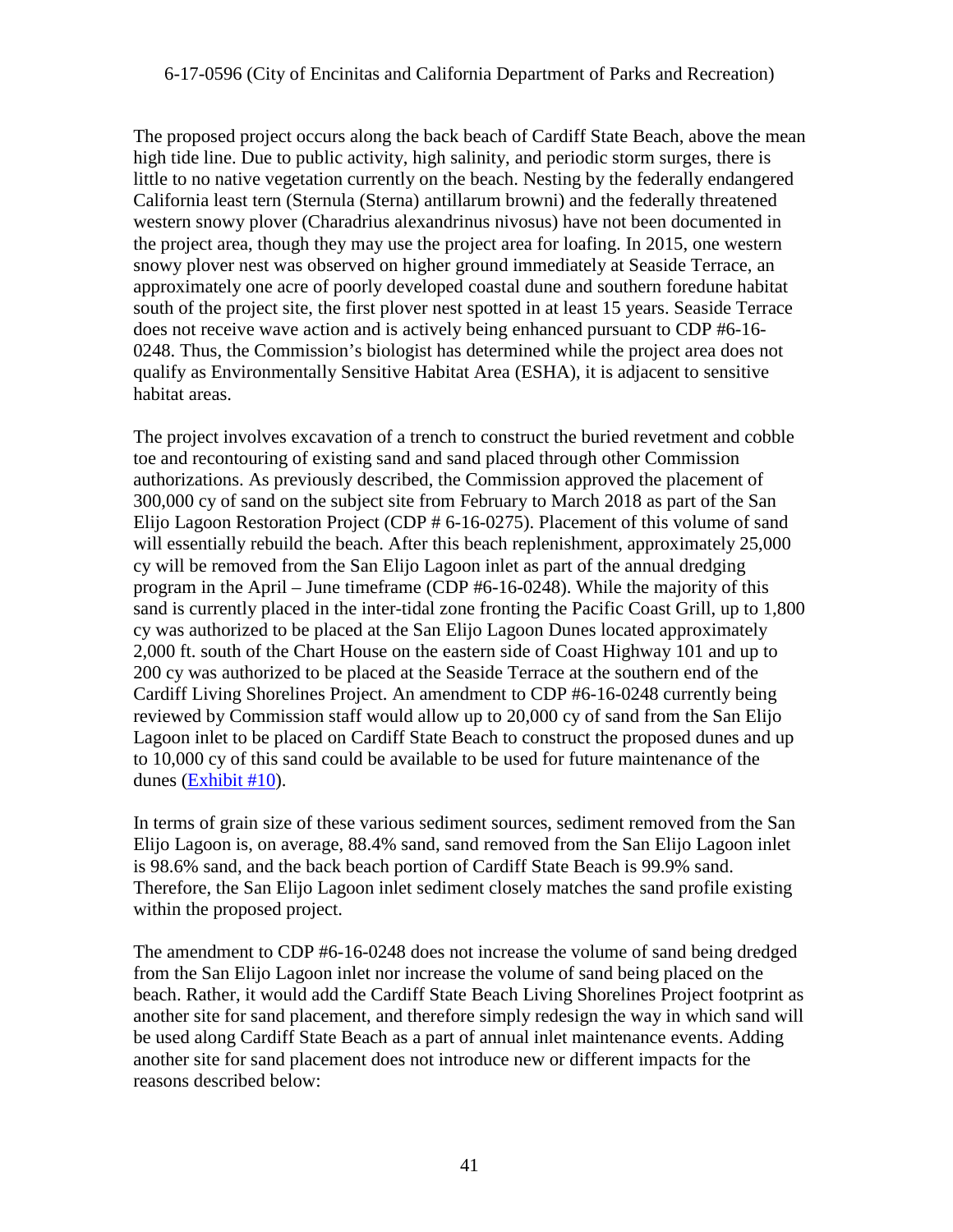- Direct burial: The 60-ft. wide Cardiff State Beach Living Shorelines Project footprint consists of approximately 35 feet of sandy back beach with little to no native vegetation and 25 feet of existing riprap. Since there is little to no existing habitat, there will be minor, if any, potential impacts related to direct burial associated with construction of the dune system. Since future maintenance of the dune system is expected to mostly will occur within the unvegetated, 15-ft. wide sacrificial zone, potential impacts related to direct burial of future dune habitat will also be minimized and avoided.
- Indirect burial: The existing San Elijo Lagoon Inlet Dredging Program provides a source of sand to the littoral system and indirect burial of benthic communities can occur as a result of inlet sand being redistributed during periods of energetic waves. The volume of sand removed from the inlet compared to the volume of sand naturally in the littoral system is small. Furthermore, indirect burial of benthic communities during periods of energetic waves is consistent with ambient or natural conditions, and benthic communities are accustomed to living in dynamic environments.
- Turbidity: Placement of sand within the dune system will result in a reduced level of turbidity as compared to direct intertidal placement. That is because the sand within the dunes will only come into contact with ocean water during extreme waves or erosional events. Turbidity impacts from the project would be similar to that of previously authorized sand placement at Seaside Terrace and are expected to be minimal.

Therefore, the potential impacts of sand placement related to grain size, direct and indirect burial, and turbidity have been analyzed and determined to be insignificant. Furthermore, the sand authorized to be placed on Cardiff State Beach through separate Commission actions related to the restoration and inlet maintenance of the San Elijo Lagoon naturally belongs on downcoast Cardiff State Beach and would be there if not for development and infrastructure constraints to lagoon hydrology. As a result, the sand that will be placed on Cardiff State Beach matches the physical properties of the sand already onsite, such that the ecological integrity of the beach will be are maintained.

While implementation of the project would not result in any permanent impacts to beach habitat, there is the potential for temporary impacts to sensitive species and water quality during the construction phase of the project. Since construction and future maintenance activities could occur during the western snowy plover breeding season (March 1 to August 31) and California least tern breeding season (April 1 to September 15), **Special Condition #6** requires that the applicants survey the area prior to construction activities and, if sensitive species are found, coordinate with CDFW and USFWS to avoid any impacts. Although nesting by California least tern and western snowy plover have not consistently been documented in the project area, the project proposes to improve the beach dune habitat, such that the site could potentially support nesting of the aforementioned listed species in the future. This condition ensures that breeding will not be disturbed and complements the mitigation measures for California least tern and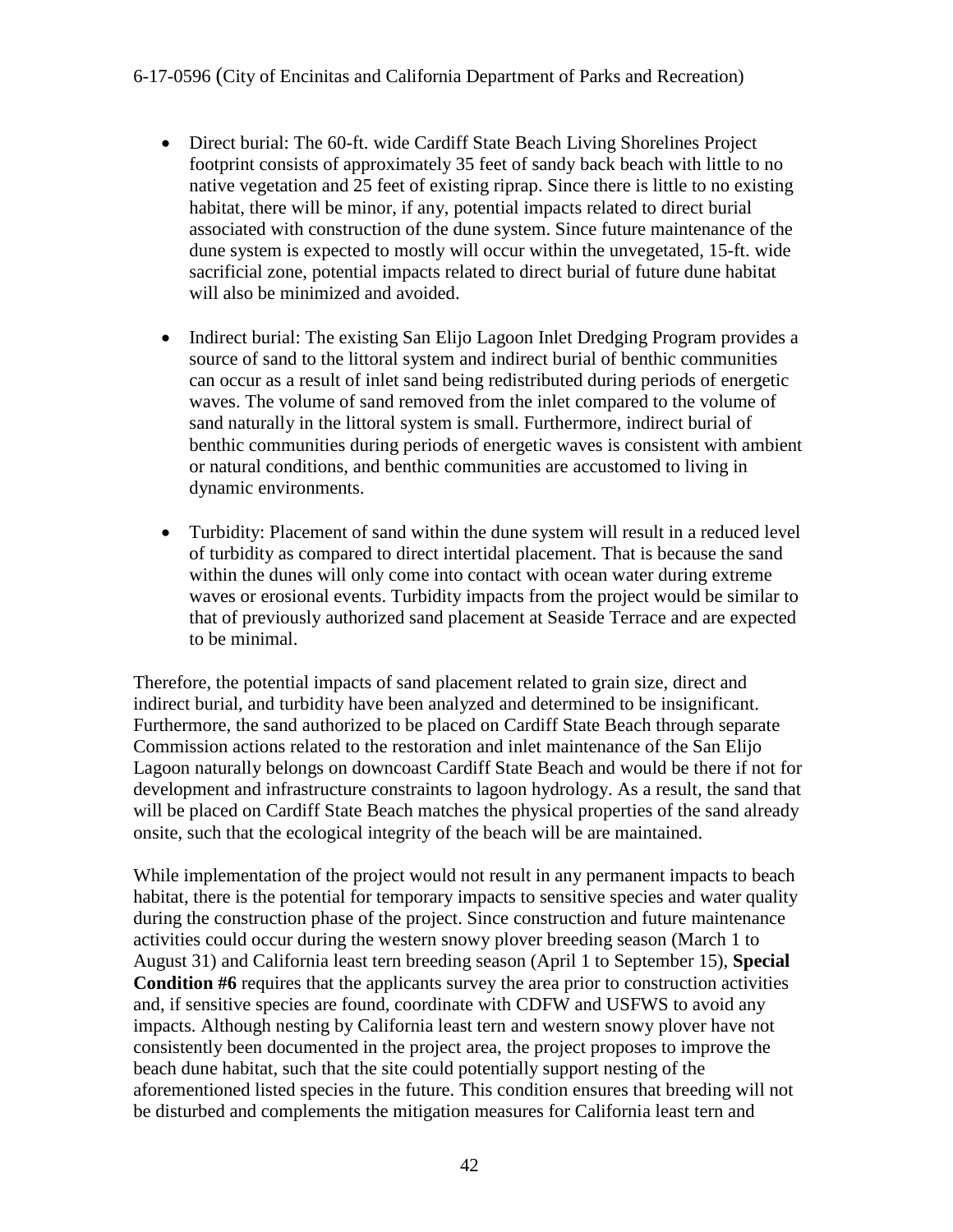western snowy plover in the project's Mitigated Negative Declaration (MND), which also must be adhered to.

In addition, because the California grunion spawning occurs between early March and late August, should any dune maintenance work need to occur below the wrack line during this period, **Special Condition #7** requires the applicants to prepare a Grunion Monitoring and Avoidance Plan that is implemented prior to and during construction activities to protect California grunion and their eggs. **Special Condition #7** defines the protective measures that should be taken to avoid adverse impacts to grunion and grunion eggs using the Walker Scale, which defines grunion runs based on the number of fish per 300 foot segment of beach. In addition, **Special Condition #7** requires the applicant to develop a list of feasible measures, taking into consideration the stage of mobilization and construction constraints that may be utilized to allow sand placement work to continue but also avoid and minimize impacts to eggs within the two week spawning period.

The only type of hazardous materials associated with the project would be the use of conventional types of fuels to power construction equipment and trucks. The potential for leaks during construction exists and will be mitigated through preparation of a Construction and Pollution Prevention Plan (CPPP) or a Stormwater Pollution Prevention Plan (SWPPP). **Special Condition #8** requires the applicant to submit and implement either a CPPP or SWPPP, which requires Best Management Practices (BMPs) be implemented to minimize erosion and the discharge of sediment off-site and to minimize discharge of construction pollutants to coastal waters, including the San Elijo Lagoon and the Pacific Ocean.

**Special Condition #9** requires the applicants to create and monitor the dunes in conformance with the approved Final Dune Creation and Monitoring Plan. The applicants and project partners will monitor the dune system footprint before project construction and the created dunes for a period of five years after initial construction to measure and assess the success of the project and determine if and when maintenance and management needs to occur. Biological monitoring will occur within the project area at Cardiff State Beach as well as two reference dunes: 1. Ponto State Beach, a remnant natural foredune site; and 2. Seaside Terrace at South Cardiff State Beach, a created foredune system. Reference site monitoring will help determine if the created dune system is establishing as expected based on nearby similar habitat or if adaptive management measures need to be implemented. Regular maintenance will be performed related to non-native vegetation control, removal of trash, maintenance of fencing and signage, and possible rebuilding of the dunes using sand from the San Elijo Lagoon. **Special Condition #9** is based on the Commission's biologist's review and acceptance of the draft Dune Creation and Monitoring Plan.

In conclusion, the project has been designed to minimize potential impacts of sand placement related to grain size, direct and indirect burial, and turbidity, and is conditioned to monitor for potential impacts to sensitive wildlife species, and to avoid or mitigate such impacts if necessary, via compliance with, construction BMPs and monitoring and maintenance outlined in the Final Dune Creation and Monitoring Plan.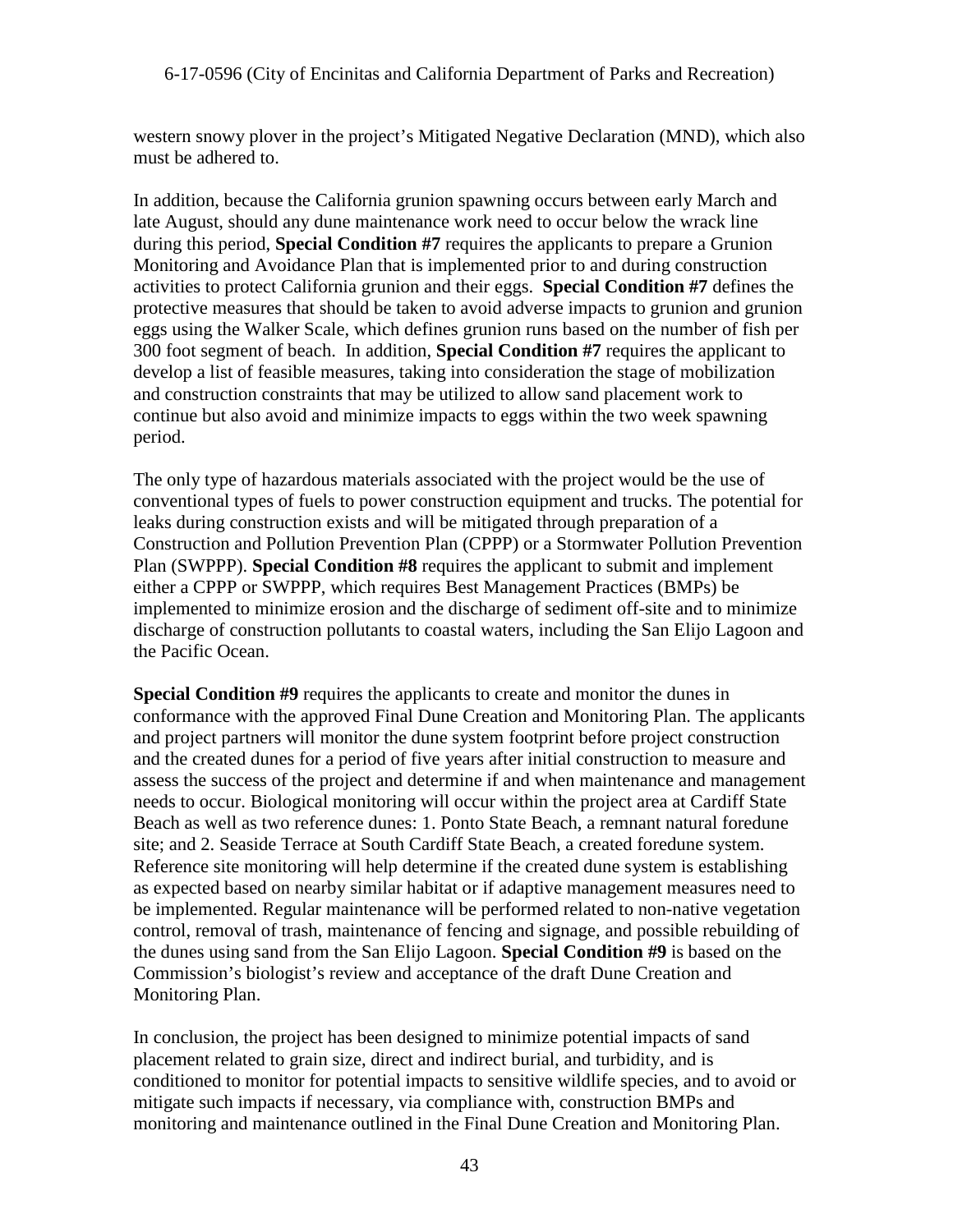Therefore, the Commission finds the proposed development as conditioned avoids or mitigates potential adverse impacts to biological resources and water quality, and is consistent with Sections 30230, 30231, and 30240 of the Coastal Act, as well as the applicable policies from the City of Encinitas's LCP.

## <span id="page-43-0"></span>**D. PUBLIC ACCESS AND RECREATION**

Section 30210 of the Coastal Act states:

*In carrying out the requirement of Section 4 of Article X of the California Constitution, maximum access, which shall be conspicuously posted, and recreational opportunities shall be provided for all the people consistent with public safety needs and the need to protect public rights, rights of private property owners, and natural resource areas from overuse.* 

Section 30212 of the Coastal Act states:

*(a) Public access from the nearest public roadway to the shoreline and along the coast shall be provided in new development projects except where:*

*(l) it is inconsistent with public safety, military security needs, or the protection of fragile coastal resources,*

*(2) adequate access exists nearby...* 

In addition, the following policies of the City's LUP provide guidance regarding public access and recreation:

Circulation Goal 6 states:

*The City will make every effort to provide public access and circulation to the shoreline …* 

Recreation (REC) Policy 5.1 states:

*The City recognizes Cardiff Beach State Park, San Elijo Beach State Park, South Carlsbad Beach State Park and Moonlight Beach (future City) State Park, as the major visitor destination beaches in the Encinitas area …* 

REC Policy 5.5 states:

*[…] the City shall assure that existing public parking lots for public beach access points are maintained and that no reduction in the number of existing public parking spaces shall be permitted.* 

The Coastal Act requires that public access and recreational opportunities be protected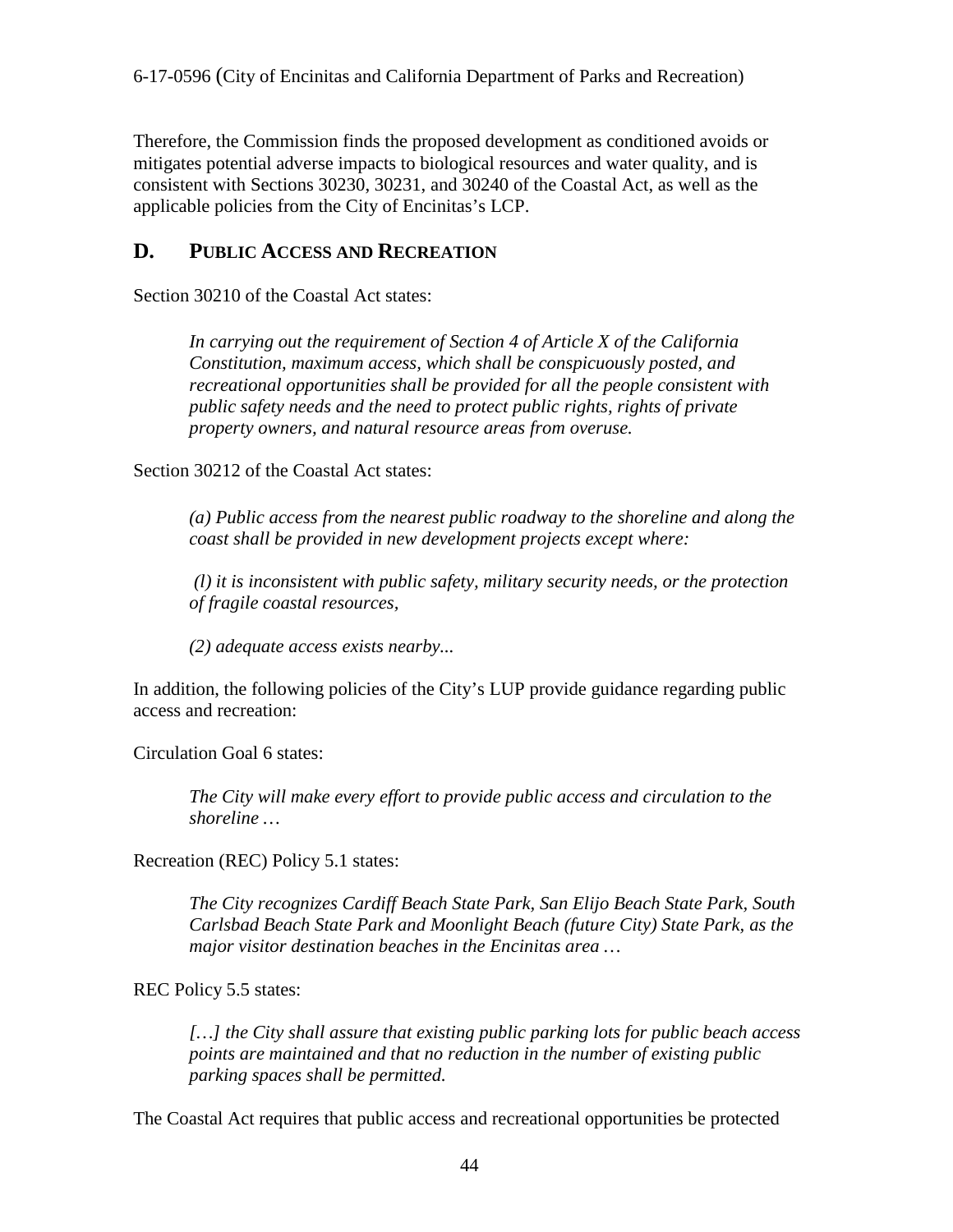and provided. The proposed development is located on Cardiff State Beach, which is used for a wide variety of beach and ocean activities. Parallel parking is available along the west side of the northern reach of the highway. Walking to the beach from Coast Highway 101 currently requires traversing across the existing riprap. There is no pedestrian access along the shoulder of the highway extending north/south through the subject site.

The project will alter the recreational experience at Cardiff State beach by converting a beach characterized by sand backed with riprap approximately 25 feet wide, to a beach backed by dunes approximately 60 feet in width. Thus, there is approximately 35 feet of currently open beach area that will be replaced with the proposed dune system. In the winter, when the beach is at its most narrow, this may result in a somewhat smaller area available for unobstructed lateral public access, particularly during the first year postconstruction of the project while the dune vegetation is establishing, as signage will discourage pedestrians from walking through the dunes. However, once the vegetation is established, there will be no restrictions on pedestrian access on the dunes. In addition, access to the beach from alongside Coast Highway 101 currently requires climbing over or through riprap, whereas the project includes the construction of six new pedestrian paths through the dunes, in addition to the new gravel, public footpath that will parallel the highway.

Construction of the project will involve temporary impacts at Cardiff State Beach and to Coast Highway 101. While public access within the project footprint will be restricted during construction, public access along the beach will be maintained on the seaward side of the construction site. Given the existing beach condition (i.e., approximately 100 feet wide beach), a total of 40 feet in width of dry beach would still exist for recreation seaward of the project area during construction. Since the project is planned to be constructed following placement of 300,000 cy of beach sand at Cardiff State Beach as part of the San Elijo Lagoon Restoration Project, the beach adjacent to the project area would likely be significantly wider, which would improve recreation associated with construction of the dune system.

Along Coast Highway 101, there are approximately 50 informal parallel public parking spaces (assuming standard, 21-feet long stalls) in an approximately 1,000-foot reach in the northern project area. The first two construction phases of the project involving the rock work and construction of the pedestrian path will result in temporary closures to parking within this area. It is anticipated that the contractor could work within a 500-foot area, such that only half of the parking (25 spaces) would be inaccessible at a time. The improvements within each 500-foot area are expected to be completed in a month. Thus, parking in this area would be at half capacity for two months.

Rock work or pedestrian path improvements may also require temporary closure of the southbound number 2 lane of the highway during construction hours. Closures are anticipated to be no greater than 500 feet at any one time; however, if a lane is closed, a 750-foot taper would be provided to transition traffic safely around the construction area. Lane closure procedures would be addressed in a traffic control plan to be prepared by the applicants. Coast Highway 101 is a major coastal access route and any closures could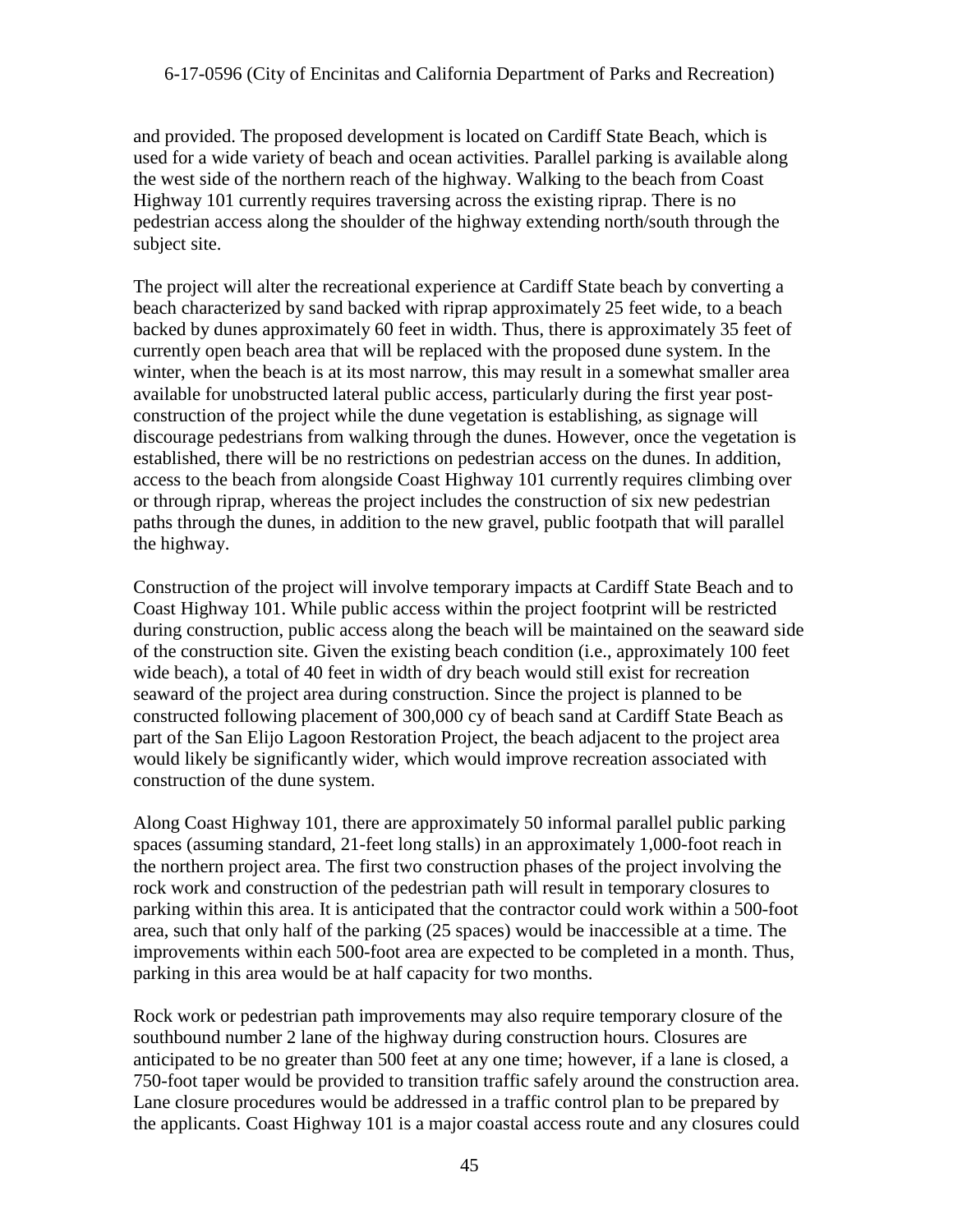impact the public's ability to get to the beach or travel along the coast. In this case, however, the closure has been minimized to the extent necessary to complete this portion of the project, and the other southbound lane of Coast Highway 101 will remain open to maintain access. The closure will be temporary, limited to two months, and access to the lane will be restored following construction of the buried revetment, cobble toe, and pedestrian path.

Construction equipment would be staged within a small portion of South Cardiff State Beach parking lot. The staging area would be an approximately 6,000 sq. ft. area (120 feet wide by 50 feet long) occupying 11 parking spaces or less [\(Exhibit #11\)](https://documents.coastal.ca.gov/reports/2017/11/th17b/th17b-11-2017-exhibits.pdf). Staging activities would include equipment fueling, maintenance and overnight storage, including 1,000 cy of 2-4 ton rock from the deconstruction of the Cabrillo Power Plant groin, which will get delivered 2-4 weeks prior to the start of construction of the Cardiff Living Shorelines Project. Staging at this site would take place for about three months.

In addition, a stockpile area is proposed at South Cardiff State Beach [\(Exhibit #11\)](https://documents.coastal.ca.gov/reports/2017/11/th17b/th17b-11-2017-exhibits.pdf). The stockpile area would occupy an area no greater than 2,500 sq.ft. (50 feet wide x 50 feet long) and would be no greater than 10 feet in height. The stockpile would be needed during all rock work activities and would allow efficient and continuous construction by the contractor, such that rock would be replenished once it's low or depleted. Thus, rock may be stockpiled at this site for about two months. The Cabrillo rock would not fit in this stockpile area and it would not be appropriate to store the Cabrillo rock on the beach for 2-4 weeks prior to the start of construction, because of the risk of coastal hazards and loss of public access and recreation.

The short-term, temporary impacts to public parking and beach area have been minimized to the extent feasible. **Special Condition #8** prohibits construction operations from Memorial Day weekend to Labor Day to alleviate impacts to public access and recreation during the busy summer months. **Special Condition #9** requires the applicants to submit a Final Staging and Storage Plan for the Executive Director's review and approval. to ensure that the stockpile area on Cardiff State Beach is used as proposed and that the other staging activities occur off the beach.

**Special Condition #10** requires that the applicants submit a Final Public Access Plan for the review and approval of the Executive Director that will detail provisions for public access during construction and post-construction, including fencing and signage. The plan shall also include a description of the location, size, design, and content of all signs incorporated into the fence design to inform the public about the dune system and how to access the area depending on conditions, e.g., during or after vegetation establishment. Furthermore, the Final Adaptive Management and Monitoring Plan required by **Special Condition #3** will indicate how to maintain beach widths and dune heights, and thus prevent exposure of the buried rock revetment, so that opportunities for public access and recreation are maintained over time.

Coast Highway 101 has fixed the back of the beach and ultimately reduced the beach area available for public access and recreational opportunities, particularly during high tides and high wave events when the beach area fronting the existing riprap is often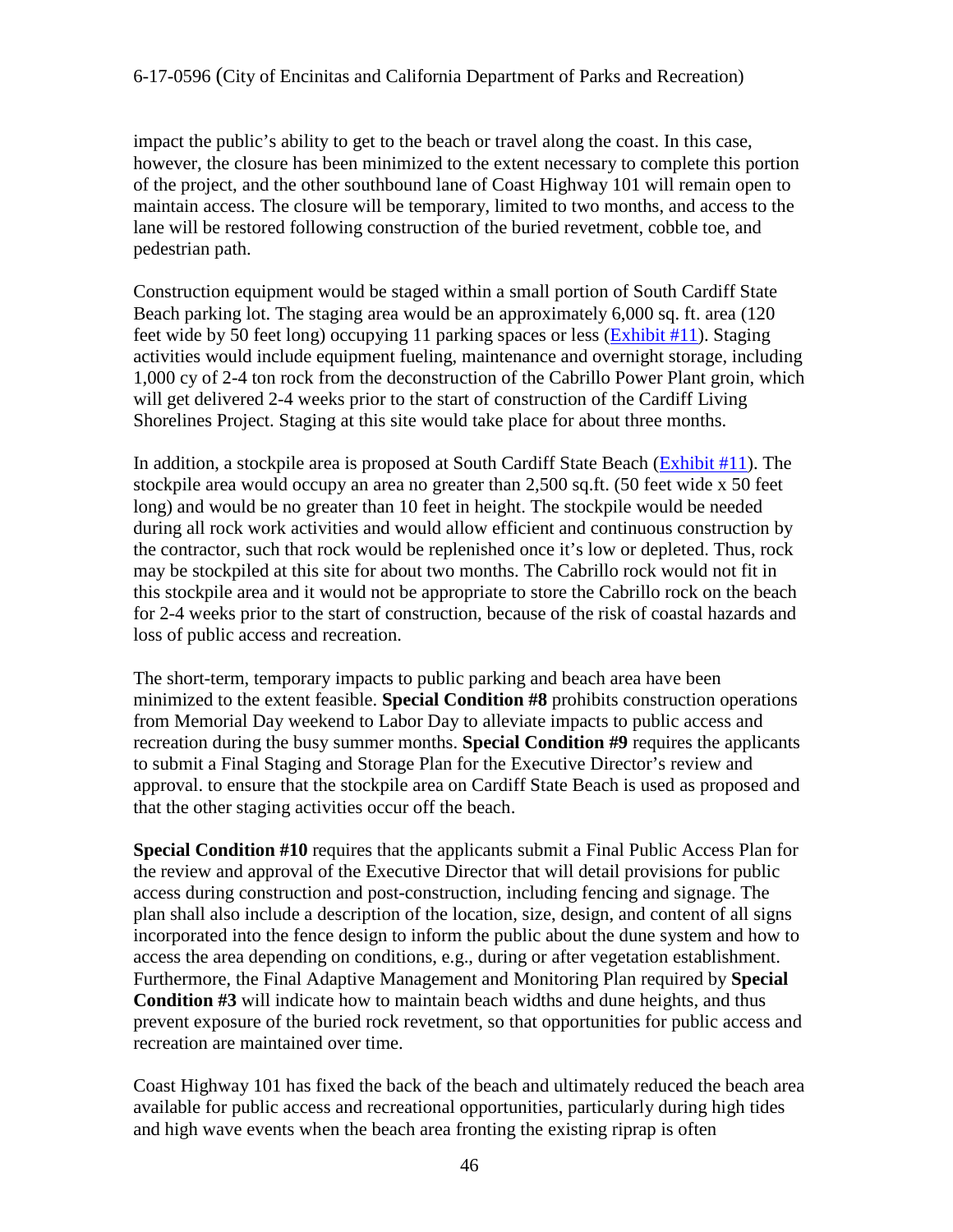impassible. While construction of the proposed dune system and pedestrian path and beach access points will result in temporary public access impacts, including restriction of public access along a portion of the beach where the construction area is proposed to be located, temporary loss of on-street parking, and potential limited closure of one southbound lane of Coast Highway 101, implementation of the project will result in significant additional beach area that will be returned to its natural state and made available for public use, thereby improving public access and recreational opportunities. Therefore, the Commission finds the proposed development, as conditioned, is consistent with Sections 30210 and 30212 of the Coastal Act, as well as the applicable policies from the City of Encinitas's LCP.

## <span id="page-46-0"></span>**E. VISUAL RESOURCES**

Section 30251 of the Coastal Act states, in part:

*The scenic and visual qualities of coastal areas shall be considered and protected as a resource of public importance. Permitted development shall be sited and designed to protect views to and along the ocean and scenic coastal areas, to minimize the alteration of natural land forms, to be visually compatible with the character of surrounding areas, and, where feasible, to restore and enhance visual quality in visually degraded areas…* 

In addition, the following policies of the City's LUP provide guidance regarding visual resources:

Resource Management (RM) Goal 4 states:

*The City, with the assistance of the State, Federal and Regional Agencies, shall provide the maximum visual access to coastal and inland views through the acquisition and development of a system of coastal and inland vista points. (Coastal Act/30251)* 

RM Policy 4.6 states:

*The City will maintain and enhance the scenic highway/visual corridor viewsheds. (Coastal Act/30251)* 

As the project is located within the Scenic/Visual Corridor Overlay, Section 30.34.080.B of the City's IP provides further guidance:

*When development is proposed on any properties within the Scenic View Corridor Overlay Zone, consideration will be given to the overall visual impact of the proposed project and conditions or limitations on project bulk, mass, height, architectural design, grading, and other visual factors may be applied to design review approval and shall be applied to coastal development permit approval.*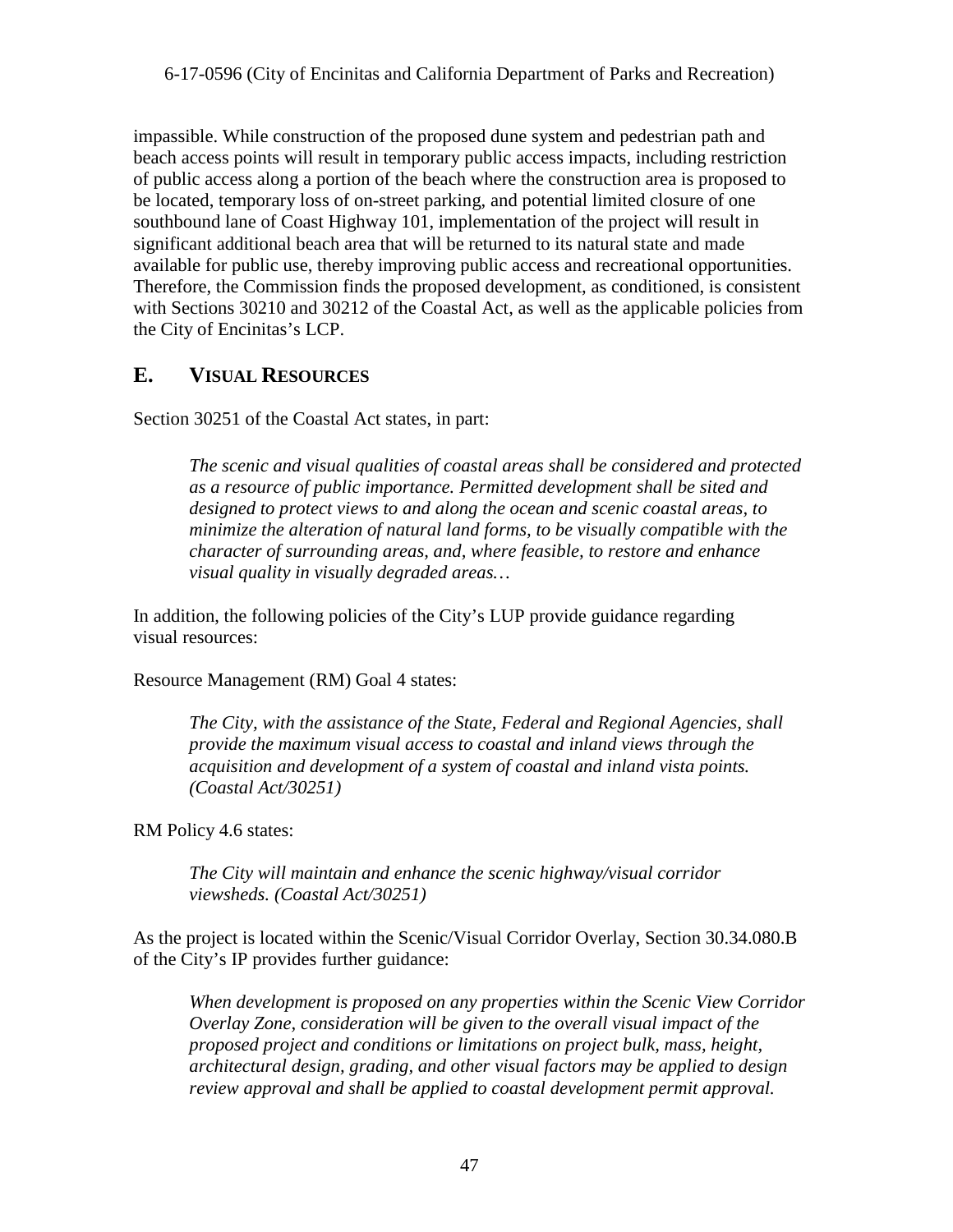Section 30251 of the Coastal Act requires that development is sited to protect visual qualities of coastal areas. This section of the highway is also designated in the City's certified LCP as a scenic highway with expansive views of the ocean to the west and San Elijo Lagoon to the east. Because the proposed development will be sited on the public beach on the west side of Coast Highway 101, the project has the potential to adversely affect public views of coastal resources.

In order to minimize impacts to existing ocean views, dune crest heights will be no greater than 3 feet above the highway crown elevation in the northern segment of the project and no greater than 2 feet, 4 inches above the highway crown elevation in the central and southern segments of the project. The dunes are higher in the northern segment of the project because the highway is lower in elevation, and thus more vulnerable to erosion and flooding, and because on-street parking is available in this segment and parked cars typically obstruct existing views. Higher dunes throughout the project would have provided more shoreline protection, but as proposed, the project has been designed to preserve public ocean views for those traveling on foot, by bike, or in the car along the highway  $(Exhibit #12)$ . Because the beach is currently lined with riprap, the proposed dunes are expected to improve the visual quality of the beach and provide a softer, more natural ocean view from the highway.

The proposed project, as conditioned, has been designed to protect public views of the ocean and visual resources of the area will be greatly enhanced over what currently exists consistent with Section 30251 of the Coastal Act, as well as the applicable policies from the City of Encinitas's LCP.

## <span id="page-47-0"></span>**F. LOCAL COASTAL PLANNING**

Section 30604(a) also requires that a coastal development permit shall be issued only if the Commission finds that the permitted development will not prejudice the ability of the local government to prepare a Local Coastal Program (LCP) in conformity with the provisions of Chapter 3 of the Coastal Act. In this case, such a finding can be made.

While the proposed development is located within the City of Encinitas, it is located within the Commission's area of original jurisdiction and as such, the standard of review is Chapter 3 policies of the Coastal Act, with the City's Local Coastal Program (LCP) used as guidance. As conditioned, the project can be found consistent with the Chapter 3 policies of the Coastal Act, as well as the goals and standards contained in the City's certified LCP. Therefore, approval of the proposed development, as conditioned, will not prejudice the ability of the City of Encinitas to continue to implement its LCP.

## <span id="page-47-1"></span>**G. CALIFORNIA ENVIRONMENTAL QUALITY ACT**

Section 13096 of the Commission's Code of Regulations requires Commission approval of Coastal Development Permits to be supported by a finding showing the permit, as conditioned, to be consistent with any applicable requirements of the California Environmental Quality Act (CEQA). Section 21080.5(d)(2)(A) of CEQA prohibits a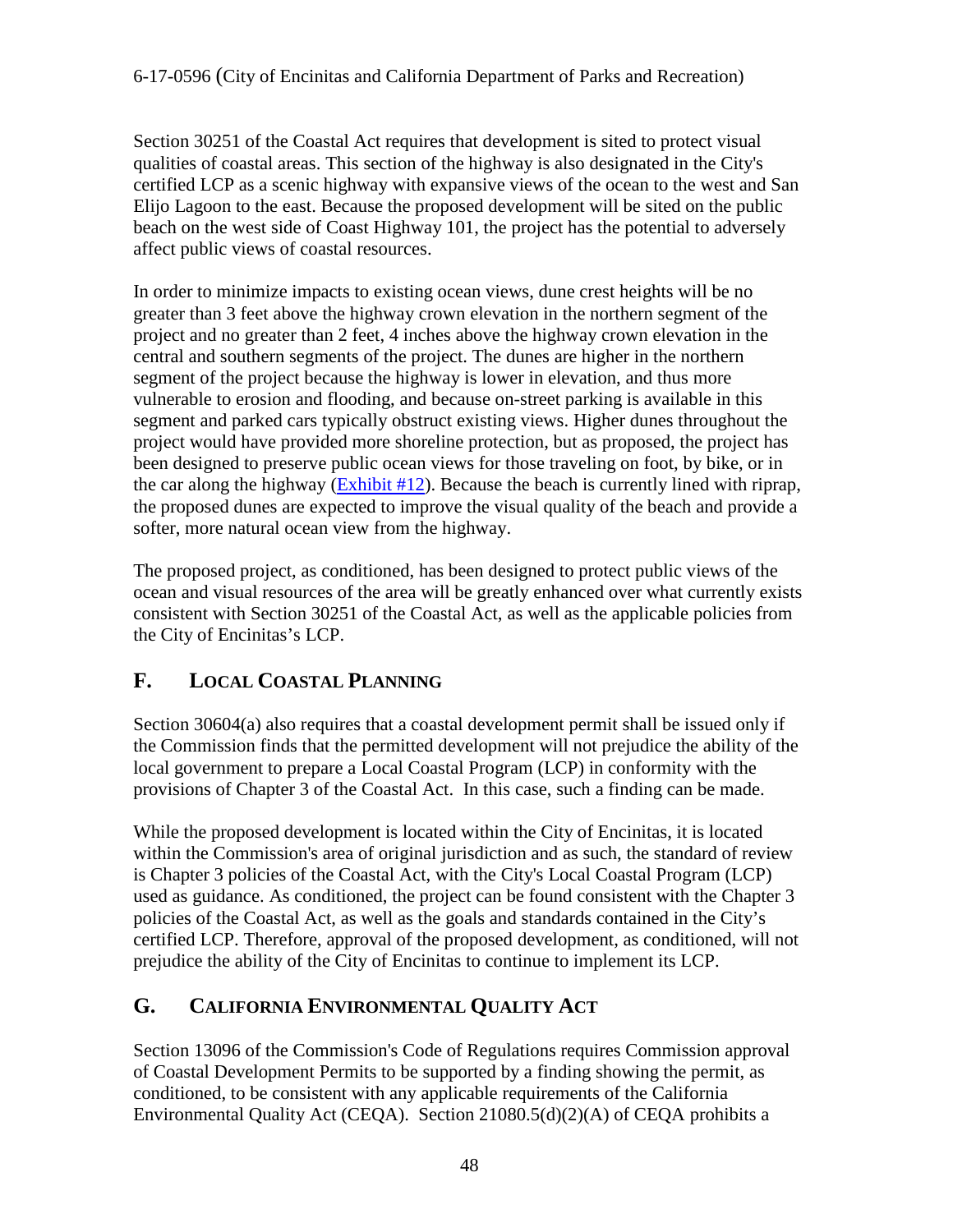proposed development from being approved if there are feasible alternatives or feasible mitigation measures available which would substantially lessen any significant adverse effect which the activity may have on the environment. In May 2017, the California Department of Parks and Recreation adopted a Final Initial Study/Mitigated Negative Declaration for the proposed project. The Study concluded that potentially significant impacts would occur with respect to biological resources, cultural resources, hazards and hazardous materials, and transportation/traffic, but that impacts would be less than significant with mitigation, such as pre-construction surveys, monitoring during construction, and implementation of BMPs.

The proposed project has been conditioned in order to be found consistent with the Chapter 3 policies of the Coastal Act. Mitigation measures, including conditions addressing coastal hazards, biological resources, water quality, and public access will minimize all adverse environmental impacts. As conditioned, there are no feasible alternatives or feasible mitigation measures available which would substantially lessen any significant adverse impact which the activity may have on the environment. Therefore, the Commission finds that the proposed project is the least environmentallydamaging feasible alternative and can be found consistent with the requirements of the Coastal Act to conform to CEQA.

<sup>(</sup>G:\San Diego\Reports\2017\6-17-0596 Living Shorelines Stf Rpt.docx)